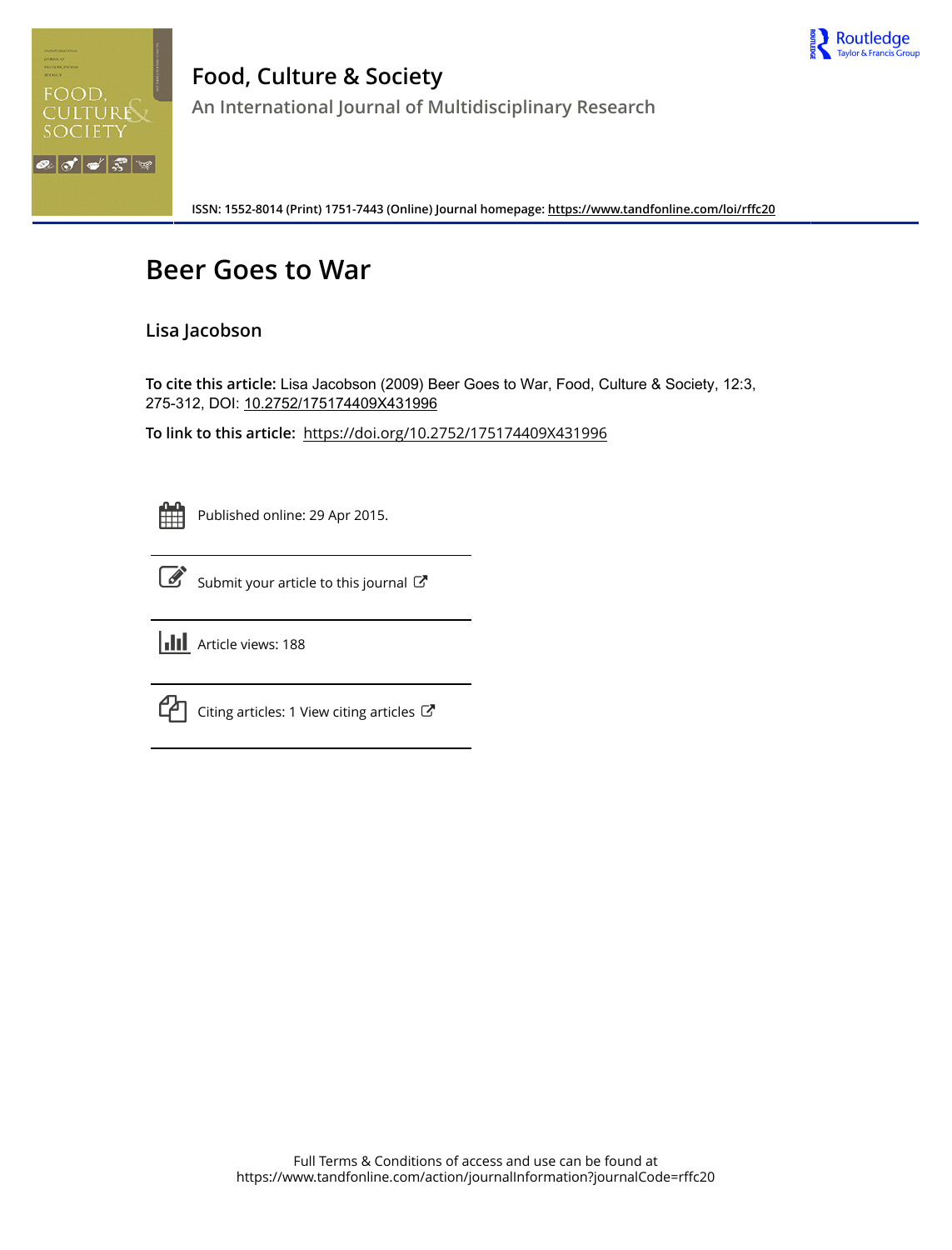

University of California—Santa Barbara

# $\cdot$ ·Beer Goes to War

**THE POLITICS OF BEER PROMOTION AND PRODUCTION IN THE SECOND WORLD WAR**

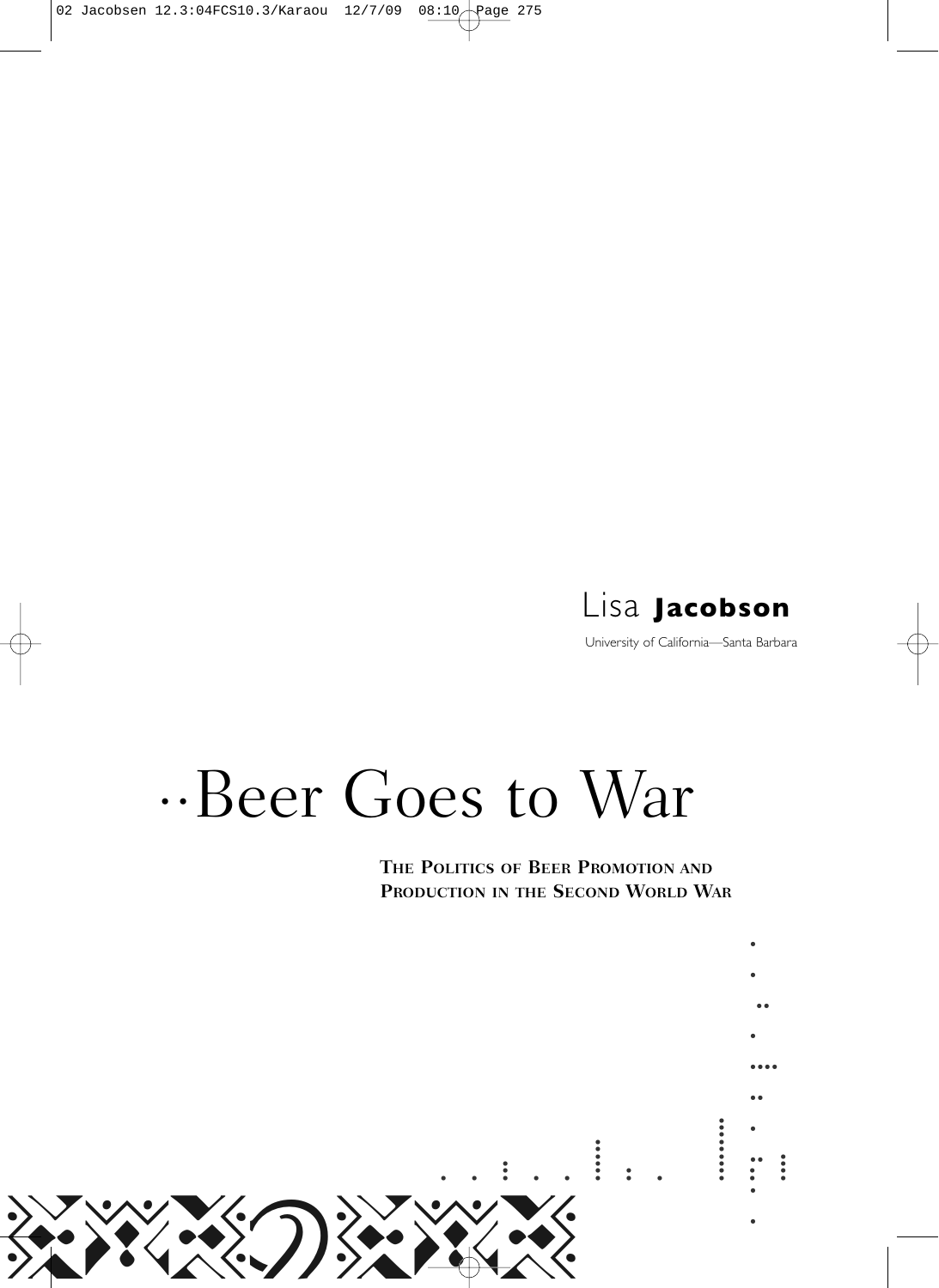### **ABSTRACT**

: :

In the Second World War,American brewers launched a massive public relations and advertising campaign to combat a resurgence of prohibitionism.This paper examines how brewers gained the stature of an essential wartime industry—a classification that gave them access to rationed goods denied other industries—despite dry protestations that beer wasted vital foodstuffs. It argues that brewers achieved such success by repoliticizing beer as an emblem of American national identity and linking their fortunes to other wartime food crusades. Brewers convinced military and government officials that brewers' yeast, a byproduct of brewing, provided a rich source of vitamin B complex that could enrich soldiers' rations and boost the productivity of factory workers. By the war's end, the once illicit associations of brewers' yeast with Prohibition-era homebrew had acquired entirely new patriotic associations with victory over fascism and freedom from want.A previously suspect commodity had gained new legitimacy.

Food, Culture & Society

prohibitionism, United States Brewers' Foundation, Second World War

**Keywords:** advertising, alcohol, beer industry, brewers' yeast, food crusades,

### **Introduction**

: :

Throughout the Second World War, American business saturated mass magazines with advertisements that joined calls for sacrifice with promises of a postwar future of consumer abundance, domestic comfort and marital bliss. Ads for electric appliances, dream kitchens and automobiles beckoned war-weary Americans to imagine a better tomorrow—one that would have to await peacetime, when manufacturers had retooled for civilian production.<sup>1</sup> Industries that still serviced civilian markets, though, had little incentive to stress the virtues and rewards of deferred gratification. These industries, while not completely abandoning appeals to sacrifice, took a different approach. In their "Morale is a Lot of Little Things" collective advertising campaign, American beer producers tied the simple pleasures of drinking a "refreshing glass of beer" with "good friends" and a "home-cooked meal" to the broader war effort. In one such ad, a soldier, writing to his sweetheart from the battlefront and dreaming of a better tomorrow, imagined himself lounging in his backyard hammock, enjoying a glass of beer, his wife's company, and "the kids playing in the orchard" (See Figure 1). <sup>2</sup> Such wartime images of beer, presented here as a commodified symbol of the "good life" Americans were fighting to defend, advanced the brewers' longtime post-Repeal ambition: to distance beer from its earlier associations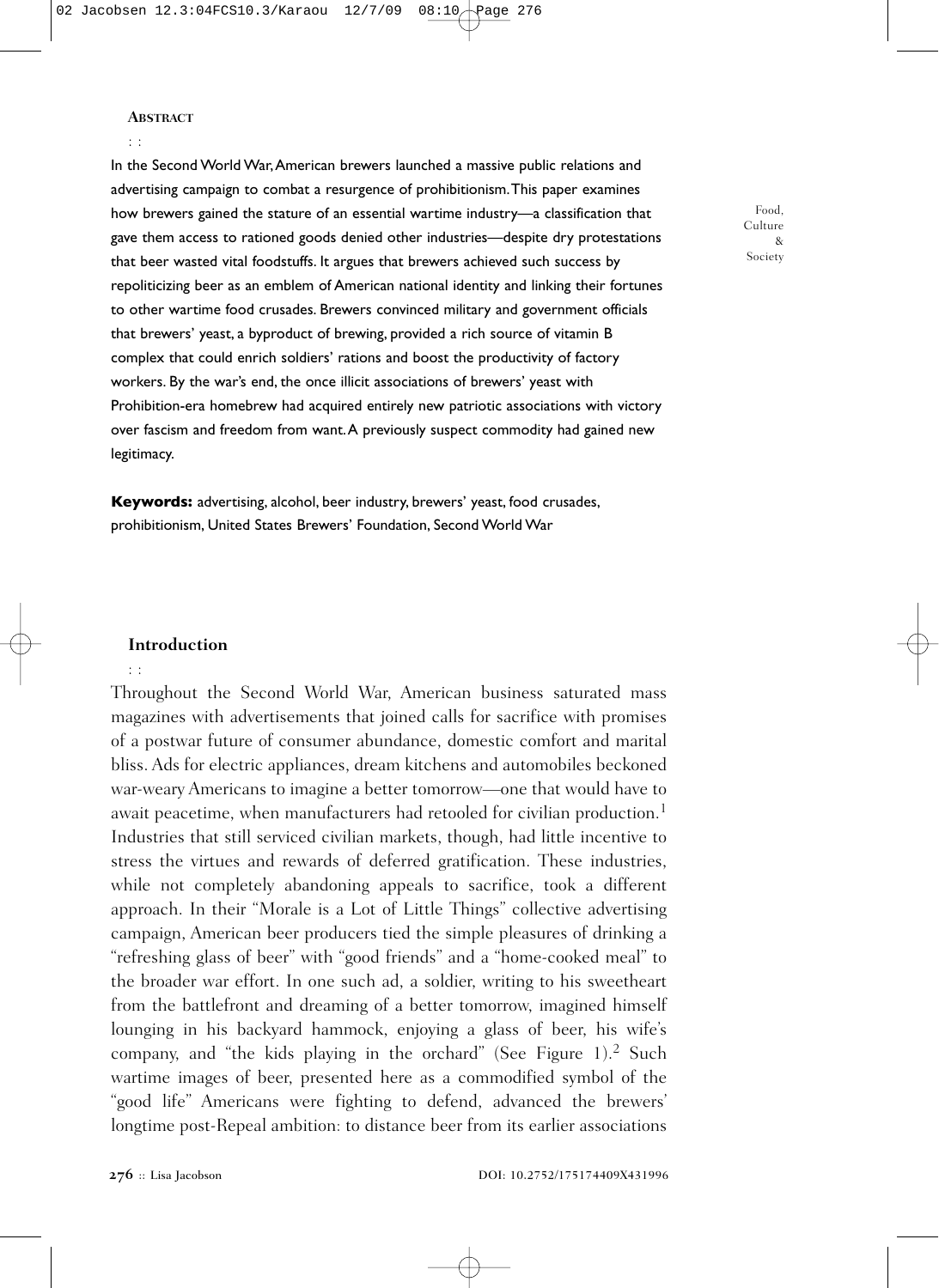Dear Hagel:<br>Javis glad to I can see my hammock now<br>hanging in the orchard less to a replace admitted a a mhór leis a company property that had mente Mandia sull an and adolescent in -a mai contain sensity parties and it pulsed over a salah satu sala state was consider the form of the conas the firm an anno 10 Morale is a lot of little things

**Figure 1:** United States Brewers' Foundation advertisement, 1944.

with the raucous working-class masculinity of the saloon, fend off renewed prohibitionist attacks, and reposition beer drinking as a wholesome American domestic pastime.

The Second World War gave new urgency to these types of appeals. As Americans mobilized for war in the winter of 1941–42, American brewers launched a massive public relations and advertising campaign to battle an old but newly energized foe. Prohibitionists were once again clamoring for wartime bans on alcohol production and distribution. Emboldened by

vol. **12** :: no. **3** *september* **09**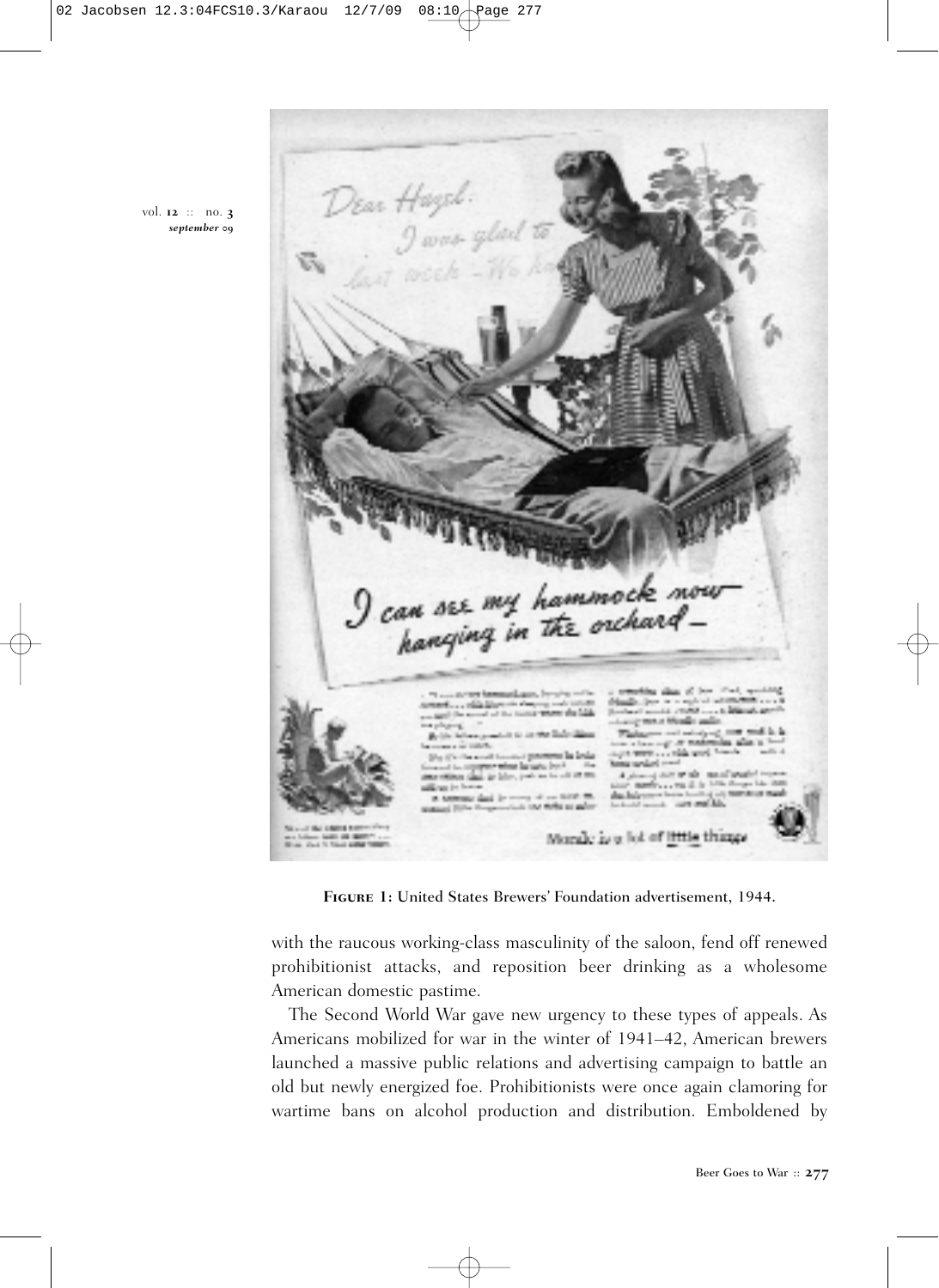memories of their previous victory in the First World War, when wartime exigencies had swept national prohibition into law, drys saw the return of total war and food conservation as a tantalizing opportunity to revive Prohibition. Indeed, public opinion polls at the beginning of the war indicated that 40 percent of Americans favored some sort of emergency wartime prohibition. <sup>3</sup> Yet, despite dry protestations that beer production wasted vital foodstuffs and diverted manpower from urgent wartime needs, government policies allowed beer production to continue largely unabated. Dry efforts to ban beer from army training camps and create dry zones around them also failed in the face of strenuous opposition from military officials and the Secretary of War Henry Stimson. In fact, the government deemed beer sufficiently important to military morale that it required the industry to set aside 15 percent of its wartime production, at modest cost, for the troops. Even more dismaying to drys, brewers' access to rationed goods such as rubber, gasoline and tin cans gave brewing the stature of an essential wartime industry. 4

This paper examines how brewing, a reviled and decidedly nonessential industry in the First World War, gained such privileged status in the Second World War and why the war proved such a pliable moment for reimagining the place of beer in American life. It seeks to illuminate how war creates opportunities for previously suspect industries and consumer practices to gain new legitimacy, as happened with cigarette smoking in the First World War. <sup>5</sup> Historians have attributed brewers' happier fortunes in part to a more hospitable political climate—brewers no longer had to contend with the anti-German hysteria that had inflamed public opinion against them in the First World War. Official propaganda generally avoided conflating opposition to Nazis with animus toward the German people and rage over Pearl Harbor focused hostility on the Japanese. <sup>6</sup> In addition, the federal government was too pragmatic to jeopardize a reliable source of tax revenues as it mobilized for total war. <sup>7</sup> In times of national emergency, historian David Courtwright has argued, western governments have been especially reluctant to sacrifice revenue from "psychoactive commerce."8 Others have argued that brewers' more favorable treatment merely ratified a revolution in morals and manners that had been underway since the 1920s. The Second World War, in historian Jay Rubin's words, "only confirmed what repeal had already signaled—an end to decades of serious national conflict over the temperance issue."9

Such interpretations might lead one to conclude that brewers' wartime victories were a foregone conclusion—the inevitable outcome of expedient regulatory policies and cultural shifts that rendered drys a nuisance but certainly not a serious threat. Brewers at the time did not see it that way if they had learned anything from their failure to defeat national prohibition it was to never underestimate the enemy. "The mental attitude that …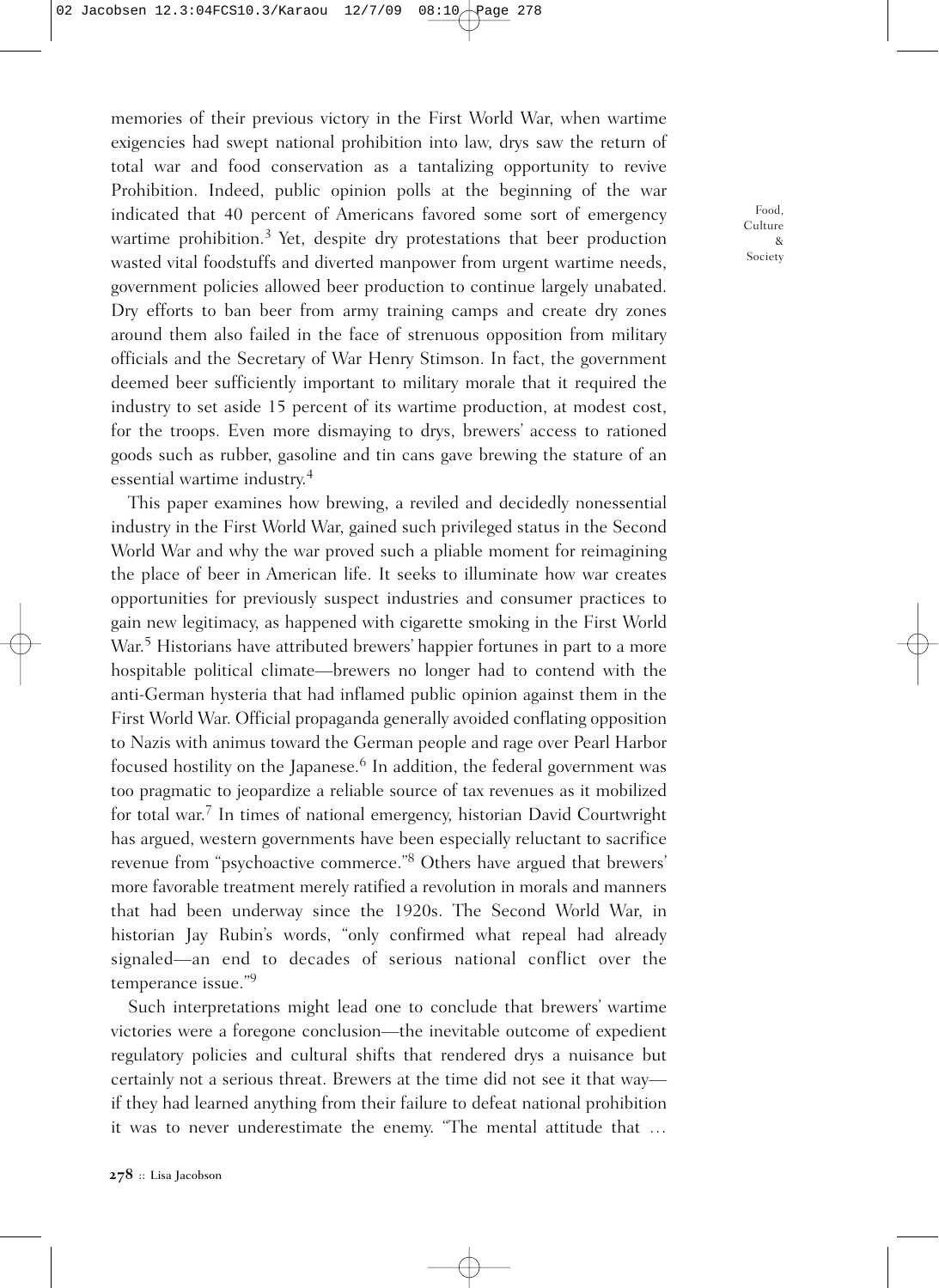pervaded the country concerning Prohibition was not stamped out with Repeal," *The American Brewer* warned in 1942. Now, "more than ever," the trade journal continued, "great effort is necessary to keep the Drys from dividing and confusing the public once again."10 Dry victories in 9,000 of 15,000 local option elections held between 1933 and 1945 attest to the legitimacy of brewers' concerns. <sup>11</sup> Treating the triumph of beer as inevitable underestimates the significance of the Second World War as a transformative moment for alcoholic beverage industries and slights the important cultural and political work that helped brewers legitimize their product.

The significance of the beer industry's enhanced wartime stature can be better understood by examining how brewers *repoliticized* alcohol and linked their fortunes to other wartime food crusades. As food historians have shown, wartime systems of food controls and food rationing have alternately worked to reinforce and overturn existing social hierarchies and moral orders. On the one hand, wartime food controls have often become intertwined with moral crusades to control other forms of "untrustworthy consumption," especially the consumption of alcoholic beverages. On the other hand, war has also created opportunities to reinvent and redefine the meanings of food precisely because it disrupts established social conventions surrounding eating patterns and access to food. <sup>12</sup> The differing American approaches to food controls in the two world wars have special significance for how we understand changing conceptions of virtuous consumption and the shifting fortunes of beer. American food conservation programs in the First World War, Helen Zoe Veit has argued, envisioned the true patriot as an ascetic, self-denying citizen and associated food conservation (and alcohol deprivation) with the moral purification of the individual and the nation. <sup>13</sup> Drys continued to embrace such notions in the Second World War, but brewers (along with many social scientists) stressed tolerance over moral purity and psychological wellbeing over self-denial as the keys to morale and victory. In their view, the virtuous wartime consumer was a nutrition-conscious cultural pluralist, tolerant of diverse tastes.

Brewers also answered their dry critics by launching a food crusade of their own. Tapping the new science of nutrition, brewers convinced military and government officials that brewers' yeast, a byproduct of brewing, provided a rich source of vitamin B complex that could enrich soldiers' rations and boost the productivity of factory workers. Brewers' promise to fortify the nation (mentally and physically) not only fortified the industry's links to government bureaucracies and disarmed drys of a key claim against beer—that it wasted vital foodstuffs—but it also helped to transform beer into an emblem of the American way of life. The brewers achieved such success not because repeal had already depoliticized beer but because the industry repoliticized beer in ways that exploited and sometimes harmonized

vol. **12** :: no. **3** *september* **09**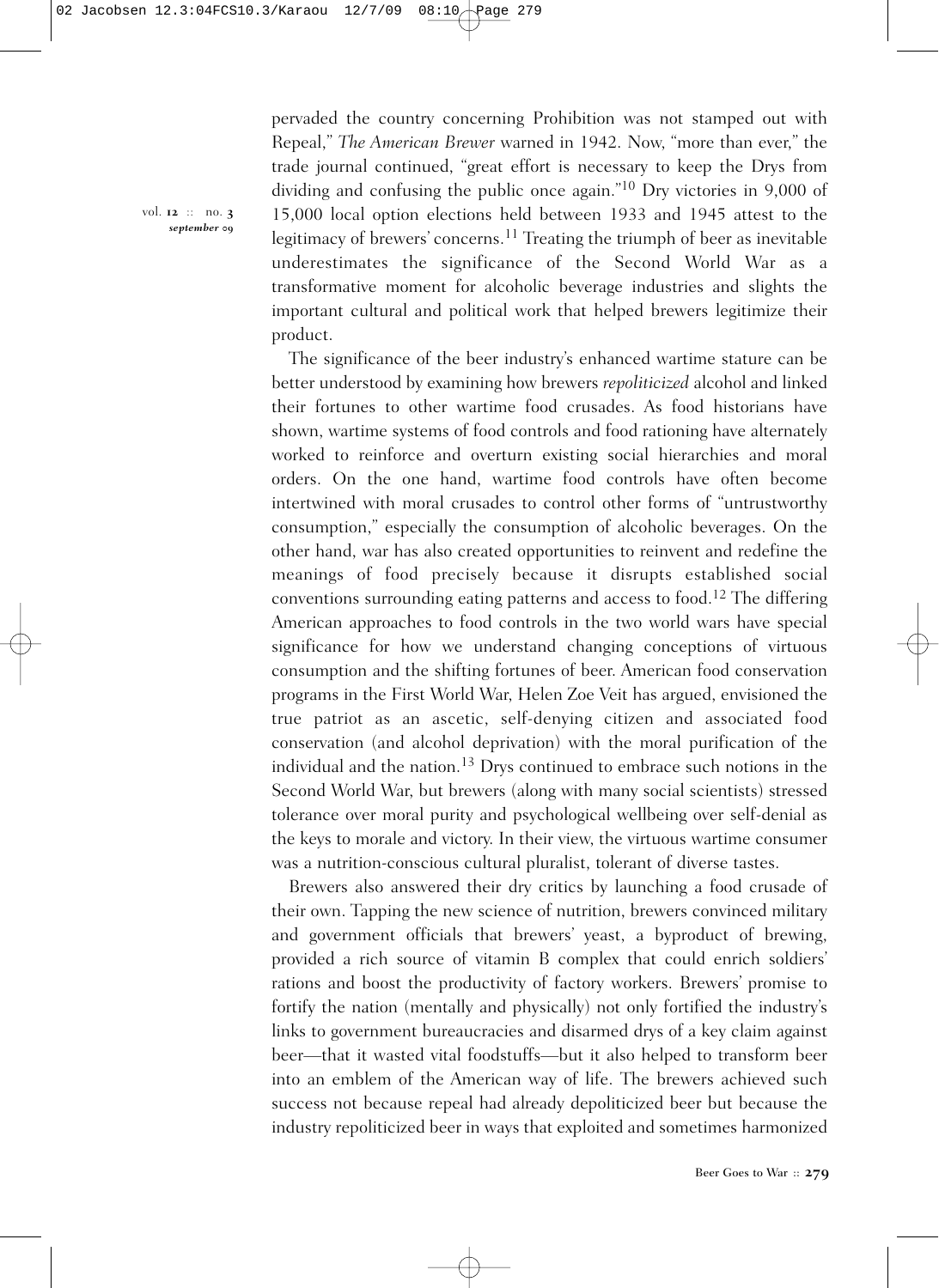key tensions in American national identity and American cultural values. Their campaign subtly distanced beer from its roots in ethnic, working-class drinking traditions, even while aligning beer with American virtues of tolerance and cultural pluralism. It embraced the softer appeals of masculine domesticity by shifting the class and milieu of drinking to the middle-class suburban home, yet also preserved beer's associations with the virility of soldiers and industrial workers. Finally, it made the pursuit of private pleasures compatible with wartime sacrifice and victory over fascism and want. In all these ways, brewers positioned beer to survive the vicissitudes of war and flourish in the imagined postwar order of consumer plenty and suburban domesticity.

### **The Resurgence of Prohibitionism**

: :

When the United States entered the Second World War, eight years had passed since the repeal of Prohibition—a turn of events many drys treated more as a temporary setback than a permanent defeat. During these years, drys had won 7,700 out of 12,400 local option elections and the looming war encouraged them to step up the pressure. <sup>14</sup> In 1941, even before the United States declared war, the Woman's Christian Temperance Union, the Anti-Saloon League, ministers and their Protestant congregations—many from dry counties and states with long traditions of prohibitionism—began flooding Congress with petitions supporting Senate Bill 860.<sup>15</sup> Introduced by Senator Morris Sheppard, chairman of the Military Affairs Committee and a major champion of the Eighteenth Amendment, S860 proposed to ban all alcohol from military training camps and create "moral zones" that would outlaw prostitution and alcohol from the vicinity of the camps. Though seeming to target only military personnel, the Sheppard Bill was not a modest proposition: the wide, ten-mile dry zones could potentially encompass entire cities such as San Francisco, New Orleans, Los Angeles, New York and Chicago where the army or navy was stationed.

In urging passage of the bill, dry petitioners revived arguments they had successfully employed in the previous world war. Some petitions supporting the Sheppard Bill issued broader calls for full wartime prohibition, arguing that the alcohol trade sabotaged the war effort by wasting manpower, grain, fuel, sugar and shipping space.<sup>16</sup> Many other petitions invoked maternalist rhetoric to plea for the "Defense of our Defenders" against the twin evils of prostitution and intoxicating liquors, beer and wine. <sup>17</sup> "Do not return [our boys] to us labeled—CONTAMINATED, DAMAGED GOODS," one mother wrote to Congress. "A government that stops at martial training, and utterly ignores the moral and physical phase of the flower of our American manhoods placed in its care, is abetting the enemy."18 The fall of the French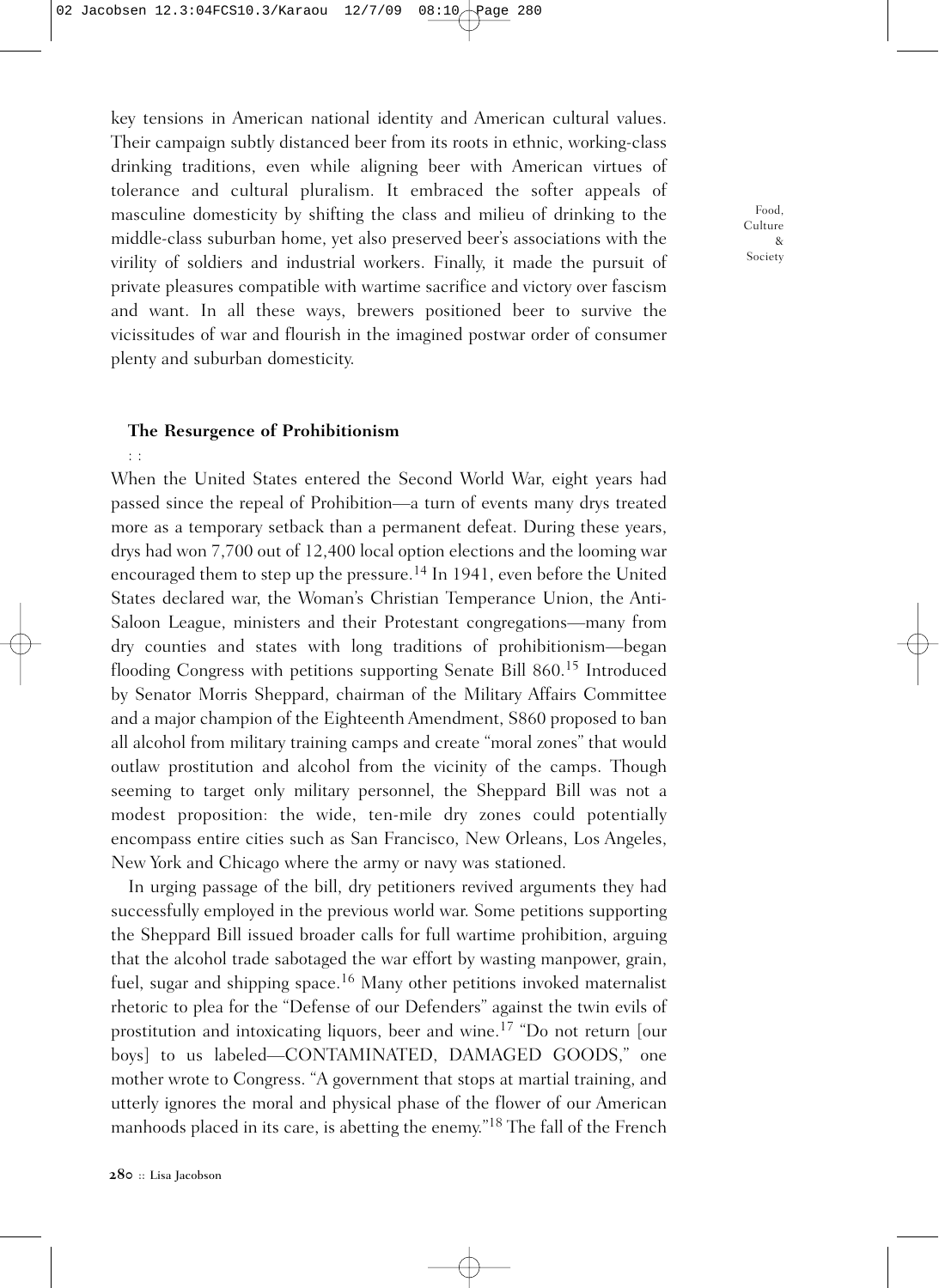Republic to Nazi control struck other petitioners as compelling evidence of alcohol's power to strip enlisted men—as well as nations—of their virtue, virility and determination to resist fascism. One widely circulated petition, headlined "ALCOHOL—Hitler's Best Friend, America's Worst Enemy," blamed alcohol for the "downfall" of wine-loving France.<sup>19</sup> How could the United States in turn expect to defeat the Nazis if its own servicemen could not practice self-denial? "Germany bans beer from her army in order to win the war," one petition scolded, while "France admits she lost because her soldiers drank freely."20 (Never mind that the Nazis requisitioned thousands of cases of French champagne to ship to the front.<sup>21</sup>)

*Modern Brewery Age* saw the Sheppard Bill as an ominous sign that "the ghost of national prohibition has returned and will attempt to come to life under the guise of wartime need."22 Opponents mounted a counter petition drive with the aid of beer wholesalers, the Liquor Dealers' Association, the International Brewery Workers' Union and various hotel associations. 23 Petitioners cast the Sheppard Bill as a conspiracy by professional drys to reinstate national prohibition and an unnecessary usurpation of military authority to regulate alcohol consumption in the armed forces. The National Council of State Liquor Dealers' Associations protested that the bill would furnish "a fertile field for bootleg operations" and "deprive those men who have made great sacrifice to protect us, of the personal liberties and privileges enjoyed by all Americans and which the Nation has vowed to defend."24

Although dry petitions to Congress outnumbered wet petitions, wets had one important advantage: most military officials—including several highranking officials—shared their views. The American Legion and the American Federation of Labor joined Secretary of the Navy Frank Knox and Secretary of War Henry Stimson in strenuously opposing the Sheppard Bill and related amendments to the draft bill. Not only would such measures deliver a serious blow to morale, Stimson wrote in a letter to the Senate, but flat prohibition would likely also invite greater excesses as soldiers inevitably turned to speakeasys and bootleggers outside the camps. Temperance could be better attained, Stimson argued, through the current practice of selling light 3.2 percent beer on military premises, where beer consumption could be supervised and controlled. <sup>25</sup> About half the potency of regular beer, 3.2 percent beer was, indeed, a mild mood enhancer—enough of a morale booster, military officials calculated, to compensate for the deprivations of military life while keeping servicemen from less wholesome activities off the reservation. The logic of providing access to 3.2 percent beer followed much the same logic the military used when they introduced cigarettes in the First World War to divert servicemen from drink, prostitution and gambling.<sup>26</sup> In the Second World War, however, the military had no illusions that controlling minor vices would eradicate more objectionable vices. Moral

vol. **12** :: no. **3** *september* **09**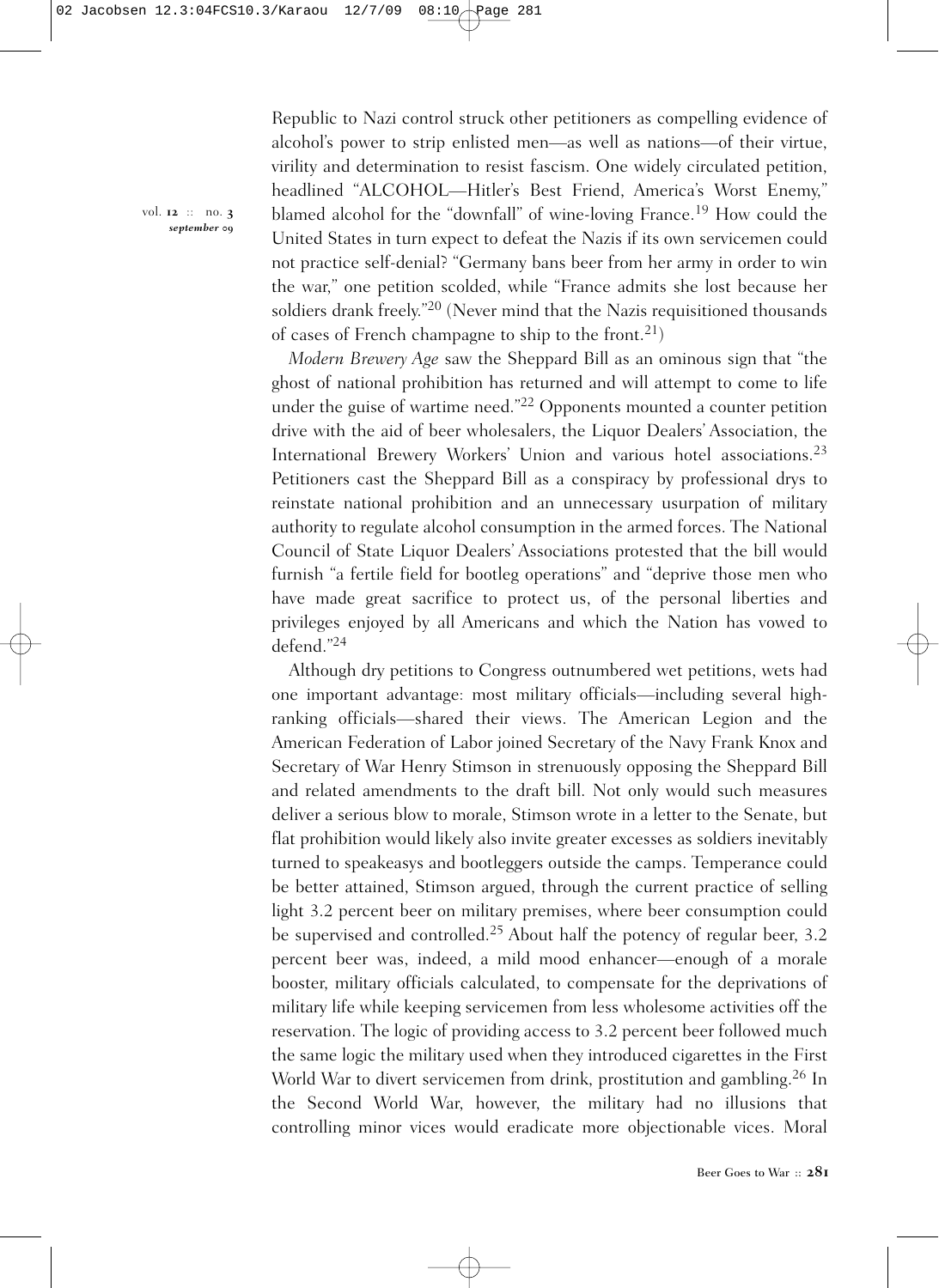purification was not on the agenda. In fact, one of the military's strongest objections to the Sheppard Bill was that it would compel the military to regulate the drinking habits not only of military personnel but also of civilians who resided in the wide dry zones adjacent to military installations. 27

Participants on both sides of the revived wet-dry war defined the stakes in highly gendered terms. While dry petitioners envisioned the military as a kind of surrogate parent, entrusted with guarding the morals of its charges, wet petitioners, who not coincidentally were predominantly male, chafed at the notion that army men needed such protection. Anti-prohibitionists such as C.L. Chapin, secretary-treasurer of Repeal Associates, decried the Sheppard Bill as an emasculating invasion of manly space and manly prerogatives: "A man is old enough to drive a tank, fly a bomber, but not manly enough to go and sit down in his barracks without someone saying: 'Now, Johnny, don't drink that stuff—it'll make you dizzy'."28 Echoing Chapin's sneering contempt for overbearing maternalism, an editorial in the *Chicago Daily News* surmised that:

> the roots of [dry] agitation probably lie in jealousy of the soldier by "old women in pants"—and there is a word for it in the dictionary. We doubt if there ever was a time when the civilian average of sobriety was as good as the military and certainly there is nothing to justify branding our present Army as an infantile force needing a nursie. 29

Such sentiments resonated with a broader cultural backlash against excessive maternal power and feminine influence—or what Philip Wylie's best-selling 1942 screed *Generation of Vipers* described as "momism," a kind of overly protective mothering that made sons weak and passive. In fact, Wylie's quintessential mom closely paralleled Chapin's vision of the frustrated "old women in pants" who organized dry petition drives. "Mom is organization-minded," Wylie wrote,

> Organizations, she has happily discovered, … frighten politicians to sniveling servility and they terrify pastors … Mom … builds clubhouses for the entertainment of soldiers where she succeeds in persuading thousands of them that they are momsick and would rather talk to her than take Betty into the shrubs. All this, of course, is considered social service, charity, care of the poor, civic reform, patriotism, and self-sacrifice.

Despite the impressive showing of dry support, the Sheppard Bill went down to stinging defeat, as did several similar measures that came before Congress in 1942, 1943 and 1944. Prohibitionists failed in part because they adhered too closely to their old political playbook. Their maternalist rhetoric had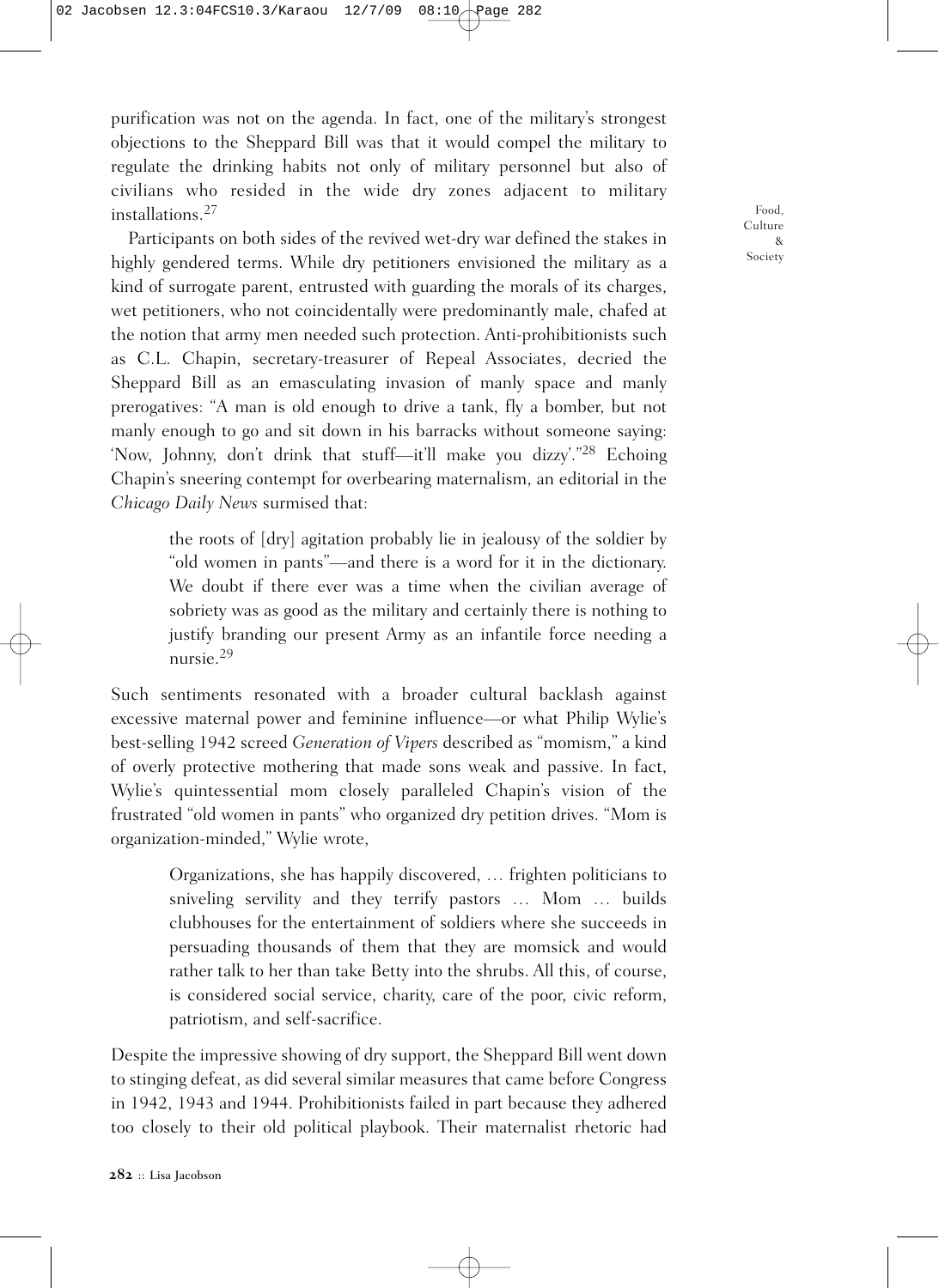struck a powerful chord in the First World War, but had grown stale by the Second World War, as the Progressive Era investment in moral purification gave way to a more pragmatic investment in controlling vice. The Progressive impulse to conflate public morale with private morality also diminished. As we shall see, new conceptions of morale—which elevated the importance of preserving ethnic traditions and maintaining at least some access to pleasure foods—conflicted with the previous emphasis on uniform standards of private morality.

Brewers, however, still had their work cut out. Despite dry failures to enact Prohibition measures at the national level, they continued to rack up local victories and saw "an increase in dry areas during the war years."30 Nor were brewers' fortunes secure on the national front. Even if Congress rejected prohibitionist legislation, the government could still deny brewers access to railway lines and gasoline or reduce their supply of malt, which was also needed for livestock feed and industrial alcohol. Wartime concerns about food conservation and chronic shortages of tin, rubber and gasoline limited the political mileage brewers could bank on from the tax revenues they generated. In fact, the real question was not whether brewers would face cutbacks in their rations but how severe they would be. Tin shortages required brewers to package domestic beer in glass bottles instead of cans and rely more on wooden kegs instead of steel or aluminum kegs. <sup>31</sup> Much to the irritation of drys, however, the government allotted brewers enough tin to make bottle crowns and can beer for the troops overseas.<sup>32</sup> Conservation of gasoline and tires limited the number and scope of deliveries, prompting some brewers to put their Clydesdales and horse-drawn wagons back into operation.<sup>33</sup> Thanks to a modest 7 percent cut in brewers' allotment of malt and malt syrup, brewers had to mix in more corn and rice to stretch the supply.<sup>34</sup> The new blend produced a thinner and blander brew but still kept the breweries humming. In short, reduced supplies of raw materials and packaging were never severe enough to derail beer production. In the near term, distilleries, which converted their entire production to industrial alcohol for the duration, bore the most significant sacrifices. Brewers, one might say, were sitting pretty with military contracts to supply the troops and no significant competitors to satisfy alcoholic tastes (save for American wineries and the existing liquor inventories). The following sections analyze how and why brewers were able to maintain such advantages.

### **Softening Rural Opposition to Beer**

: :

The aggressiveness with which brewers responded to the dry resurgence in the Second World War owed something to lessons learned from their failure to defeat Prohibition. The brewers' most fatal mistake was underestimating

vol. **12** :: no. **3** *september* **09**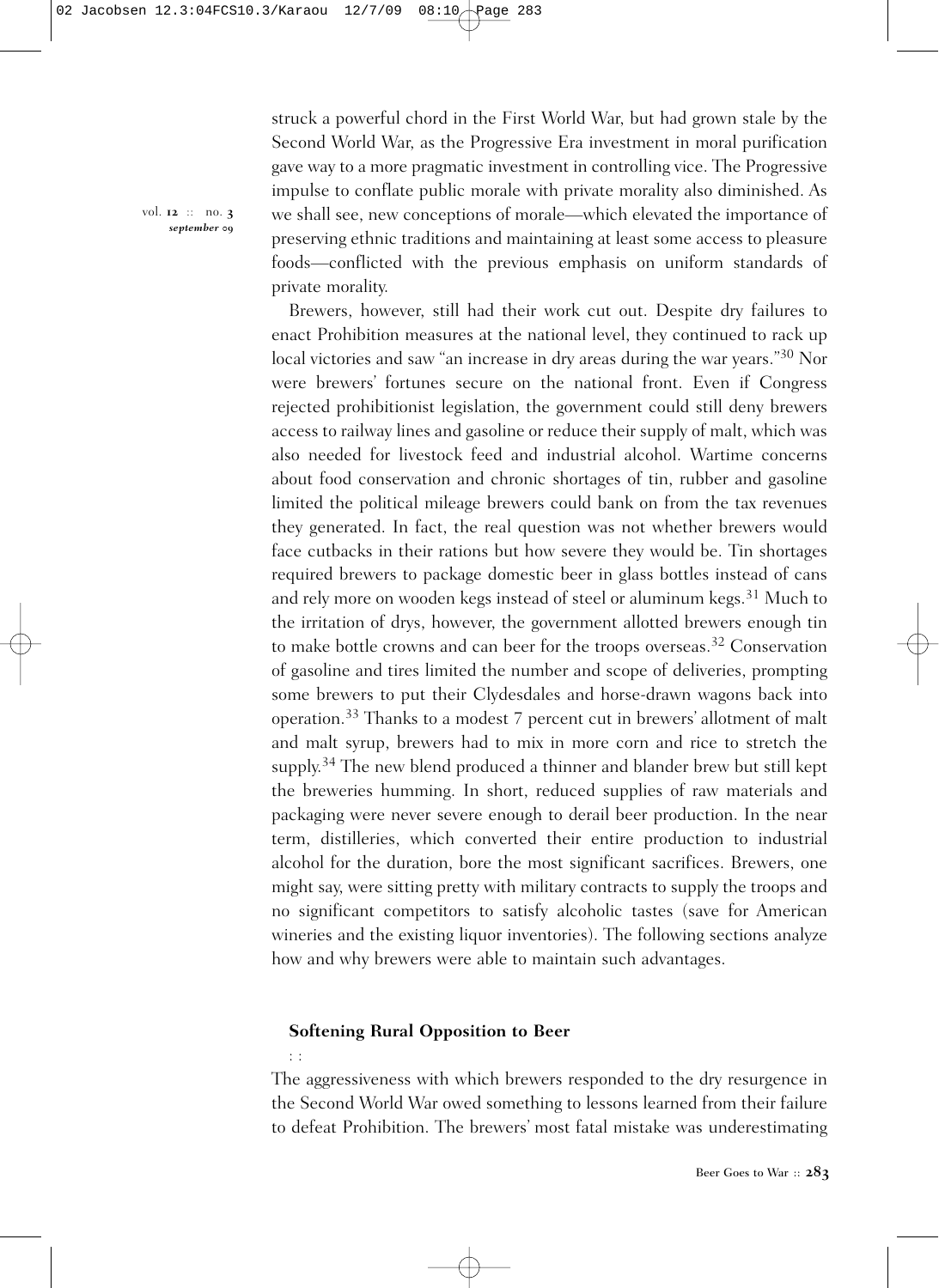dry political power. In the lead-up to national prohibition, brewers opted to douse prohibitionist fires as they erupted in states and municipalities instead of developing an aggressive national public relations campaign. Even so, dry triumphs in rural local option contests did not overly concern brewers because the beer market was "almost entirely urban" and the steady growth of urban populations was trending in their favor. <sup>35</sup> Brewers also gambled that tax revenues from beer sales, which had given brewers political leverage to fend off prohibitionist measures in previous wars, would do the same in the First World War. Divisions within the United States Brewers Association further hindered the formulation of a consistent national strategy. While some embraced saloon regulation and self-reform, others persisted in believing that beer—the beverage of "true temperance"—would be spared from prohibition and resisted aligning themselves with distillers. 36

The Second World War gave brewers the opportunity to revisit these failures and develop a coherent national strategy that harmonized earlier divisions within the industry. They embraced self-policing and regulation of army canteens and taverns where beer was sold, but also held fast to their conviction that promoting beer as a moderate beverage could enhance beer's respectability and blunt the effectiveness of drys. Now they also viewed local option contests in a more sinister light. Conceding any victory to drys in rural elections only abetted prohibitionists in their post-Repeal strategy to reenact Prohibition piecemeal through a string of local option victories.<sup>37</sup>

The primary responsibility for creating a coherent national public relations campaign fell to J. Walter Thompson, a prominent advertising agency hired by the United States Brewers Foundation (USBF) in 1942. J. Walter Thompson developed a multi-pronged media campaign aimed at distinct consumer and political constituencies. To reach a broad middle-class audience, the USBF ran full-page, sometimes full-color ads in mainstream mass magazines such as *Life*, *Liberty*, *Ladies' Home Journal*, *Woman's Home Companion*, *Colliers*, *Time*, *Newsweek* and *US News*. These beautifully illustrated ads, featuring paintings by American commercial artists, situated beer in wholesome Rockwellian scenes of domesticity and private life. <sup>38</sup> The USBF's campaign also targeted Americans who lived in small towns and rural areas where prohibitionist sentiments persisted and local option frequently appeared on the ballot. To win over this more resistant rural audience, J. Walter Thompson created a recurring advertorial column entitled "From Where I Sit" that appeared in farm papers and small-town newspapers. Signed by the fictive Joe Marsh, an avuncular town leader, the advertorials preached the virtues of tolerance through homey stories of small-town life (see Figure 2).

Many Joe Marsh columns aggressively defended the beer industry against prohibitionist assaults. Throughout the war, drys maintained that drinking imperiled the war effort by wasting precious raw materials, encouraging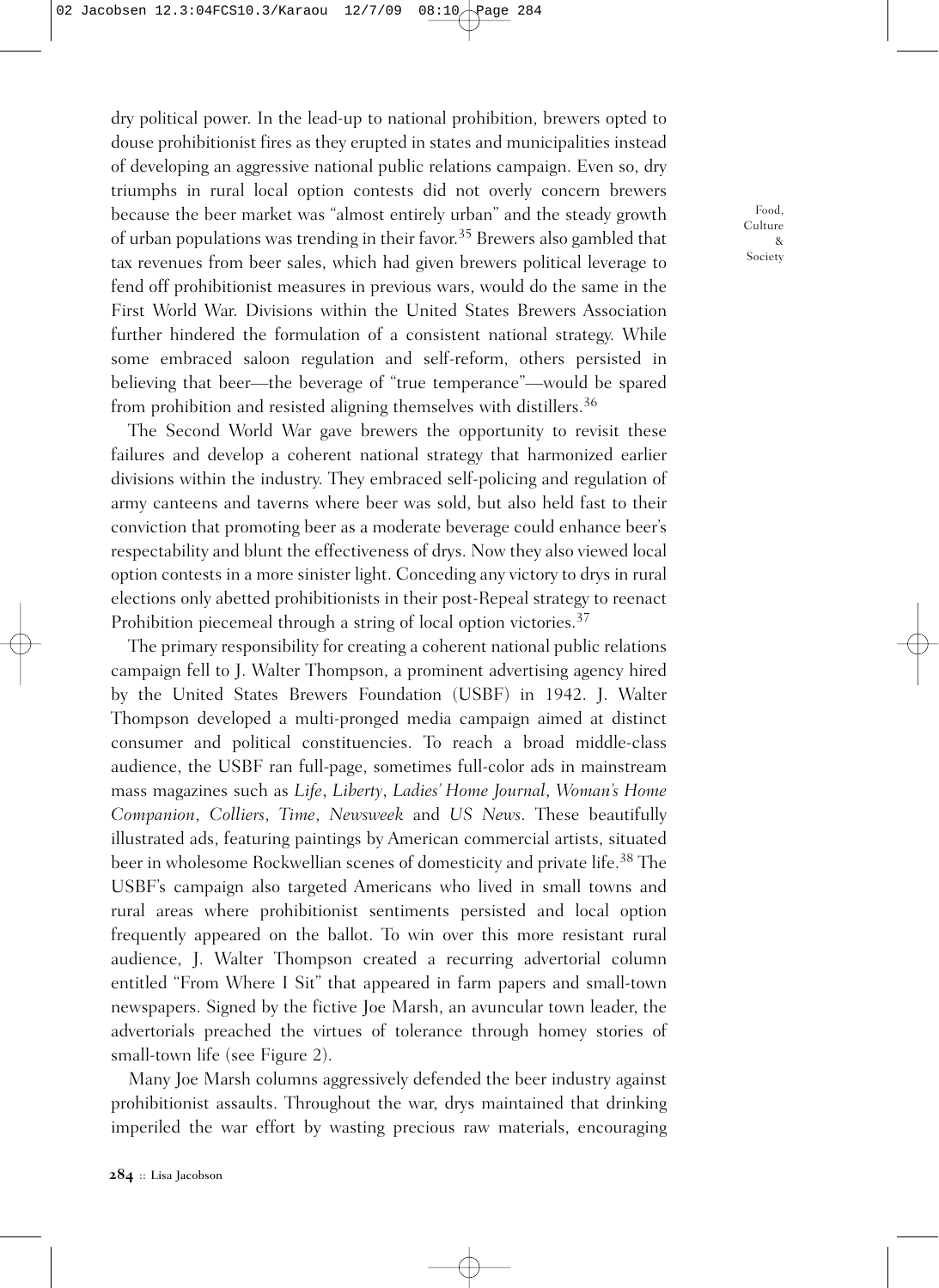From where I sit ... by Joe Marsh

vol. **12** :: no. **3** *september* **09**

## Definition of a Great Man

At 181 Webster's the other eyening, we were iddding IRI about his children always saying that idation propries the ground return.<sup>10</sup>

"Well, the kids are right," closed by J011, "Everybody in America's a great mass. You just can't be part of greatness and and shows in 11.25

in America (argues Bill). things that used to holong only io the great any common never criot a sizen in government through the right to wote; fudividual libratics guaranteed by wooddeport; Irreduar to spank cost's mind, to work at what one planax, in choose what and Flow. to ext or drink . . . whether hear or buttermille.

Bul Iram where I all, there's encimperium) point touchi...tomaile Bill's debuillion ring truc. We could be worthy of this growliness, We music have the homedia to spaceciate these blevaings.....moverabase them. with: intolerances, intemporarres, ar indifference.

e: Marek,

Copyright, 1992, Unded States Mossors Household ROSECEMENTAL PERSONAL FOR. 1980.

**Figure 2:** Joe Marsh column, United States Brewers' Foundation advertisement, 1945. Courtesy John W. Hartman Center for Sales, Advertising & Marketing History, Duke University.

"loose speech," and contributing to absenteeism and drunkenness in the army camps. Drys had even blamed excessive alcohol consumption for the failure of American soldiers to defend Pearl Harbor against Japanese attack. To counter such arguments, brewers matched hyperbole for hyperbole. Turning the table on drys who decried loose-lipped drunks, one Joe Marsh column asserted that the "loose talk" of drys undermined morale "as much … as any rumor that the Axis could invent." "Loose talk has dug a lot of graves … and done a lot of harm here at home, too," Marsh wrote. "You hear, for instance, talk about our soldiers drinking and carousing around Army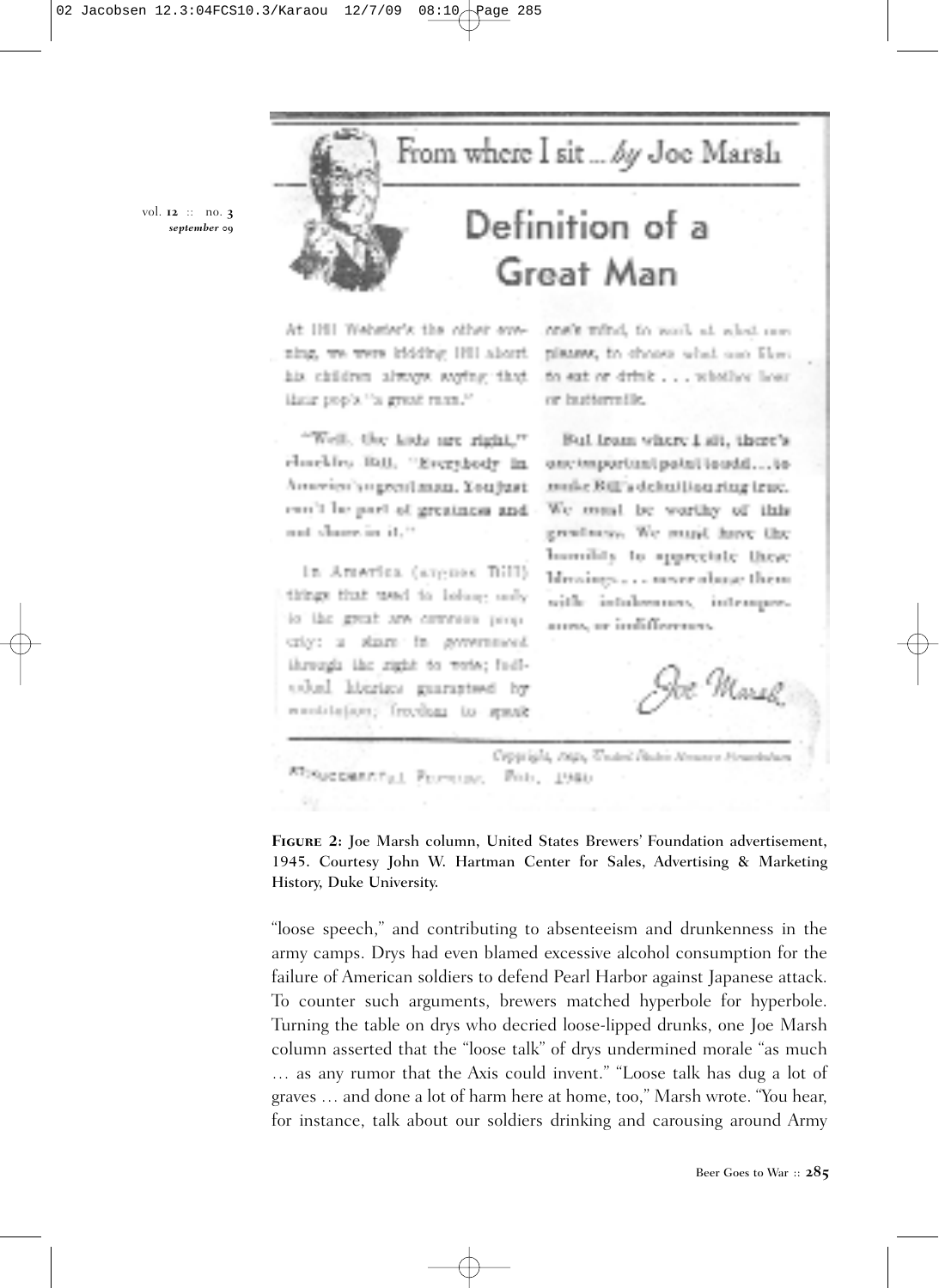Camps." Marsh debunked those claims by citing a 1941 Office of War Information report that characterized American soldiers as "the soberest … best behaved in history," and urged patriotic readers to "spike that kind of sabotage before it spreads."<sup>39</sup> Other Marsh columns charged that rumors about excessive drinking in army camps were in reality "lies planted by the Axis to destroy American morale."40 German propaganda minister Joseph Goebbels eagerly spread such rumors over short-wave radio, Marsh surmised, because he wanted morale-building beer out of the camps. "From where I sit … the Nazis would a heap rather face an army that already *lost* its rights than one that was fighting for freedom it could touch and taste and feel every day."41

These columns rewrote the rhetorical battle-lines of the wet-dry wars, casting brewers as the protectors of American liberty and prohibitionists as the unwitting allies of the enemy. Because some international leaders of the prohibition movement had voiced support for fascist leaders before the war—something the USBF relished repeating in trade journals and press releases—some readers might have inferred from Marsh's column that prohibitionists were Nazi sympathizers themselves.

Generally, however, the brewers' campaign focused less on vilifying prohibitionists than touting beer's positive contributions to the war effort. What better way to answer drys' claims that beer wasted precious resources than to highlight the government services and war materiel funded by beer tax revenues? "Right here in Iowa, for instance," Marsh wrote in 1942, "the taxes from beer last year alone were more than enough to pay for fourteen 4 engine bombers, seventy-four fighter airplanes, or one hundred and eleven medium tanks." J. Walter Thompson adapted the same column to reflect the buying power of beer revenues in the 20 different states in which the column appeared. <sup>42</sup> By forging such concrete connections between beer revenue and war production, the Marsh column might well have encouraged individuals to imagine their private beer consumption as a patriotic activity—perhaps not on par with purchasing war bonds, but nonetheless a guilt-free private pleasure with public benefits. Like much other wartime propaganda, the brewers' public relations campaign attempted to establish what historian Mark Weiner has called "the *moral equivalence* of consumer products." By connecting "the mundane objects of personal life with the materiel of national combat," Weiner has argued, wartime propaganda "symbolically transform[ed] what was private into what was public."43

Brewers also reminded Americans of the beer industry's contributions to economic prosperity. Each day, Marsh reported, the beer industry "pays more than a million dollars" in federal, state and local taxes. By generating jobs and purchasing grain during the Great Depression, Marsh noted, the beer industry had helped to restore prosperity to both the farm economy and the industrial sector. The Marsh column also attempted to curry favor with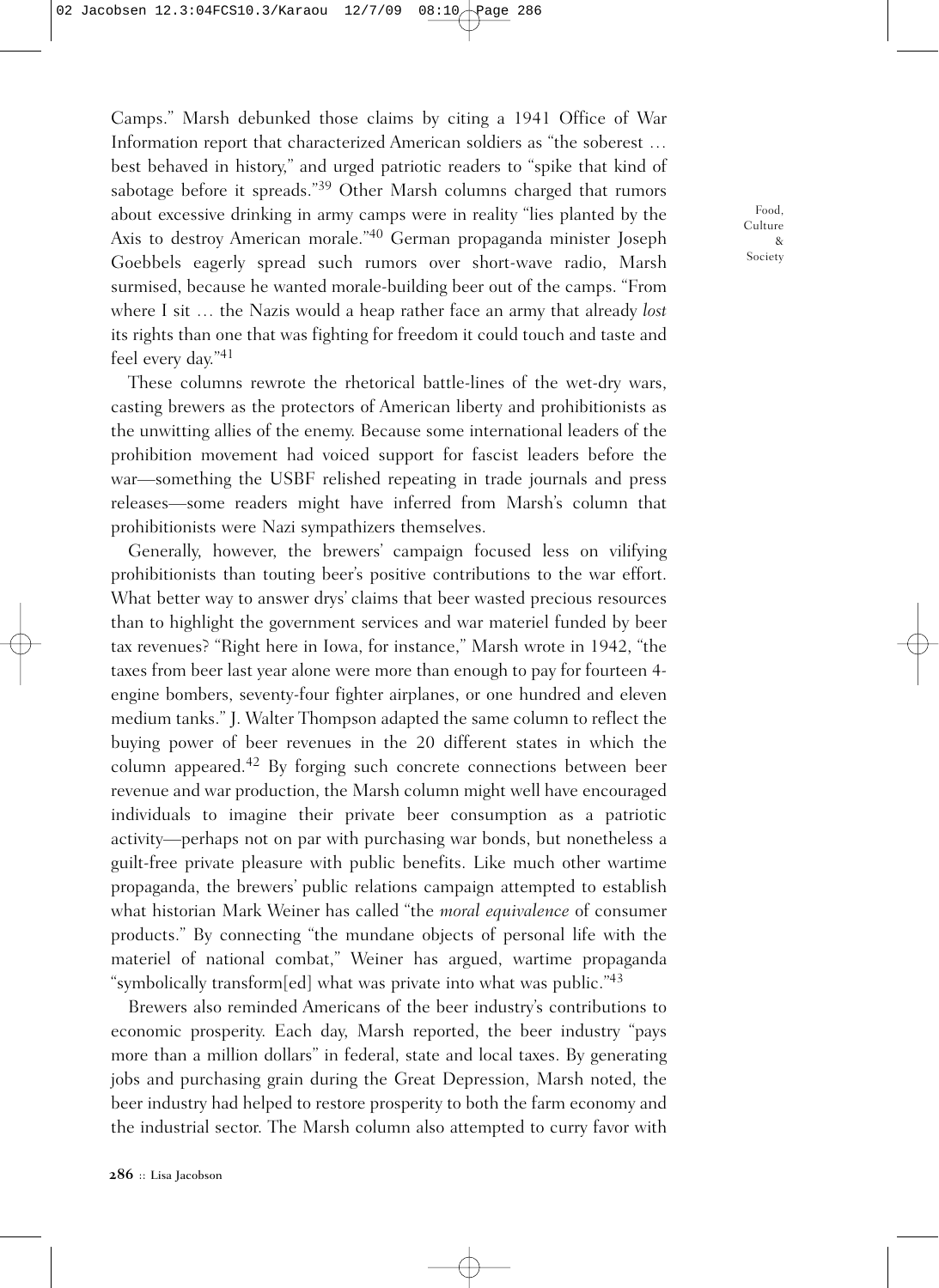rural and small-town Americans by firmly aligning brewers with the New Deal welfare state. Beer tax revenues, after all, had helped fund public health services, emergency relief, old-age assistance, education and public welfare. <sup>44</sup> Such arguments could appeal to New Deal Democrats who supported the expansion of the welfare state, but they might also sway conservatives who would rather rely on beer taxes than income taxes. Indeed, these very economic trade-offs entered the legislative tug of war over wartime prohibition. In South Carolina, for example, opponents weakened one prohibition bill by making its enactment conditional upon finding an alternative source for the state's \$3 million annual liquor tax revenue.<sup>45</sup>

Central to the brewers' economic case for beer was their contention that the return of wartime prohibition would drain public coffers of beer tax revenues and place that money in unsavory hands. "It wasn't so long ago," Joe Marsh reminded readers, that "a lot of that money was going into pockets of bootleggers and gangsters."46 By tapping recent memories of flourishing black markets for alcohol during Prohibition, brewers not only recalled the futility of Prohibition, but they also piggy-backed onto the government's own "Food Fights for Freedom" campaign, which called upon Americans to fight black markets for meat, sugar and other rationed goods. <sup>47</sup> Patriotic Americans, another Marsh column intimated, might even enlist beer itself in the fight against black markets. A "tangy ice-cold beer" could lessen the temptations of the black market, Marsh noted, by brightening limited menus of "unrationed foods and substitutes."48 In raising the specter of bootleggers and black markets, brewers undoubtedly hoped to claim the some of the same moral high ground as the government's "Food Fights for Freedom" campaign.

### **Boosting Morale and Beer's Public Image**

: :

Stressing beer's economic contributions was good public relations, but it did little to promote the pleasures of beer drinking itself. That task fell to the "Morale is a Lot of Little Things" campaign, a series of wartime advertisements in mass magazines and nearly a dozen farm newspapers. The advertisements likened the pleasure of beer drinking to a host of other pastimes and consumer delights that "lift the spirits" and "keep up the courage" in trying times. For "millions of Americans," the copy noted, the "right to enjoy a refreshing glass of beer," though a "small thing," was nonetheless a cherished enjoyment akin to other morale-boosting pleasures:

> If you're a man, it's a shine on your shoes ... the sweet feel of a fly rod in your hand … If you're a woman, it's a tricky new hair-do maybe … or a change of lipstick. Morale is a lot of little things like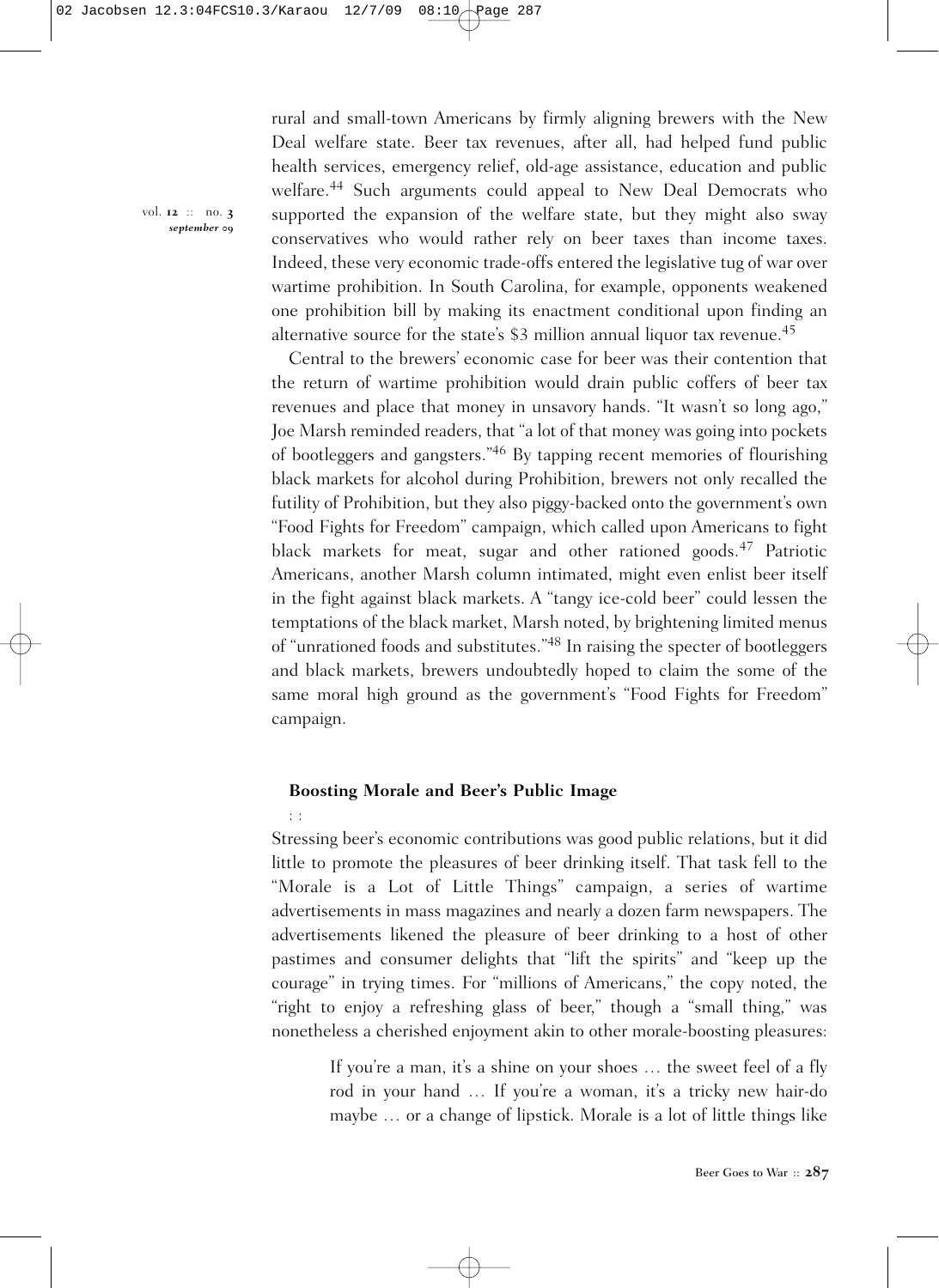

Food, Culture & Society

**Figure 3:** United States Brewers' Foundation advertisement, 1942.

that. People can take the big bad things … the bitter news, the bombings even … if only a few of the little, familiar, comforting *good* things are left. 49

The accompanying illustrations rarely featured beer but instead painted Rockwellian scenes of wholesome domesticity and leisure: a man leaning back in a chair, casting his fishing line while enjoying a pipe; a husband carrying a tray of scrambled eggs, slightly burnt toast and coffee for his wife to enjoy in bed; a "sweet old lady" placing a posy in a businessman's lapel to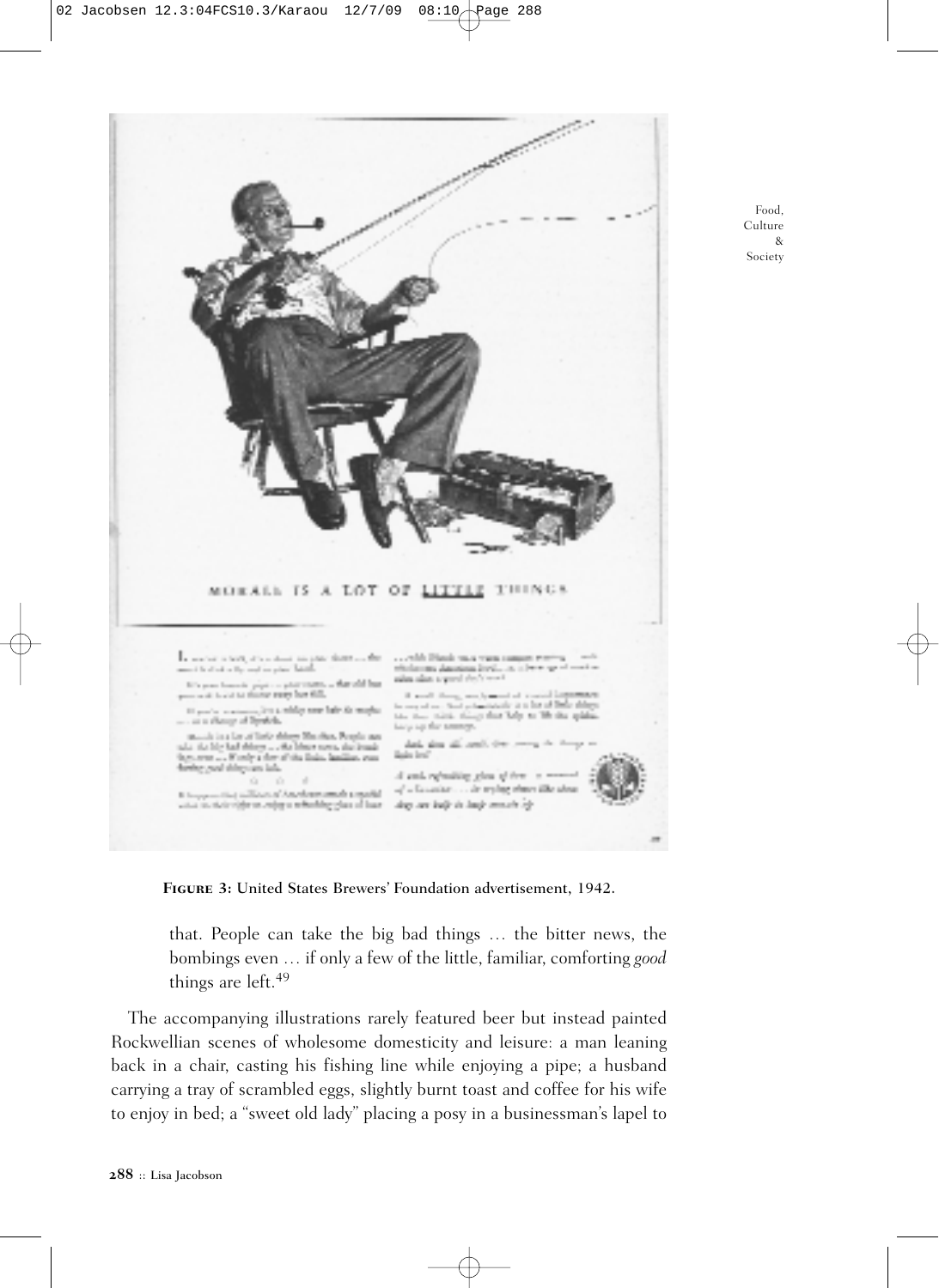brighten his walk to work; a pretty woman admiring her new hairdo in the beauty salon (see Figure 3). 50

vol. **12** :: no. **3** *september* **09**

Brewers were not the only private industry to present consumer goods as aides to wartime morale. Simmons Mattress ads insisted that "Proper rest is not only a basic *right* … It is almost a duty."51 Similarly, the United States Playing Card Company depicted card playing as an "inexpensive recreation" that provided a revitalizing respite from hard work. <sup>52</sup> Other less selfinterested groups, however, also stressed the importance of retaining some private pleasures and measure of individual choice in wartime. Social scientists, for example, recognized that food and drink played a central role in "keeping up spirits."53 The National Research Council's Committee on Food Habits, a group of anthropologists, sociologists and home economists charged with recommending ways to help Americans adjust to the rigors of food rationing, cautioned that depriving adults of choice in matters of food could significantly lower morale by making adults feel like dependent children. "Wherever possible," the committee advised government agencies, "some choice, if only between type of bread or type of beverage, should be included."54 In their *Report on the Morale Building Value of Specific Foods in the American Diet*, the committee also warned that the disappearance of pleasure foods—foods associated with relaxation, hospitality and affection— "would impair morale." The committee even urged rationing of ice cream, candy, soft drinks and alcoholic beverages to avoid black markets and inflationary prices for sugar and other kinds of psychoactive commerce. 55 Policymakers surmised that rationing in conjunction with price controls would guarantee both rich and poor equal access to scarce foods and damp down rumors of shortages that often fueled inflation. <sup>56</sup> In addition, the committee asserted, wartime bans on any kind of food (including beer and wine) that particular ethnic groups prized as "specially valued staples" would undermine the sense of fair play essential to a democratic wartime food control system. <sup>57</sup> Such recommendations suggest some reasons why the federal government rejected reinstating wartime prohibition: doing so would threaten morale and national unity.

In other respects, however, the early phases of the "Morale is a Lot of Little Things" campaign diverged from other wartime advertising trends. Many private companies typically associated the purchase of their product with support for the war and instructed consumers that their wartime sacrifices would be rewarded with the opportunity to enjoy greater consumer abundance after the war. Promises of future consumer abundance were especially common in ads by home appliance manufacturers and other companies who had diverted consumer production to war needs. <sup>58</sup> Indeed, domestic wartime propaganda often stressed, "This is no time to relax" and warned of dire consequences if public commitment slackened. Beer ads were a far cry from the common emphasis on immediate sacrifice and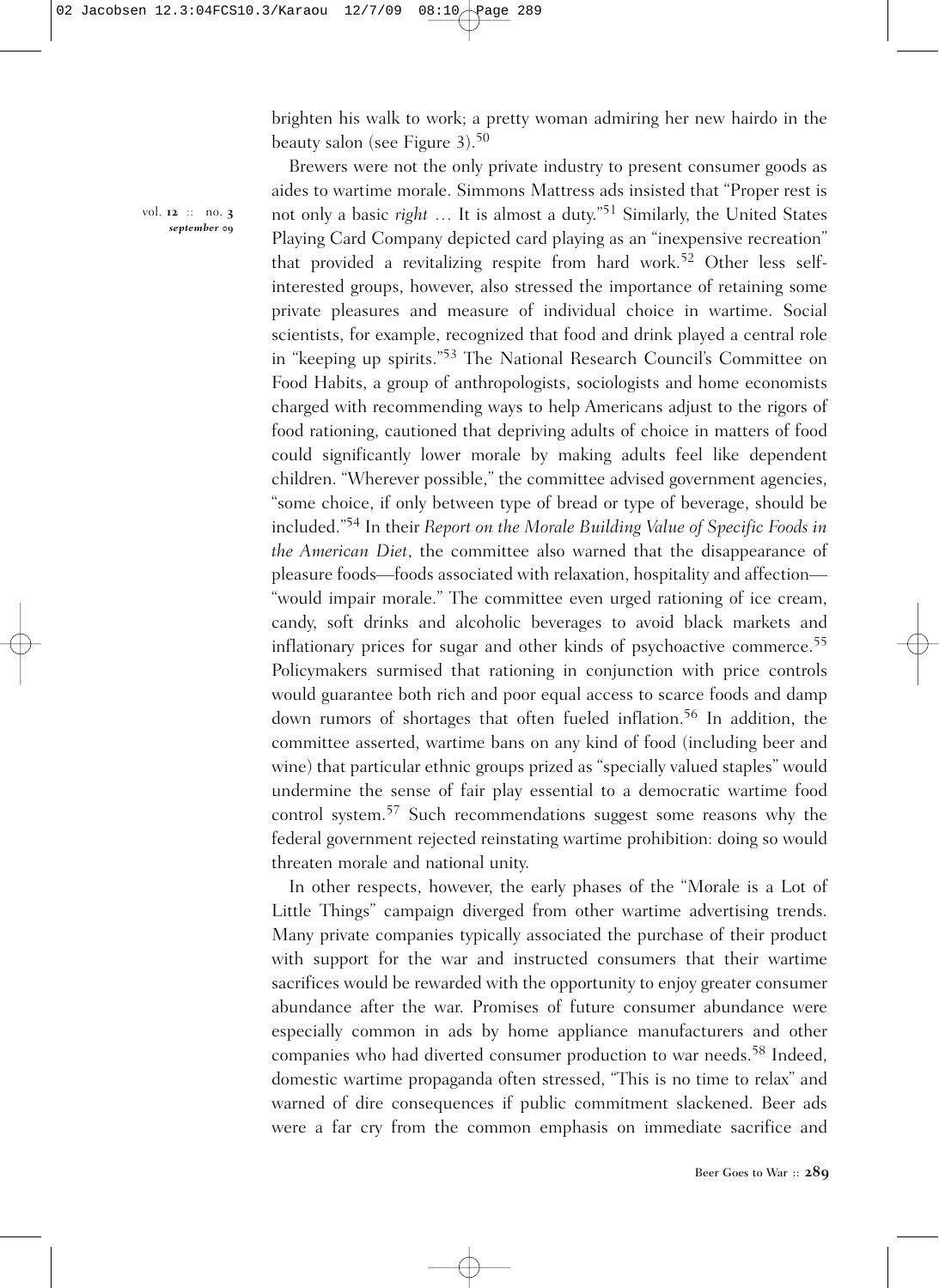deferred gratification, as they seemingly promised to erase the war, if only momentarily.

Brewers' invitations to relaxation and personal pleasure, however, could potentially backfire with American consumers. For one, overemphasizing pleasure might revive associations of alcohol and excess. Brewers avoided supplying drys with easy ammunition by stressing the temperate qualities of beer. Americans, USBF ads noted, enjoyed a "glass of beer"—note the single serving—"with friends" and "wholesome American food … as a beverage of moderation after a good day's work." Beer in this light provided a "moment of relaxation" that left drinkers "refresh[ed]" (presumably for another "good day's work") rather than anesthetized.<sup>59</sup> The campaign was potentially problematic in other respects. Some might think that beer consumption flouted government requests to save money and buy more war bonds by decreasing luxury spending. <sup>60</sup> The brewers' call to relaxation might also have alienated the 70 percent of Americans who, according to an August 1942 poll, felt they "had not been asked to make enough sacrifices for the war."<sup>61</sup>

That brewers felt compelled to ease such guilt was most directly apparent in a Marsh column centered on the curmudgeonly Doc McGinnis, who complained at the church supper in Marsh's fictive town that "we oughtn't to be enjoyin' ourselves when American soldiers are over there fightin' a war."62 Such sentiments echoed concerns raised by the Committee on Food Habits. In a memo to committee members, Margaret Mead observed that some groups in wartime—especially soldiers, but even defense workers feel more entitled to pleasure foods because they bear heavier burdens and experience greater deprivations. <sup>63</sup> To be effective then, the brewers' advertising and public relations campaign could not simply affirm beer's value as a morale booster. It needed to give Americans permission to indulge while still preserving some notion of sacrifice. It needed, in short, to make beer consumption a patriotic activity.

Small variations in the "Morale is a Lot of Little Things" campaign accomplished that goal. J. Walter Thompson tied the morale of soldiers to the preservation of beer drinking traditions on the home front. For many a GI stationed overseas, ads observed, enjoying a glass of beer ranked among "the little things—the small familiar pleasures—that he thinks of when he dreams of home."64 Small insets featuring a GI writing home about what he missed most shifted the advertising campaign's focus from the need for rest and recreation on the home front to the yearnings of soldiers on the battlefront. A thirst-quenching glass of beer appeared in the backdrop of some advertising images, but the primary illustration usually depicted the soldier's longing for the distant pleasures and comforts of civilian life: his "hammock … hanging in the orchard," his "spry old mare," or the family's pumpkin carving tradition on Halloween (see Figure 1). <sup>65</sup> Making beer a secondary focus in the advertising images, however, paradoxically elevated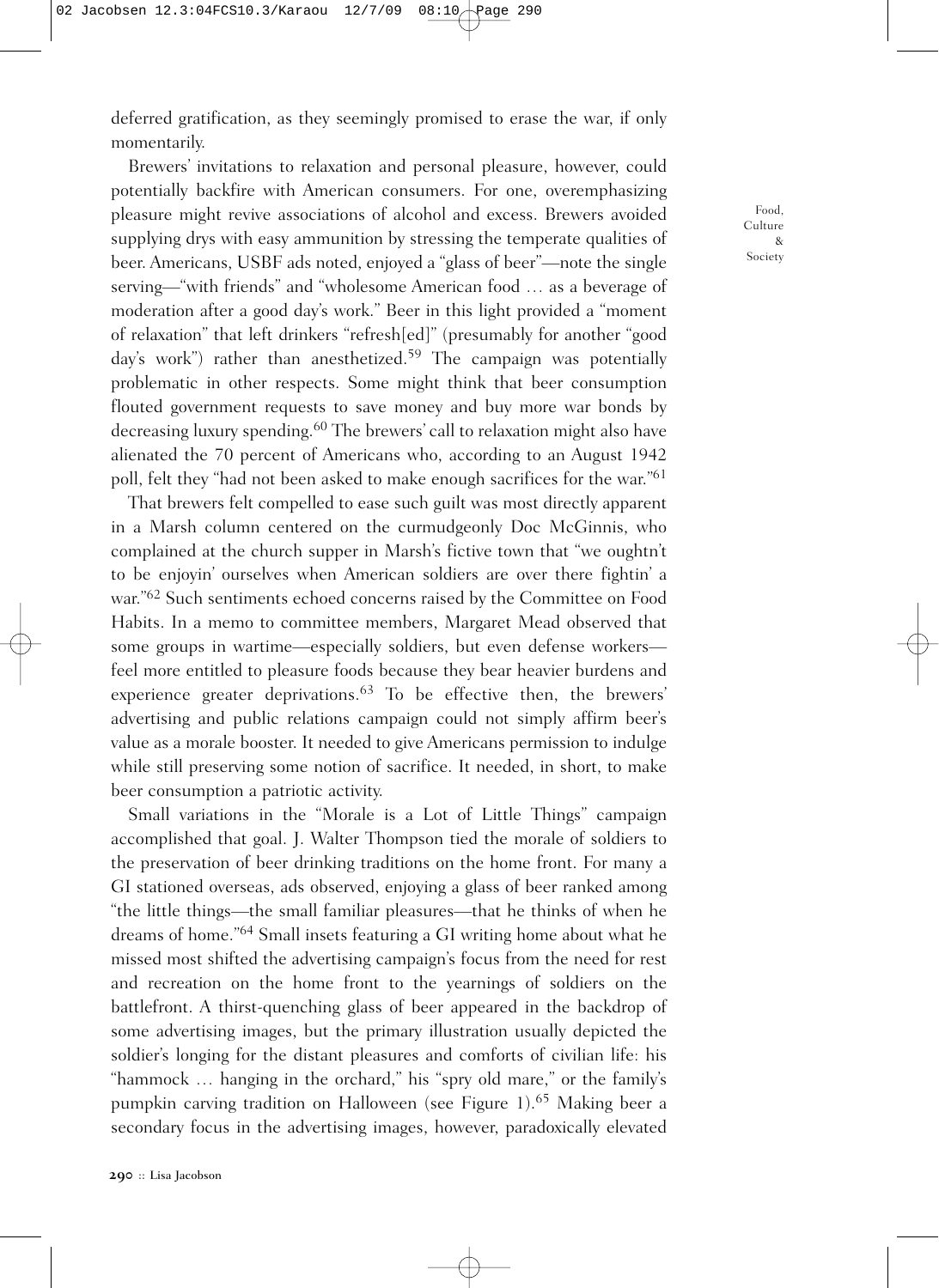its cherished association with home. How better to Americanize beer than to associate it with images of American holiday rituals, lazy summer days and a favorite animal on the farm. Even more strikingly, advertisements never depicted young men enjoying beer in uniform or in military settings, even though brewers had dedicated 15 percent of their production to military needs. GIs consumed more Coca-Cola, Wrigley's gum and Hershey's chocolate than beer, but all of these producers, including brewers, had won access to rationed goods because the military and government policymakers had deemed their products good for morale.<sup>66</sup>

Brewers joined scores of other private advertisers in the Second World War who defined war aims in private, individualistic terms that associated consumption with the American way of life. The Marsh column insisted that soldiers would want Americans to "keep up the little friendly customs they remember—like the evening get-togethers and a glass of beer with friends and all the little pleasures *they* look forward to enjoying."67 "From where I sit," Marsh counseled, "one of our most sacred obligations here at home is to keep those little things exactly as they remember them—to keep intact the world they're fighting for."68 Americans who felt guilty about enjoying beer while soldiers made bolder sacrifices on the battlefront could comfort themselves that their beer consumption was preserving a "right" cherished by GIs—the right to enjoy beer with friends and a good meal. Because the Marsh column targeted readers in areas where prohibitionist sentiments thrived, Marsh urged his readers to actively defend such rights against external threats. A vignette about Esther Curless, a soldier's mom who chased away a tramp sleeping in the hammock her son loved to lounge in with a cool glass of beer, made the point well. "It ain't only that I don't like laziness," says Esther, "'specially in wartime. It's that that particular hammock is Ned's hammock—and Ned's *fightin' for it* overseas!" Marsh not surprisingly applauded Esther for "wanting to defend those 'little things' from all intruders."69 By equating those who would trample cherished consumer freedoms with slackers—the true home-front villains—brewers sought to reclaim the moral high ground that prohibitionists ostensibly occupied in small towns and rural America. Just as the rolling-pin wielding Esther Curless had chased away a freeloading intruder, brewers hoped that patriotic voters would deliver a knockout punch to prohibitionists in the next local option election.

Foregrounding the wants and needs of GIs not only helped brewers define beer drinking as a patriotic activity, but it also afforded brewers the opportunity to strengthen generational allegiances to beer. Brewers candidly acknowledged such ambitions. A 1941 issue of *Brewers Digest*, for example, viewed the establishment of army camps as "a chance … to cultivate a taste for beer in millions of young men who will eventually constitute the largest beer-consuming section of our population."70 Drys immediately pounced on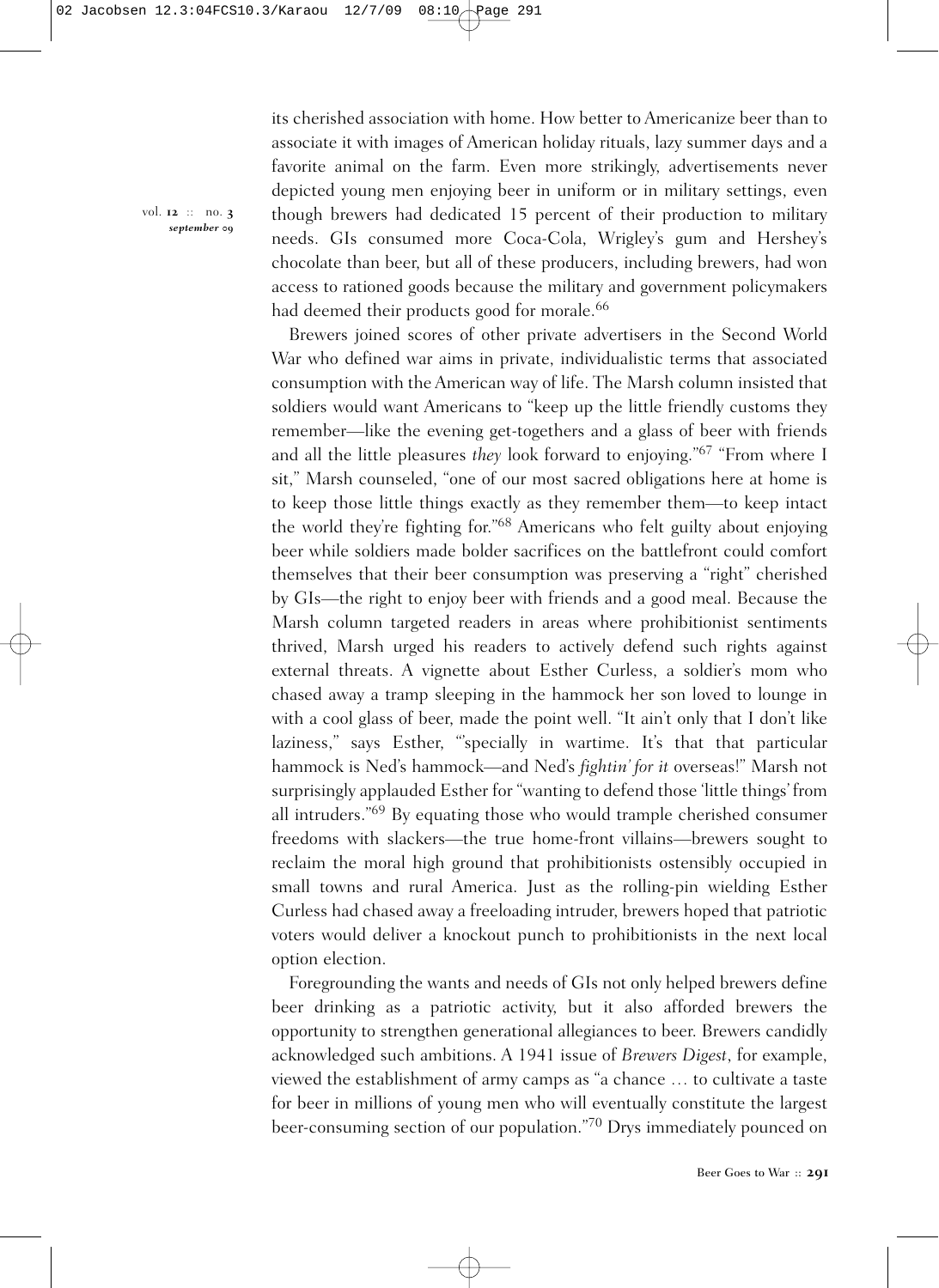such politically inept statements as evidence of alcohol producers' intentions to corrupt the nation's youth, but their outcries failed to dampen antiprohibition sentiment among GIs. In fact, GI opposition to wartime prohibition was strong and well publicized. An overwhelming 85 percent of American servicemen polled by the British Institute of Public Opinion described themselves as wet. <sup>71</sup> Many GIs viewed the reinstitution of Prohibition, even as a temporary wartime measure, as an infringement on their rights. As journalist Ernie Pyle reported:

> There is a great deal more talk along the line of "Those Bluenoses back home better not try to put prohibition over on us while we're away this time" than you hear about bills and resolutions looking toward the postwar world. 72

From the GIs' perspective, reinstituting wartime prohibition represented an affront to the principle of equality of sacrifice. Much as the student sit-ins at Woolworth stores later in the 1960s "used the image of *denied* hamburgers and Cokes" to challenge the denial of black civil rights, GIs (or so the brewers imagined) saw the denial of beer as a denial of personal liberty.<sup>73</sup>

Generational shifts in attitudes toward drinking gave credence to brewers' efforts to link support for beer to support for the troops. Making beer drinking on the home front into a patriotic act required a bit more imagination. The Marsh column frequently coupled beer drinking with notions of home-front sacrifice, as deserved compensation for civilian hardships and civilian contributions to the war effort. In some columns, for example, Marsh reported that the residents of his small town enjoyed beer after a "good day's work" collecting scrap metal or harvesting food.<sup>74</sup> Gasoline rationing and the use of trains by servicemen may have curtailed vacation travel, but Americans instead, Marsh testified, were learning to vacation at home and enjoy barbeques with family, friends, and a "glass of cold beer."75 "We're all of us working hard at our jobs, doing our level best to pull our weight," Marsh wrote. "And we're learning the *little* rewards … are more welcome now than ever … because we've earned them!"76 For Americans inclined to view alcohol consumption as detrimental to the work ethic, these vignettes about hard-working, patriotic beer drinkers provided a more reassuring vision of the morale-boosting effects of beer. In contrast to the earlier advertising images of relaxed fly-fishermen, the Marsh column strengthened beer's moral legitimacy by associating it with industrious civilians and housewives who shunned slackers.

Toward the end of the war, the USBF abandoned the defensive positioning of beer as a patriotic morale booster for the bolder assertion that "Beer belongs … enjoy it."<sup>77</sup> The "Home Life in America" advertising campaign unveiled in *Time*, *US News* and the *American Legion* targeted middle-class consumers—a market segment brewers had struggled to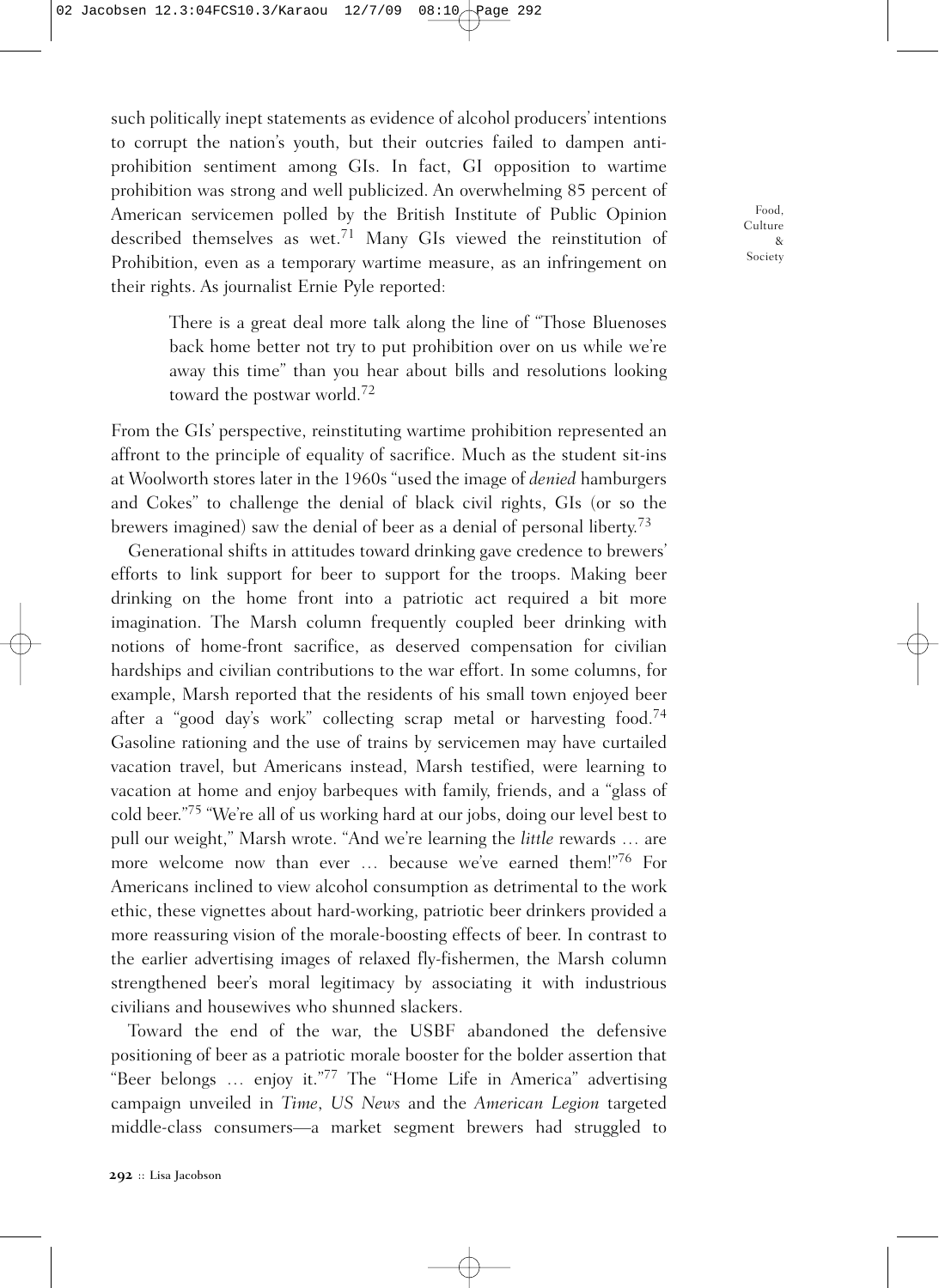

**Figure 4:** United States Brewers' Foundation advertisement, 1945.

communication of Education AA nature

a an ing of our more means, such as their iska, et fire hisplanic breaks, but guara communities

land we have the land that safety on fight has. to this domain of take over and good boson, a to in our planned inner protage as browner was offs belongs does windowned inherity look, that the dight for entire that he wrong with analyzed and ... They have, can of our own amounts beings of present fraction.

shakens and then are thereing the

Deer belongs enjoy it

capture since Repeal. The ads in this series forged new associations of beer drinking with Americanness by linking beer to time-honored American pastimes in various regions of the country: raising the community roof, the western barbecue, a Boston Pops concert (see Figure 4). <sup>78</sup> Beer also appeared in homier settings as the celebratory beverage that welcomed home an uncle from the West or toasted the arrival of Christmas when grandmother hung the mistletoe. Painted by leading American artists, the advertising illustrations evoked nostalgia for small-town life, where extended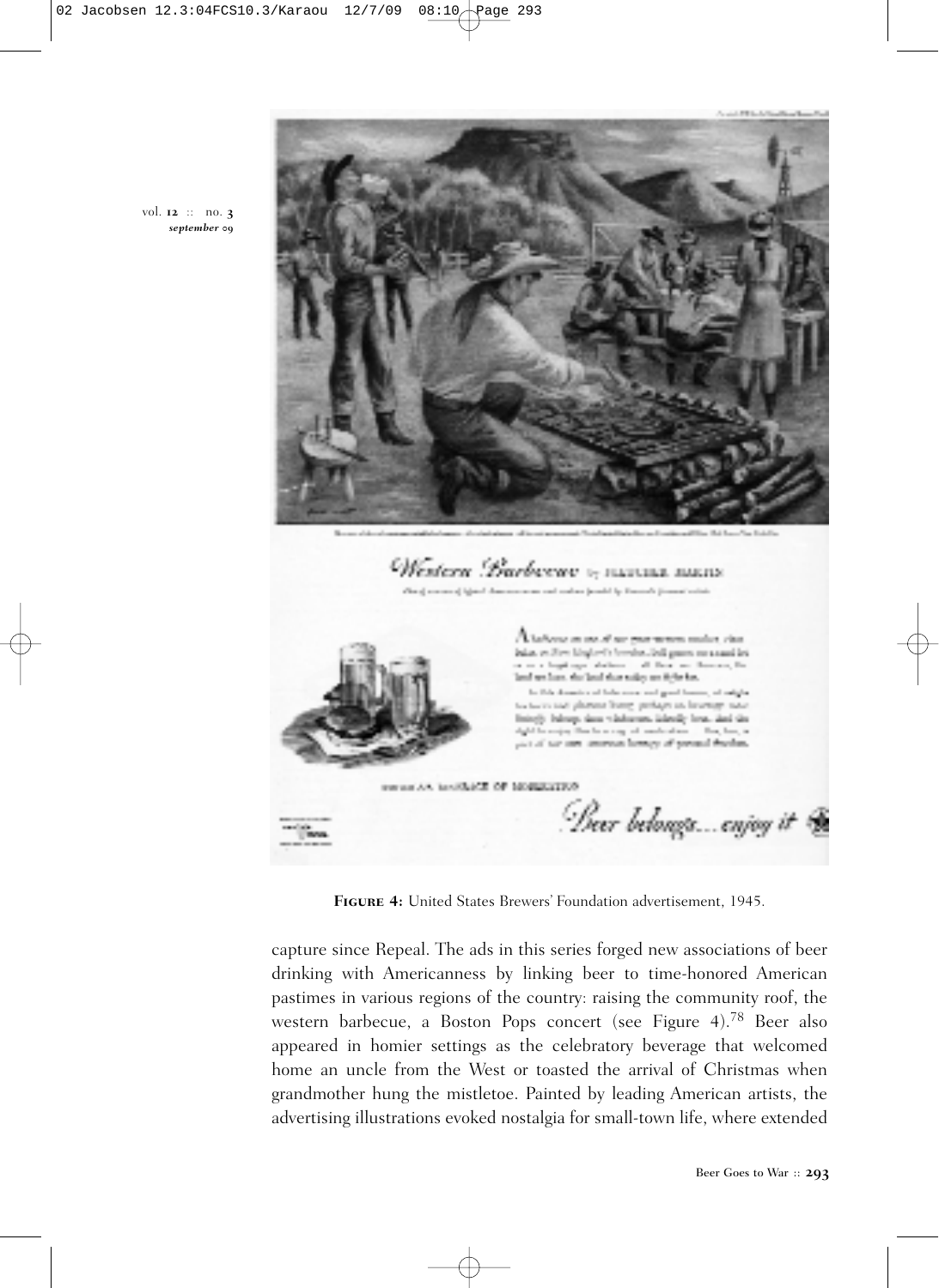families, community involvement, and white picket fences symbolized the stability many Americans yearned for in the wake of wartime disruptions and separations. The popularity of Norman Rockwell and the small-town pastoral musical, a film genre that included *Meet Me in St. Louis* (1944) and *State Fair* (1945), attests to the powerful appeal of such nostalgic images in the last years of the war. 79

For brewers, however, invoking the wholesomeness of small-town life to promote the wholesomeness of beer was not without its ironies. Brewers, after all, sought to reform small-town America—to inspire in its residents a more cosmopolitan tolerance for drinking—yet they happily appropriated nostalgia for small-town life to gain mainstream acceptance. Other forms of nostalgia also inspired the "Home Life" campaign. Brewers traded on familiar images of family togetherness and material abundance in wartime advertising and poster art, most famously evoked in Norman Rockwell's *Freedom from Want* poster. For many Americans in the Second World War, historian Amy Bentley has argued, observing familiar rituals, particularly those surrounding food, helped to ease feelings of uncertainty about all the social upheavals caused by war. <sup>80</sup> Like Rockwell's *Freedom from Want* poster, the brewers' ads provided a reassuring vision of the private life and material plenty that Americans were fighting to preserve.

At the same time, however, the USBF exploited the transformative possibilities of war by trying to generate new food traditions and new cultural expectations of which foods and beverages were essential to multigenerational family gatherings and marital harmony. The beer industry made the new familiar by situating beer in such iconographic representations of domesticity, leisure and material abundance. Relocating beer consumption to the private sphere and public sites of heterosocial recreation, such as the Boston Pops concert, normalized drinking as respectable and also revised older gendered connotations of beer drinking.<sup>81</sup> Once the focus of male sociability outside the home, beer drinking now called forth a new kind of "masculine domesticity" that encouraged men to spend their leisure in the company of their wives and families.<sup>82</sup> Even when beer appeared in traditionally male settings, such as the iconic Western barbeque, the USBF ad presented a domesticated vision of male sociability. How much tamer could beer drinking be with one ranch hand tending the grill (one of the few domestic duties assigned to men), two more absorbed in private reverie, and the five others conversing with each other or with a cowgirl, as the Indian woman waited on their table (see Figure  $4$ )?<sup>83</sup> Traditionalizing beer in these ways testified to brewers' hopes and conviction that beer would have an enduring place in American life and leisure beyond the war.

If the visual rhetoric of the brewers' campaign gestured toward Rockwell's *Freedom from Want*, its verbal rhetoric found far more resonance with the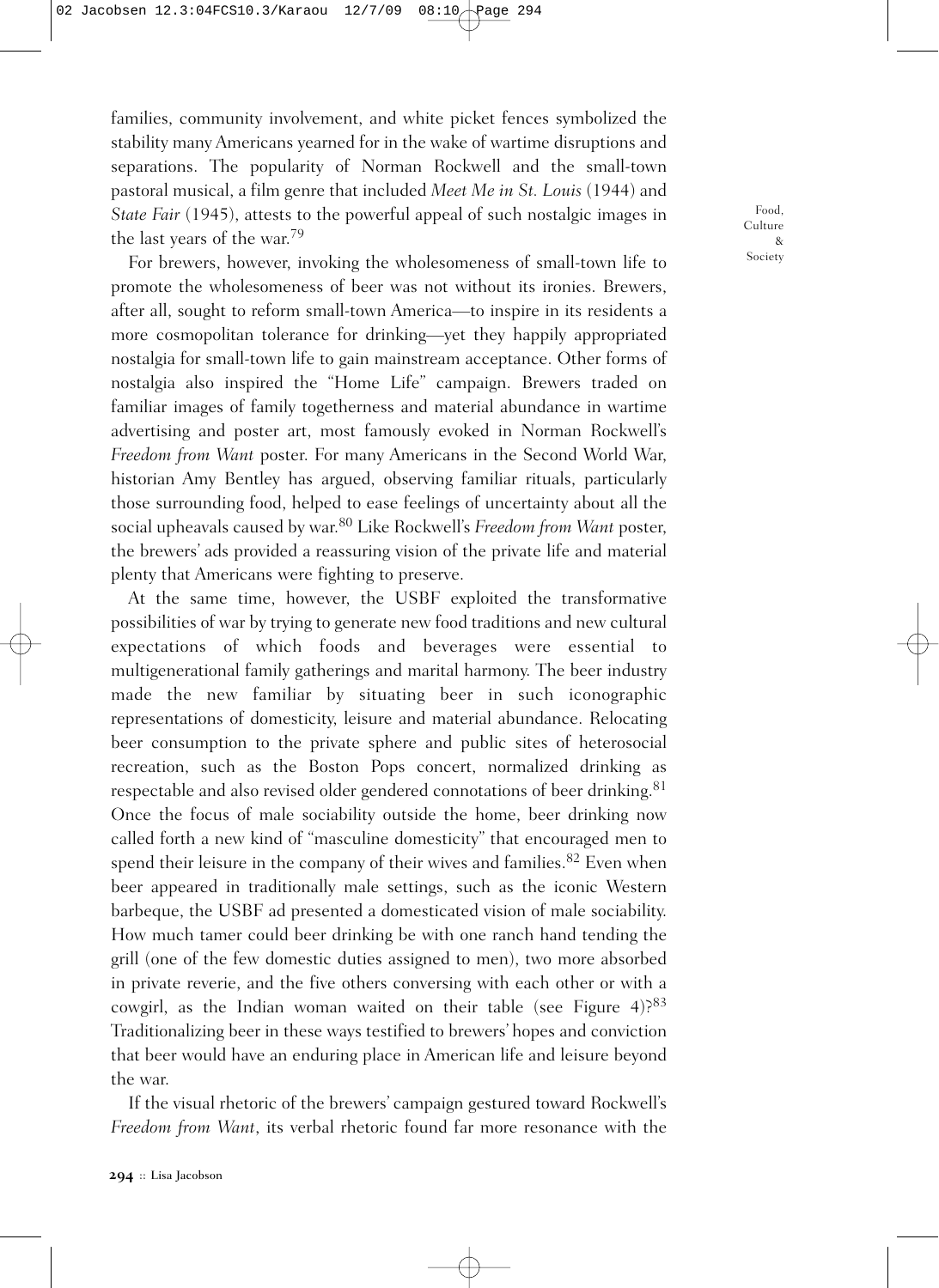libertarian strains of the "Four Freedoms." Aligning too closely with freedom from want posed significant risks for brewers. Doing so would not only limit brewers' ability to link beer with some notion of sacrifice—consumers had the right to choose beer not an entitlement to it—but it might also revive negative associations of beer with indulgence and excess. Instead brewers invoked the positive freedoms associated with liberty of conscience to promote beer. The Marsh column equated consumer freedom—be it the right to choose "beer or buttermilk," as Marsh frequently framed it—with the most basic political and individual liberties: the right to vote, freedom of speech and freedom of contract. Even if Americans did not agree with another's choices in matters of politics or personal consumption, Marsh counseled, the guiding American principles of "self respect and tolerance" entitled Americans to exercise those choices freely. 84

Brewers brought the point home by valorizing tolerance as both a civic and personal virtue—one that fostered liberty in the public sphere and harmony in the private sphere. Messages about the stabilizing effects of tolerance in the home typically targeted women. Brewers actively sought women's consumer allegiance as women shoppers often acted as the gatekeepers who decided how much—and what kind—of alcohol got purchased for home consumption. Women's historical legacy as temperance advocates and crusaders for national prohibition made brewers especially sensitive to the challenges of courting women consumers and the risks of alienating them. A March 1942 ad in *Life* magazine attests to such concerns. A gray-haired elderly woman, looking every bit the old-fashioned matron with her wirerimmed glasses, pearls and lace collar, proposed new means for women to achieve the traditional ends of making the home a peaceful refuge from "the vexations and worries of the average man's daily work." Urging tolerance for a husband's desire to relax "with a glass of mild and friendly beer," the woman advised wives to consider beer "an ally in keeping their men happy, fit, contented … and above all, men of moderation."85 Similarly, the Marsh column counseled readers that tolerance for different tastes was the "recipe for happy marriage." Watching married friends toast their Golden Wedding Anniversary—"Dee with his glass of beer, Jane with her buttermilk" convinced Marsh that "moderation, tolerance and understanding can build lasting happiness and solid homes."86 If the temperance agitators of an earlier era had envisioned the home as a refuge from vice and worldly corruption, the modern age now called for women to transform the home into a site of pleasure, emotional satisfaction and mutual understanding.

A wife's traditional duty to create a refuge from the outside world acquired additional importance in the Second World War. Advertisements and government bulletins entrusted homemakers with responsibility not only for obeying rationing and conservation provisions and preparing nutritious meals, but also for providing emotional sustenance that could regenerate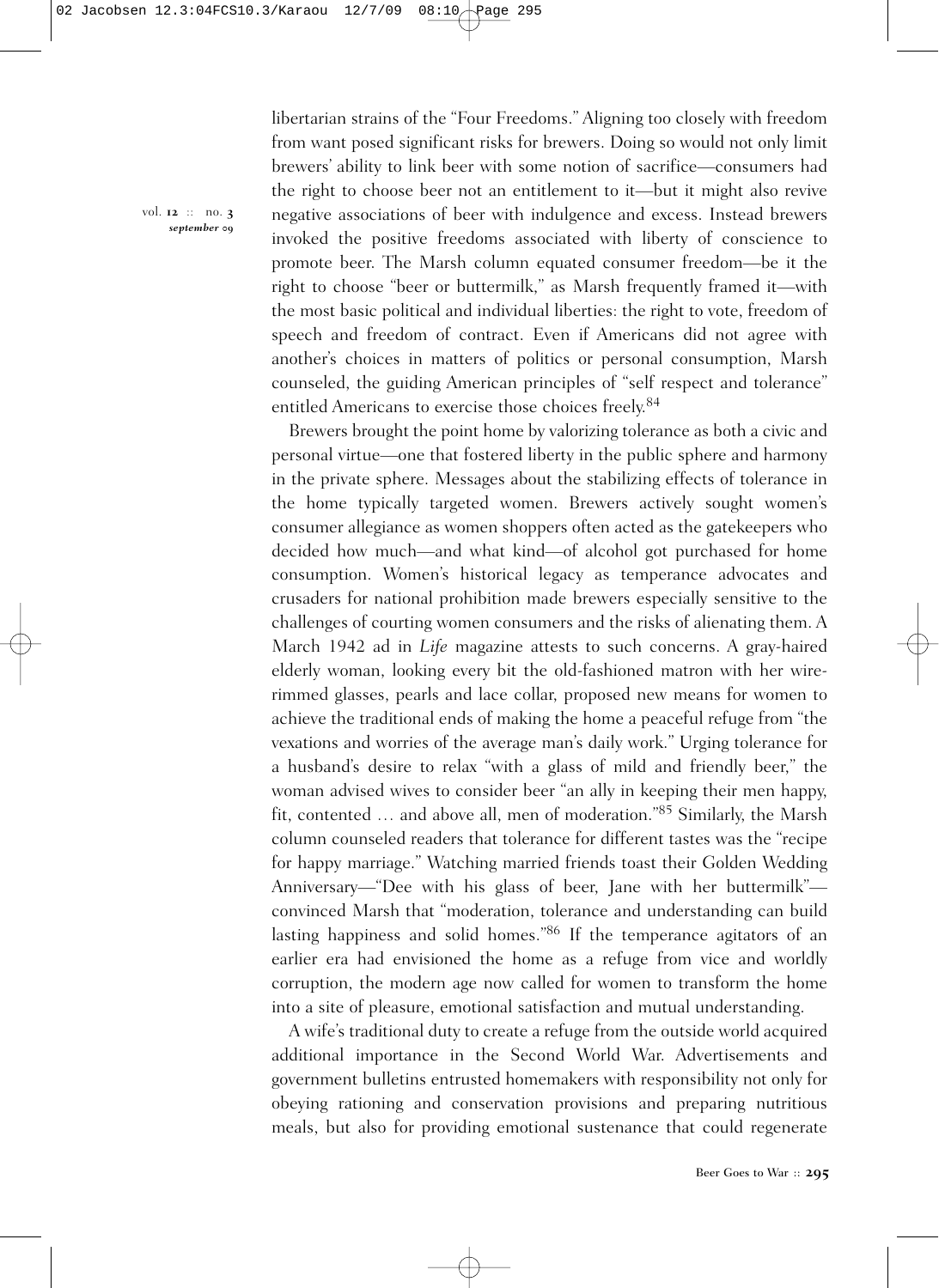workers and boost their productivity on the home front. <sup>87</sup> The Marsh column echoed such mandates by valorizing acts of kindness to war-strained husbands as important war work on par with tending the household, "work[ing] on salvage drives and lend[ing] a hand at the Red Cross."88 By linking the morale-boosting effects of beer to home front demands for boosting productivity, brewers simultaneously provided a patriotic rationale for purchasing beer and answered dry critics who complained that alcohol contributed to absenteeism and lower productivity. A household that permitted moderate beer consumption was also one that kept entire families intact, even as the centrifugal forces of war pulled family members in different directions. Never was a spirit of tolerance and mutual understanding more essential, Marsh contended, with sons serving in the navy, daughters working in the airplane plant, mothers supervising the canteen and fathers toiling in the tool shop. 89

The brewers' emphasis on tolerance resonated more broadly with other wartime rhetoric that stressed the US commitment to ideals of cultural pluralism. Newsreels, Hollywood movies and government-sponsored warbond drives frequently contrasted American tolerance for diversity with Nazi totalitarianism and fascist theories of a master race. <sup>90</sup> Similarly, the Committee on Food Habits argued that respect for cultural differences and unfamiliar food practices separated us from the fascist enemy.<sup>91</sup> Although the United States failed to live up to these ideals—most dramatically in the internment of Japanese Americans and the racial segregation of the military—such values nonetheless represented what many Americans were fighting to protect. Brewers amplified the patriotic appeal of beer in numerous Marsh columns that tied tolerance in the private sphere to the promise of peace in the postwar order. Intolerance in the home, Marsh asserted, "spreads to intolerance among neighbors, and intolerance among nations."92 "Unless we make up our minds," Marsh counseled, "to respect the other fellow's rights and liberties—whether it's the right to enjoy a glass of beer occasionally or the right to vote according to our conscience—all our postwar planning won't be worth the paper that it's printed on."93 More boldly still, Marsh claimed that beer itself fostered tolerant mindsets that contributed to recent military victories and would underwrite postwar peace. "The success of our Invasion began months ago—when the English Tommies and the GI Joes got together over friendly beer, and games of darts—and learned to like each other in spite of differences in tastes and habits," Marsh wrote. "And that spirit of tolerance and understanding between men and nations will go far towards building a secure Peace, too."94

Brewers' repeated appeals to honor American ideals of cultural pluralism in the Marsh column highlight a significant tension within their broader advertising and public relations campaign. To win respectability and middleclass consumers, beer advertisements in mass magazines erased beer's roots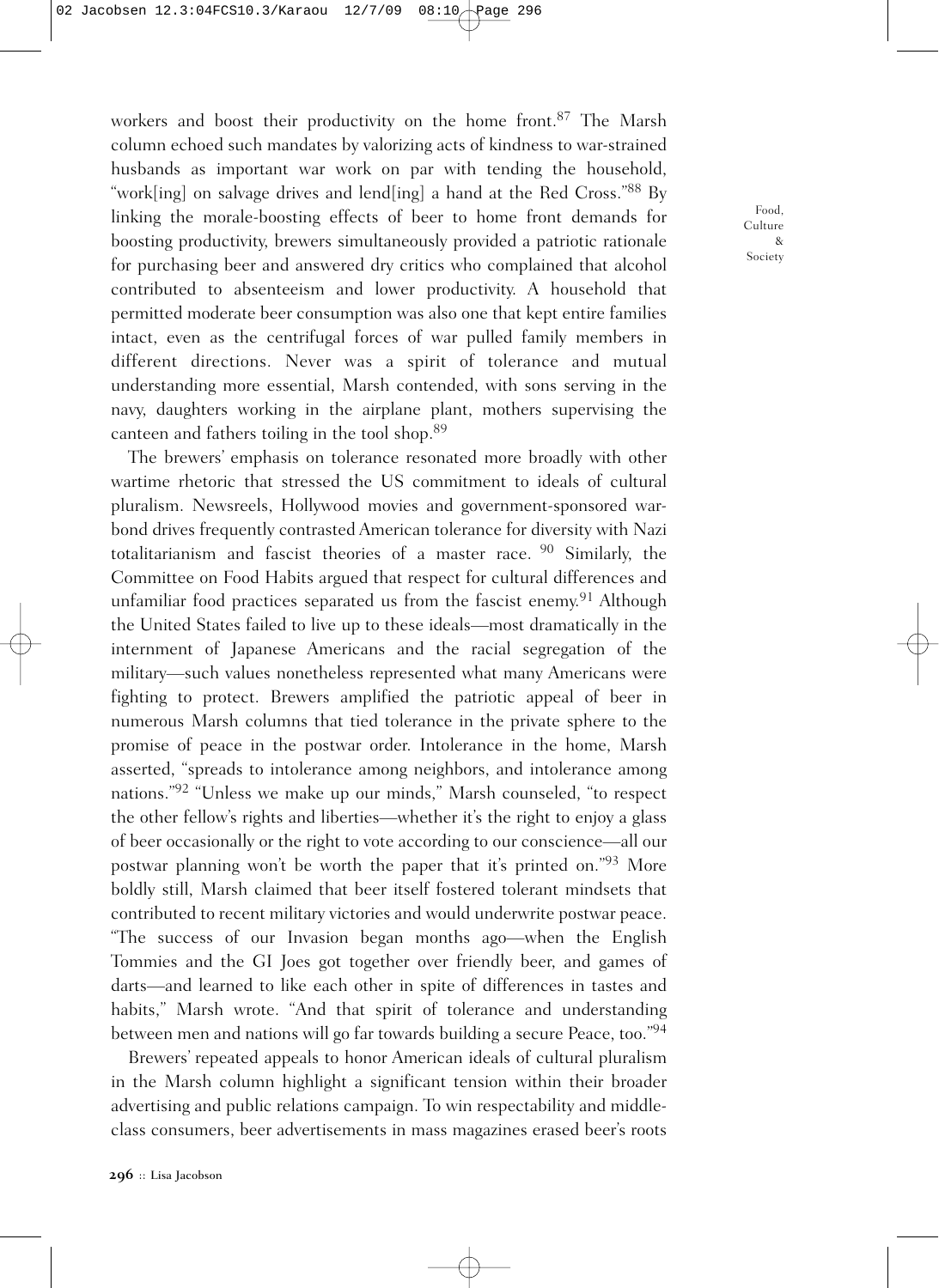in ethnic food traditions and relocated its consumption to homogenized white, middle-class settings. Such contradictions attest to the challenges brewers and admen faced as they negotiated the changing meanings of Americanness to legitimize a still suspect commodity. Constructing imagined communities of beer drinkers required distinct appeals to rural and small-town Americans who continued to flirt with prohibition and to middleclass women, some of whom still questioned beer's respectability for home consumption. It is not surprising then that the central tensions and strains in American national identity all surfaced in the brewers' wartime campaign: tensions between private pleasures and public obligations, tensions between visions of sacrifice and visions of consumer plenitude, and tensions between ideals of cultural pluralism and the continuing salience of whiteness as a marker of American identity. Brewers, like Americans themselves, straddled competing visions of American national identity to define for themselves a more secure place in the economy and the postwar world.

### **Brewers' Yeast Fights for Freedom**

: :

Advertising could symbolically transform beer into an emblem of American national identity, but brewers' most innovative act of industry selfpreservation was to position brewing as an essential *food* industry (see Figure 5). Framing the debate over wartime prohibition as a contest over virtue and vice—the traditional battleground of the wet-dry wars—had lost much of its resonance in the wake of Repeal. Framing the debate as a fight over the nation's food supply, on the other hand, offered brewers and prohibitionists alike a better chance of gaining traction. In both world wars, American policymakers tied food conservation on the home front to victory on the battlefront. The First World War posters assured Americans that "Food Will Win the War" if citizens did their part by planting war gardens and limiting their consumption of scarce foods. Compliance with the First World War food regime of "Meatless Mondays" and "Wheatless Wednesdays" was however purely voluntary—a far cry from the mandatory rationing of coffee, butter, meat and sugar instituted in the Second World War. The nation's new "Food Fights for Freedom" campaign encouraged homemakers to avoid waste, starve black markets for scarce foods, and plan meals that skimped on rationed goods—all to guarantee a sufficient food supply for American troops overseas, the nation's allies, and peoples in countries newly liberated from Nazi control. 95

Prohibitionists had good reason to believe that they could turn the "Food Fights for Freedom" campaign to their advantage. In the First World War, drys scored a major victory when the government, citing concerns about the waste of vital foodstuffs, curtailed the production of whiskey and limited the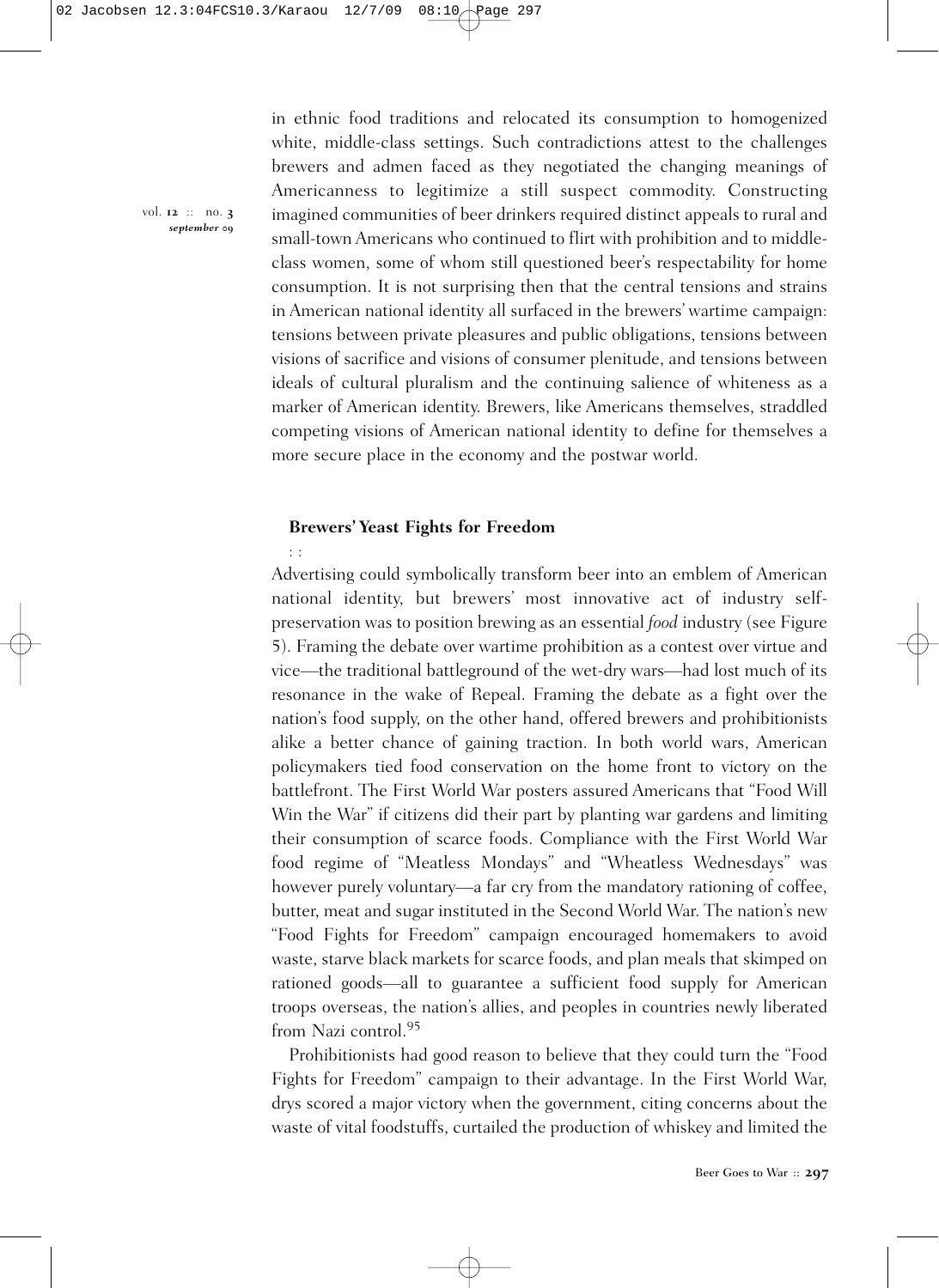

Food, Culture & Society

**Figure 5:** "Brewing is an Essential Food Industry," 1942. Reproduced with permission of *Modern Brewery Age*.

production of beer, paving the way for wholesale prohibition. Prohibitionist petitions to Congress in the Second World War hoped the same argument would accomplish similar results—in their view, equality of sacrifice demanded no less. "Since limitations are put upon automobiles, refrigerators, articles of clothing and even certain kinds of foods," the Prohibition Party of Lawrence Country, Pennsylvania, wrote Congress, "why should alcoholic beverages be permitted?"<sup>96</sup> Nothing aroused dry indignation more than special regulatory treatment for alcoholic beverages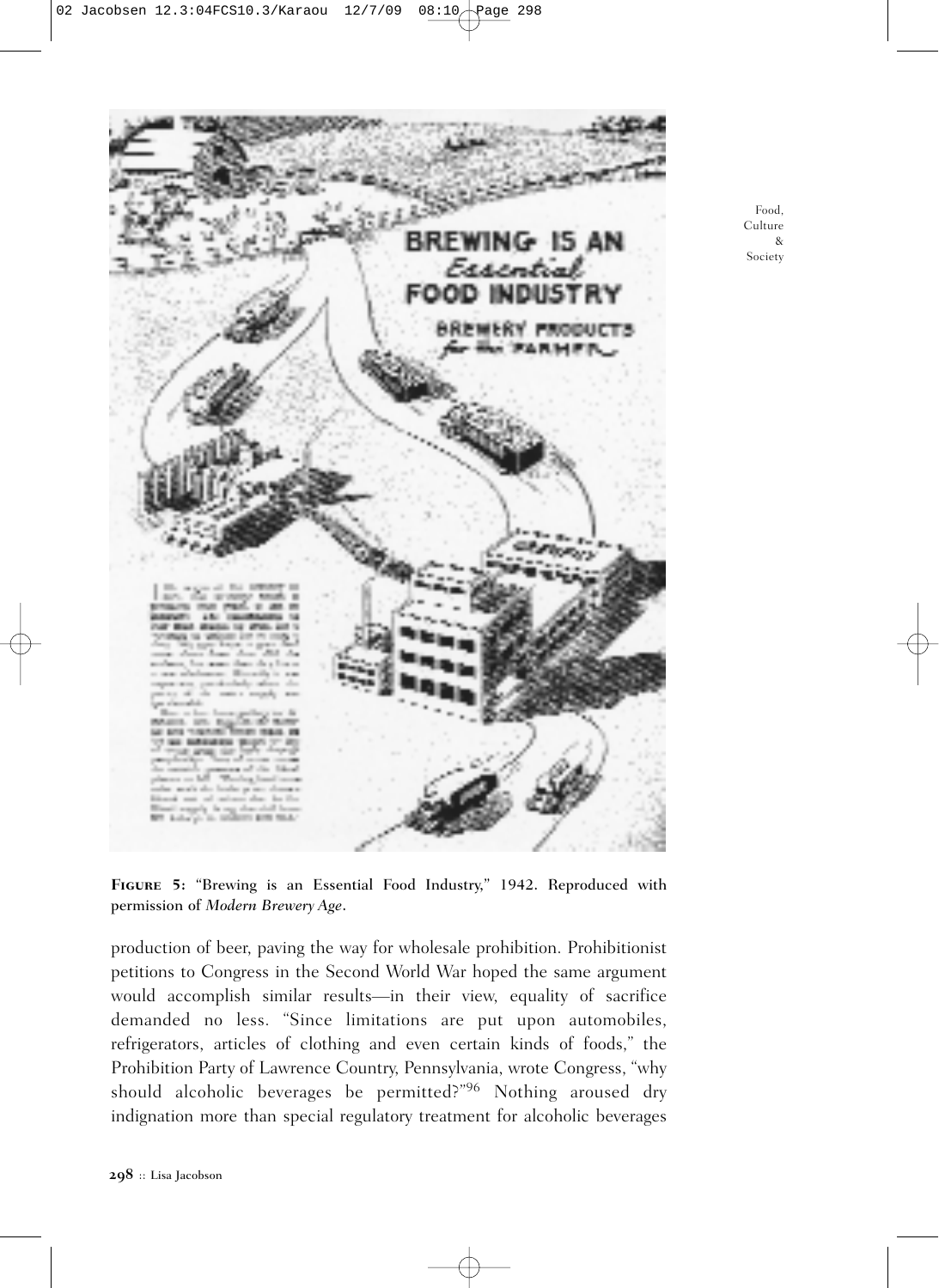when Americans were being asked to limit their consumption of other prized foodstuffs. In a contest between meat and sugar, on the one hand, and alcoholic beverages, on the other, the choice seemed clear. "Why is sugar rationed when it is used as a food," petitioners asked, "but is not rationed when it is distilled into liquor—a poison? Why are trucks which carry cattle and hogs to market to feed our nation and our allies restricted, while liquor trucks roll merrily along?"<sup>97</sup> Notions of food justice also galvanized prohibitionists across the Atlantic during the Second World War. Drys in Great Britain decried their government's hypocrisy in urging people to save food and grow their own while allowing "vast quantities of valuable food supplies ... to be destroyed in brewing and distilling."98 This time around, brewers had a ready—and inventive—answer for drys: brewers were not wasteful profiteers who put their interests before the nation's but ingenious recyclers who made every grain count. The chief byproducts of brewing (spent grains, malt sprouts and dried yeast), brewers argued, actually supplied beneficial nutrients, "superior in many ways" to those initially extracted from barley to produce beer. The trade journal *Modern Brewing Age* reported that the brewing industry's annual consumption of 50 million bushels of barley returned to farmers 720 million pounds of dry spent grains, 75 million pounds of malt sprouts and 25 million pounds of dried yeast close to one-third by weight of the original barley. <sup>99</sup> Brewers largely steered clear from the politically clumsy notion that beer itself was a "liquid food" and instead touted the nutritional benefits of brewers' yeast as a dietary supplement for humans and farm animals.<sup>100</sup> As a rich source of vitamin B complex, brewers' yeast could be added to a variety of foods to boost crucial nutrients often lacking in the American diet.<sup>101</sup> When added to commercial cattle feeds, irradiated brewers' yeast increased the milk production of cows as well as the fat content of their milk. Brewers' yeast also improved the nutritional value of pig and chicken feed. <sup>102</sup> British brewers also sought to fend off dry attacks by touting the nutritive value of brewing's byproducts for humans and animals, but unlike their American counterparts they did not shy away from extolling the food value of beer itself. A barrel of beer, a British trade journal claimed in 1939, was the nutritive equivalent to "10lbs of ribs of beer, 8lbs of shoulder of mutton, 4lbs of cheese, 20lbs of potatoes, 1lb of rump steak, 3lbs of rabbit, 3lbs of palice, 8lbs of bread, 3lbs of butter, 6lbs of chicken and 19 eggs"-combined!<sup>103</sup>

Brewers imagined brewers' yeast as much more than a convenient rhetorical weapon in the wet-dry wars. They hoped to persuade government and military officials that brewers' yeast could help win the Second World War by boosting the productivity of defense workers and the nutritional value of soldiers' rations. Brewers had good reason to believe they would find a receptive audience for their bold claims. Maintaining a well-nourished workforce and fighting force ranked high among the government's concerns,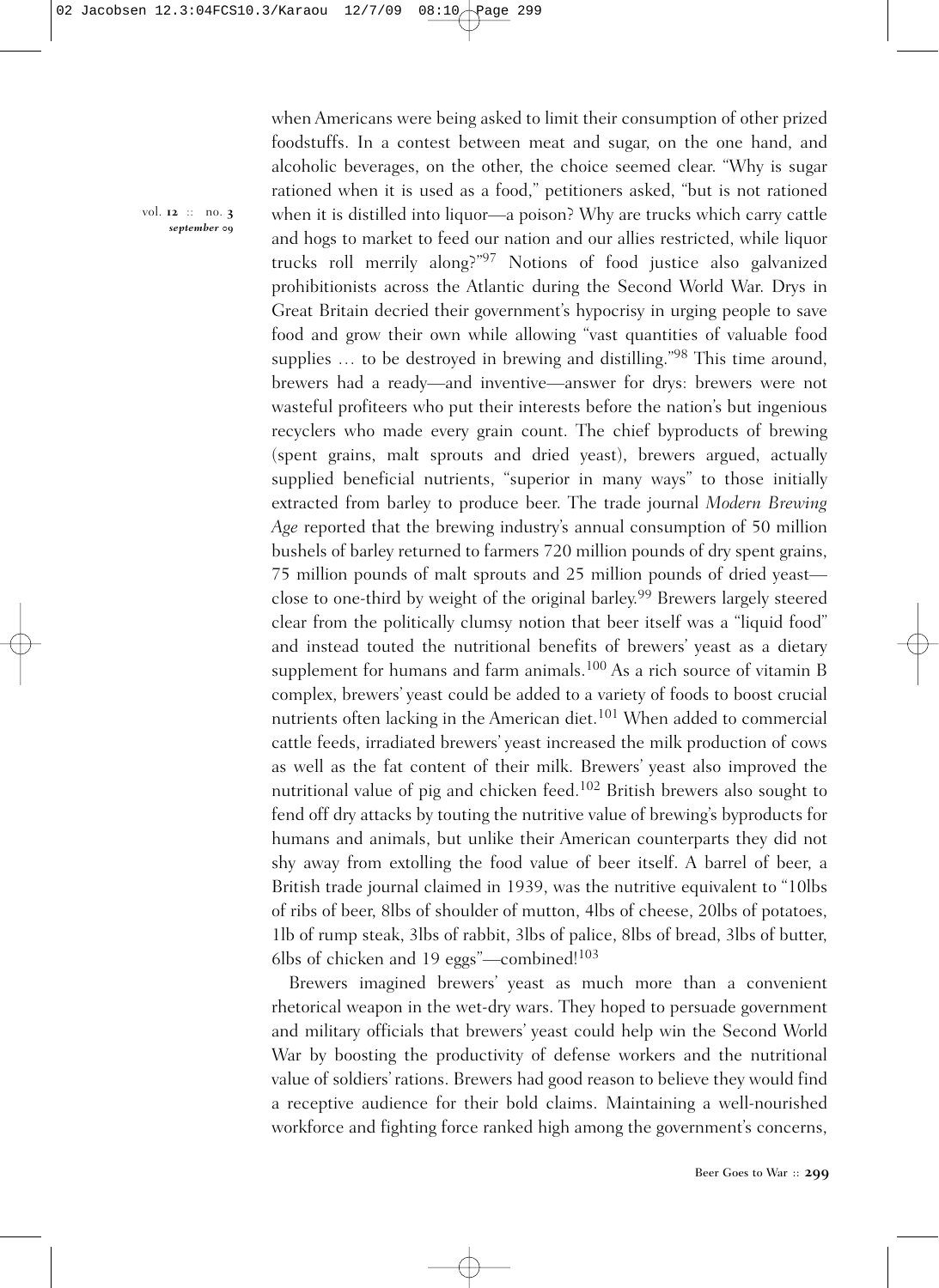particularly in the wake of reports that 40 percent of the first million draftees had been rejected as physically unfit to serve.<sup>104</sup> Government officials worried, too, that a sluggish workforce, suffering the lingering effects of widespread malnutrition during the Great Depression, would impede production in key defense industries. <sup>105</sup> Policymakers recognized that victory in modern warfare hinged as much on industrial efficiency as it did on armies, navies and air forces. 106

Brewers' yeast was also not such a tough sale because cereal companies and vitamin manufacturers were already hyping Vitamin B as a "pep" pill. In an address before a national conference on nutrition in 1941, Vice President Henry Wallace was even inspired to quote a radio announcer who described Vitamin B as the "oomph vitamin" that "puts the sparkle in your eye, the spring in your step, the zip in your soul."107 Dr. Russell M. Wilder, a physician at the Mayo Clinic, was an especially influential champion of Vitamin B, as he also served on the National Research Council (NRC) Committee on Food and Nutrition, a group of physicians, home economists, nutritionists and agricultural economists whose dietary recommendations helped set government policies. Dr. Wilder had conducted a variety of vitamin B experiments at the Mayo Clinic in 1940 and 1941 that convinced him of Vitamin B1's importance to national defense. The studies found that thiamin deprivation caused a range of symptoms—many associated with neurasthenia—including depression, irritability, moodiness, sluggishness, indifference, fear, inattentiveness and fatigue. Boosting thiamin in the diet, according to his studies, did not simply neutralize the negative effects of thiamin deprivation but actually increased productivity, mental alertness and morale. Based on these findings, Wilder recommended supplementing the diets of defense workers by adding yeast, vitamin-rich oils or rice polishings to juices and soups. <sup>108</sup> In 1942 the NRC's Food and Nutrition Board designated dried yeast as an "essential" wartime food and advocated the enrichment of white bread, corn grits and flour with thiamin, niacin and iron. 109

The brewing trade press also trumpeted brewers' yeast as the miracle supplement that could "help win the war."110 A feature article in *Modern Brewery Age* on "Brewers' Yeast in Industrial Nutrition" underscored the connection between industrial nutrition and military success with an illustration that recalled Soviet social realist poster art and the larger-thanlife workers celebrated in Works Progress Administration mural art. Who could doubt that military victory was at hand after viewing the photograph of a heavily muscled, bare-shirted man swinging a sledgehammer? (see Figure 6). "Workers who don't eat the right food," the article argued, "slow up the production of the guns and tanks and ships needed to blast the Axis."111 Thiamin deficiencies were even thought to reduce women's manual dexterity, an ability widely believed to make women industrial workers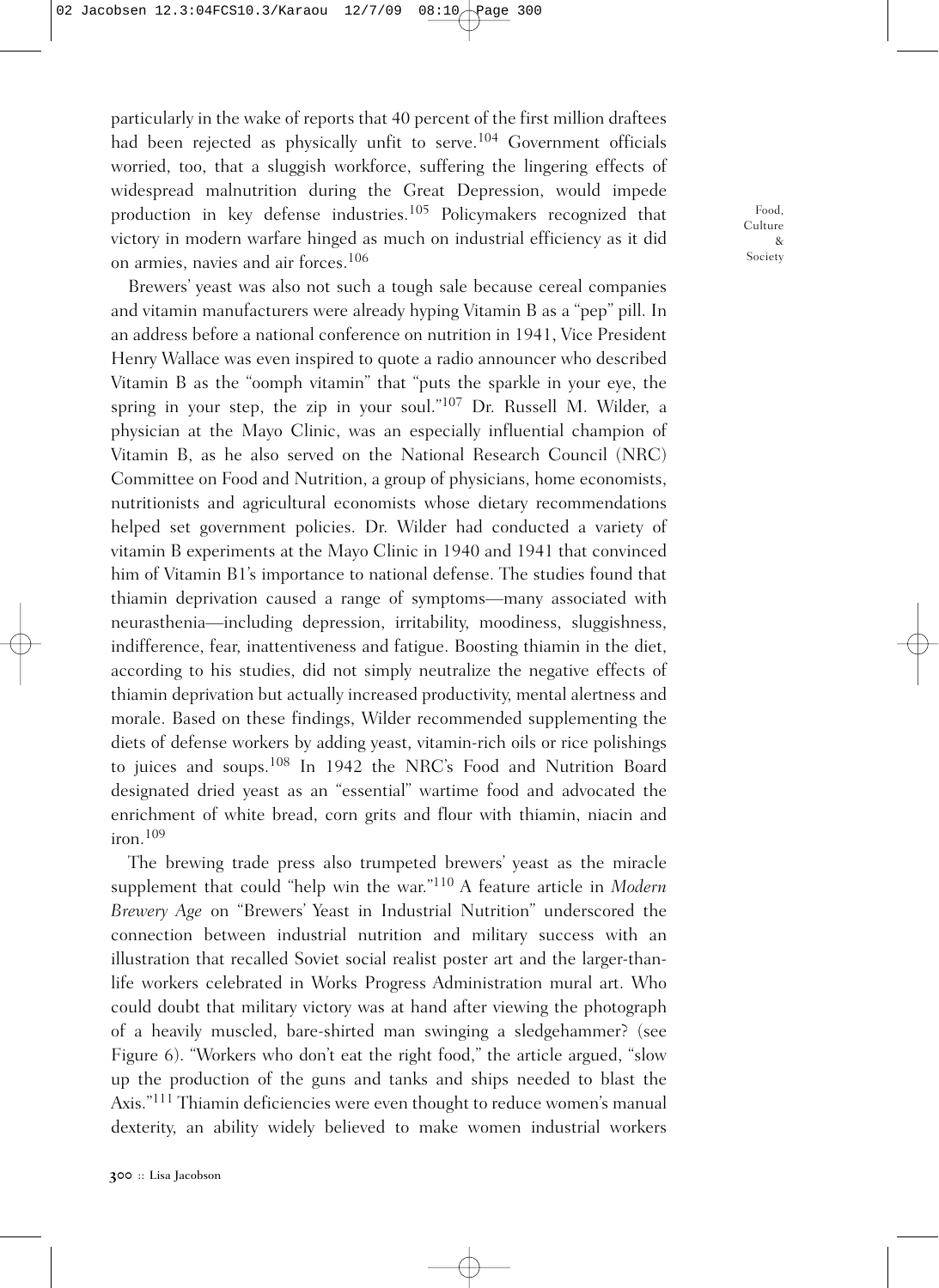superior to men in performing precise and delicate work.<sup>112</sup> Fortified diets and supplemental feeding in industrial plants, on the other hand, guaranteed "greater working efficiency, fewer absences from work, and a decrease in the number of accidents," according to Dr. Frank G. Boudreau, chairman of the Committee on Food and Nutrition and its Subcommittee on the Nutrition of Industrial Workers. <sup>113</sup> Dr. Wilder even went so far as to suggest that thiamin deficiencies in workers and employers could contribute to industrial unrest.<sup>114</sup> Although this controversial claim pushed the limits of credibility, the broader effort to promote B vitamins in industrial nutrition struck a positive chord. The Coca-Cola Company so feared that industry cafeterias might begin substituting more nutritious drinks for soda pop that they commissioned their own experts to dispute "unsubstantiated claims" about the morale value of Vitamin B. 115

While we cannot be sure how much direct influence trade journals such as *Modern Brewery Age* had on government policies, brewers would not have



**Figure 6:** "Brewers' Yeast in Industrial Nutrition," 1942. Reproduced with permission of Modern Brewery Age.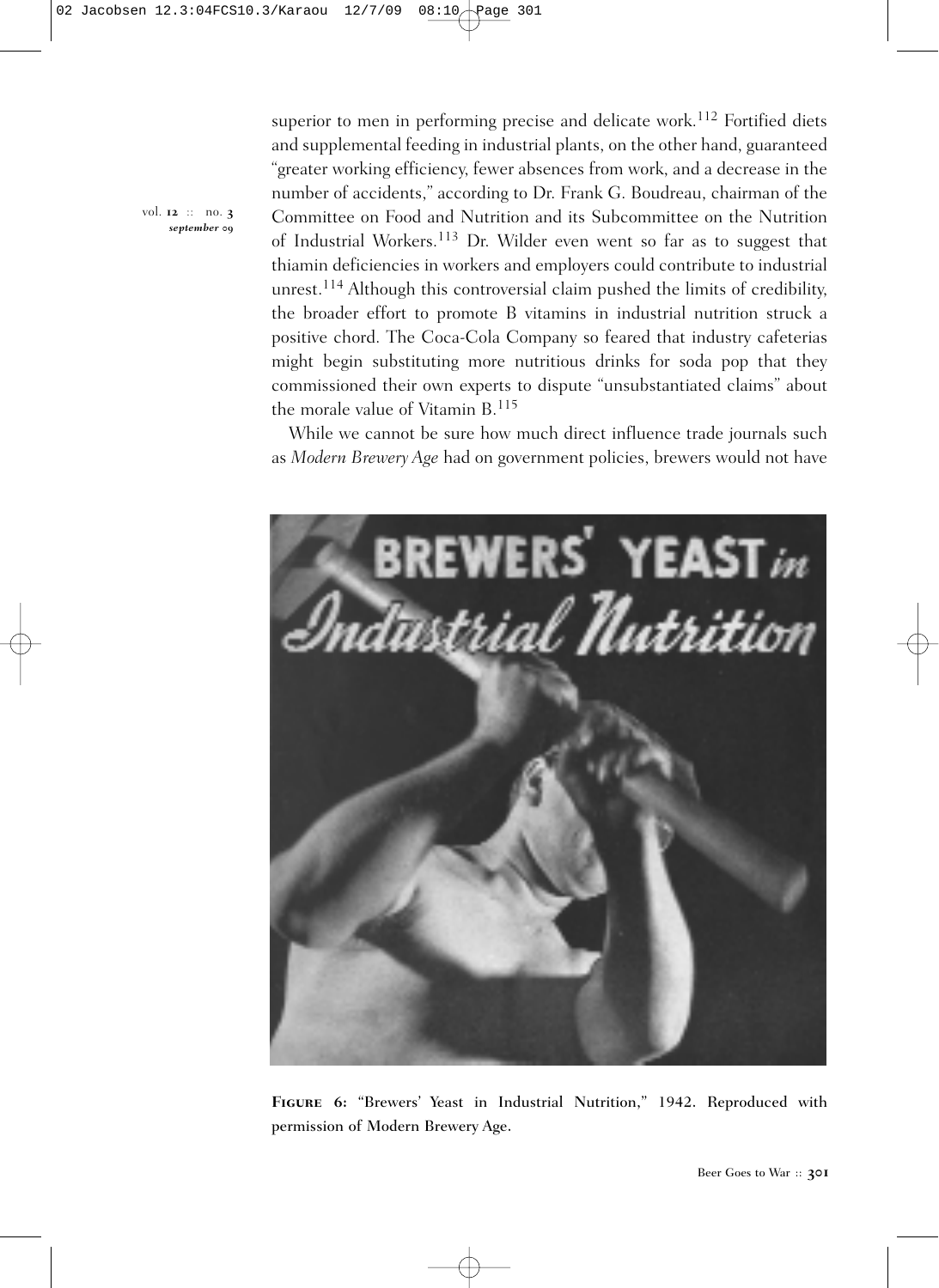enjoyed as much credibility in asserting the national importance of brewers' yeast had policymakers not already given food such a prominent role in defeating the fascist enemy. *Modern Brewery Age* claimed the mantle of wartime patriot for the entire brewing industry when it hailed brewers' yeast as "an important weapon in the 'Food for Freedom' program." *Modern Brewery Age* even boasted that brewers' yeast would help liberate the United States and other nations of the world from want, one of the four freedoms that Americans were fighting to defend. Such lofty rhetoric further strengthened brewers' link to the nation's war goals and the New Deal state. "Not only will [brewers' yeast] help in the fight for the freedom of nations by taking its place in the food production line," *Modern Brewery Age* wrote, "but even more so in another equally important fight"—the fight to free nations from "one of civilization's greatest enemies—the nutritional deficiency diseases which undermine the physical and mental health of millions everywhere."116

Public investment in vitamin education during the war facilitated the promotion of brewers' yeast as a food supplement. In the two decades before the war, scientists on both sides of the Atlantic increasingly associated hunger not simply with caloric deprivation but also with nutritional deprivation. <sup>117</sup> Wartime pamphlets and posters issued by the US Department of Agriculture, the Bureau of Home Economics, and private industry promoted vitamins as the essential elements of a "Victory Diet." One company even created a "Vita-Min-Go" board game to help Americans of all ages learn which foods packed a nutritional punch. The game's instructions enjoined Americans to "Protect your health, Steady your nerves, Get new pep and vigor" by consuming the right amount of calcium, iron and vitamins A, B and C.<sup>118</sup> The storm of vitamin publicity also aimed to help Americans cope psychologically with the dramatic wartime changes in the availability of valued foods. If Americans understood the nutritional equivalences of foods, the Committee on Food Habits surmised, then they would more likely accept unfamiliar—and sometimes odd—food substitutions.<sup>119</sup> Wartime cookbooks, for example, recommended "variety meats," soybeans and other "meat stretchers" as worthy substitutes for the traditionally meat-centered American meal. Favorite dishes might not taste or look exactly the same—what counted now was the homemaker's ability to prepare nutritious, vitamin-packed meals, a task that many cookbooks touted as vital defense work. 120

Home economists and nutritionists promoted brewers' yeast in much the same vein, promising that its use would transform ordinary foods into "Victory Foods." Some suggested that homemakers and defense plant cooks use brewers' yeast to fortify tomato juice, milk and dehydrated vegetables, and to enhance the flavor of vegetable soups and purées.<sup>121</sup> Dr. McCay of Columbia University's College of Home Economics recommended that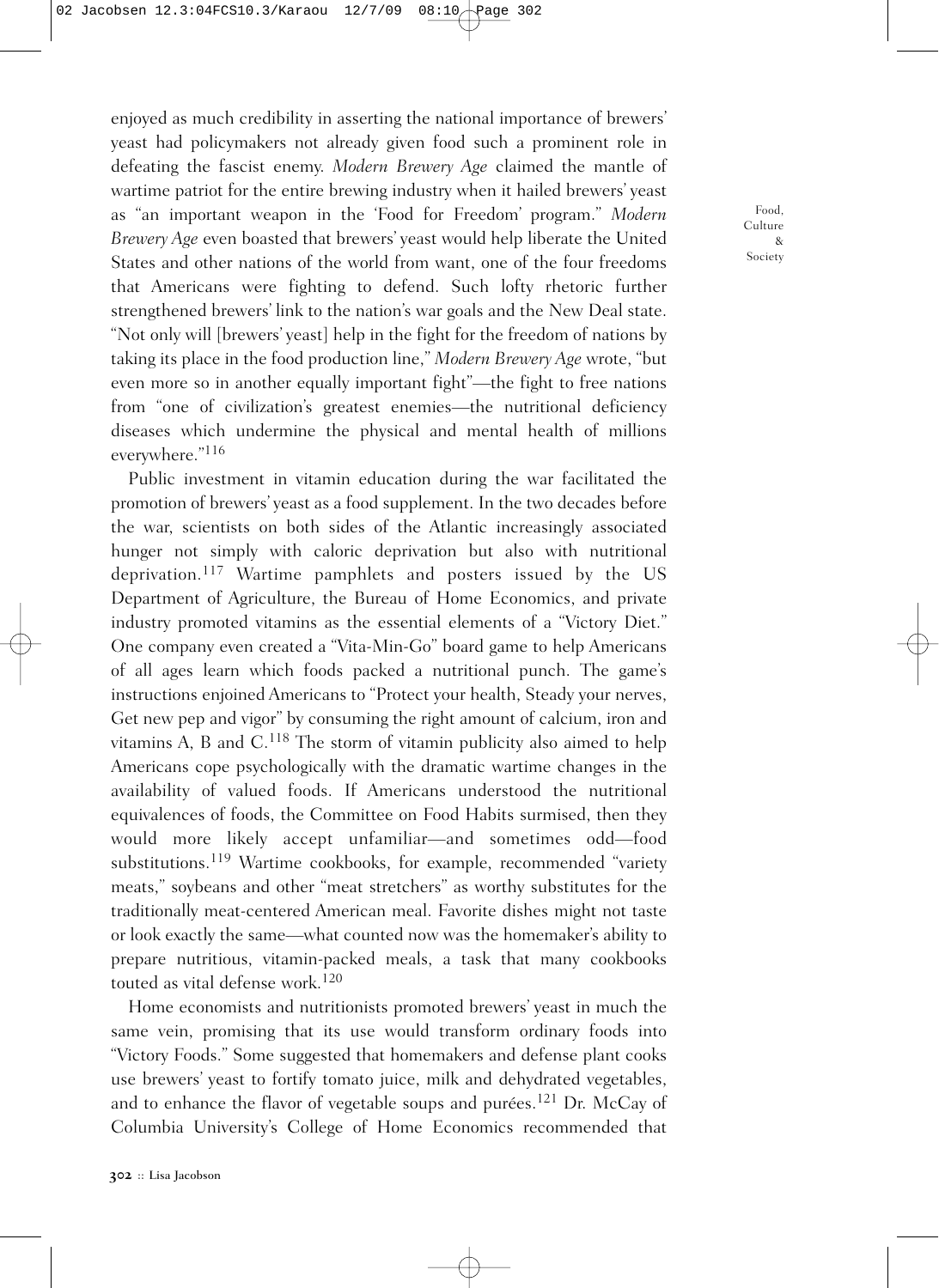industrial workers eat two mid-shift snacks that "provid[ed] protective foods rather than mere caloric pick-ups." Instead of the typical pastry cart fare, Dr. McCay advised, the plant snack cart might include such nutrition-packed "protective" foods as milk and doughnuts fortified with brewers' yeast. 122

vol. **12** :: no. **3** *september* **09**

The one downside of brewers' yeast—its bitter taste—tested the culinary imaginations of brewers' yeast advocates. Jane Holt, a *New York Times Magazine* food columnist, recommended adding brewers' yeast to gingerbread, baked beans and meatloaf—foods with strong distinctive flavors that could mask its pungent taste. Some recipes, however, might have left readers wondering which was more disagreeable—the taste of brewers' yeast or the effort to disguise it. Consider "Miss Spinella's Sweetmeat," a mixture of sugar, vinegar, butter, cheddar cheese, dry skim milk, peanut butter, brandy and brewers' yeast creamed and cooked into candy of fudgelike consistency and appearance. Developed in the medical nutrition laboratory of the Army Medical School, the candy, Holt noted, had a long shelf life, making it suitable for shipping overseas—perhaps to the horror of soldiers longing for a bit of mom's home-cooking. Homemakers could purchase brewers' yeast in debittered form from health food stores, but culinary adventurers could also shop at Bloomingdales and other retail outlets for a new product called Bakon, a hickory-smoke flavored brewers' yeast that promised to spice up uninspired meatless meals and relieve the tedium of meat rationing. <sup>123</sup> Tired of porkless baked beans? Why not simulate the real thing, *Modern Brewery Age* suggested, by seasoning them with a bouillon of savory brewers' yeast—or jazz up kids' fare with a luncheon of deviled eggs, toasted muffins, and "zest[y]" coleslaw flavored with brewers' yeast?124

For some industry advocates the bigger selling point of brewers' yeast—its flavor-boosting potential aside—was its promise as a form of "health insurance" against bad cooks, time-challenged workingwomen and constrained food budgets. <sup>125</sup> *Modern Brewery Age* imagined that brewers' yeast could provide compensatory nutrition for the families of women defense workers who cooked on the run and for the casualties of inept homemakers who drained food of nutritive value by boiling it into a mushy pulp. <sup>126</sup> If wartime homemakers were not up to the task, brewers' yeast could come to the rescue.

The brewing industry also promoted brewers' yeast as a Victory Food in military nutrition. In early 1944, the Quartermaster Corps Subsistence Research and Development Labs began studying the use of brewers' yeast to fortify soups and ration biscuits for soldiers overseas and civilians liberated from the Axis powers.<sup>127</sup> Brewers' yeast was an appealing prospect because it cost 40 percent less than primary-grown yeast and, the Quartermaster hoped, it might improve upon other unwelcomed dietary supplements. Only half the troops would eat vitamin tablets.<sup>128</sup> Fortified food, however, was no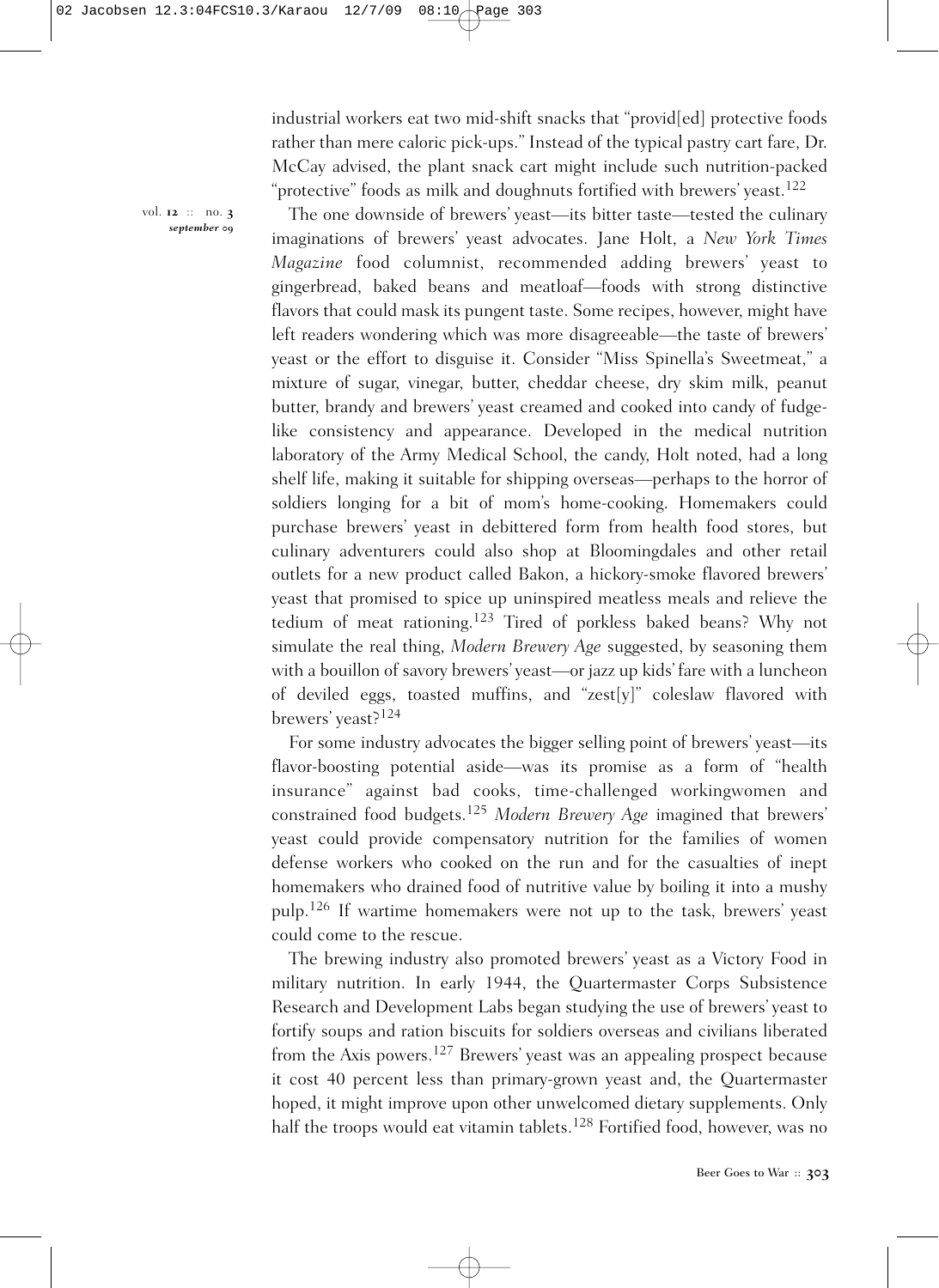guarantee of success. Margaret Mead, upon returning from a trip to the American fronts abroad in 1944, had come to appreciate the perils of concentrated diets. "The real point," she told the Food and Nutrition Board, "is can one chew enough fast enough to get enough energy … The sheer effort of eating the biscuits wears them out."129 At the end of 1944, after several months of testing and development, the Quartermaster Corps approved the use of debittered brewers' yeast in ration biscuits and crackers, and combat troops in the army and the navy were consuming them within a few months. Soldiers still had to put up with notoriously tough biscuits, but the Quartermaster worked hard to assure that their taste, at least, was nonoffensive. To win an army contract, breweries had to persuade a taste panel of army officers and food technologists that soldiers would not detect any bitterness or off-flavors. 130

Brewers also publicized the health benefits of brewers' yeast in the mass media. Though publicity for brewers' yeast was not as comprehensive as the J. Walter Thompson ad campaign, brewers got favorable notices for "supplying 'morale vitamins' to the armed forces, the war workers, and the people of nations liberated from Axis domination."131 City newspapers periodically ran stories on the role of brewers' yeast in the nation's food mobilization program and featured menus of dishes using brewers' yeast. 132 The most politically advantageous reporting aired on radio programs for farmers.<sup>133</sup> If rural voters who tuned into those broadcasts could be swayed by the virtues of brewers' yeast, they might decide against local option, even if they still disdained beer.

Far from wasting vital foodstuffs, as drys contended, brewers had found a way to spin the byproducts of brewing into nutritional and political gold. Americans who had lived through Prohibition and were now being sold the virtues of brewers' yeast as a nutritional supplement likely greeted such claims with a mix of skepticism, amusement and curiosity. After all, many Americans had first encountered brewers' yeast when they surreptitiously added it to malt syrup to make homebrew in the 1920s and early 1930s. Anheuser-Busch's Budweiser Yeast and Budweiser Barley Malt Syrup, ostensibly created in the 1920s for cookie makers and bread bakers, kept thousands of home brewers well supplied. <sup>134</sup> By the end of the Second World War, however, the once illicit connotations of brewers' yeast had acquired entirely new patriotic associations with victory over fascism and freedom from want.

### **Conclusion**

: :

Despite the resurgence of prohibitionism and wartime demands for conservation, the American brewing industry emerged from the Second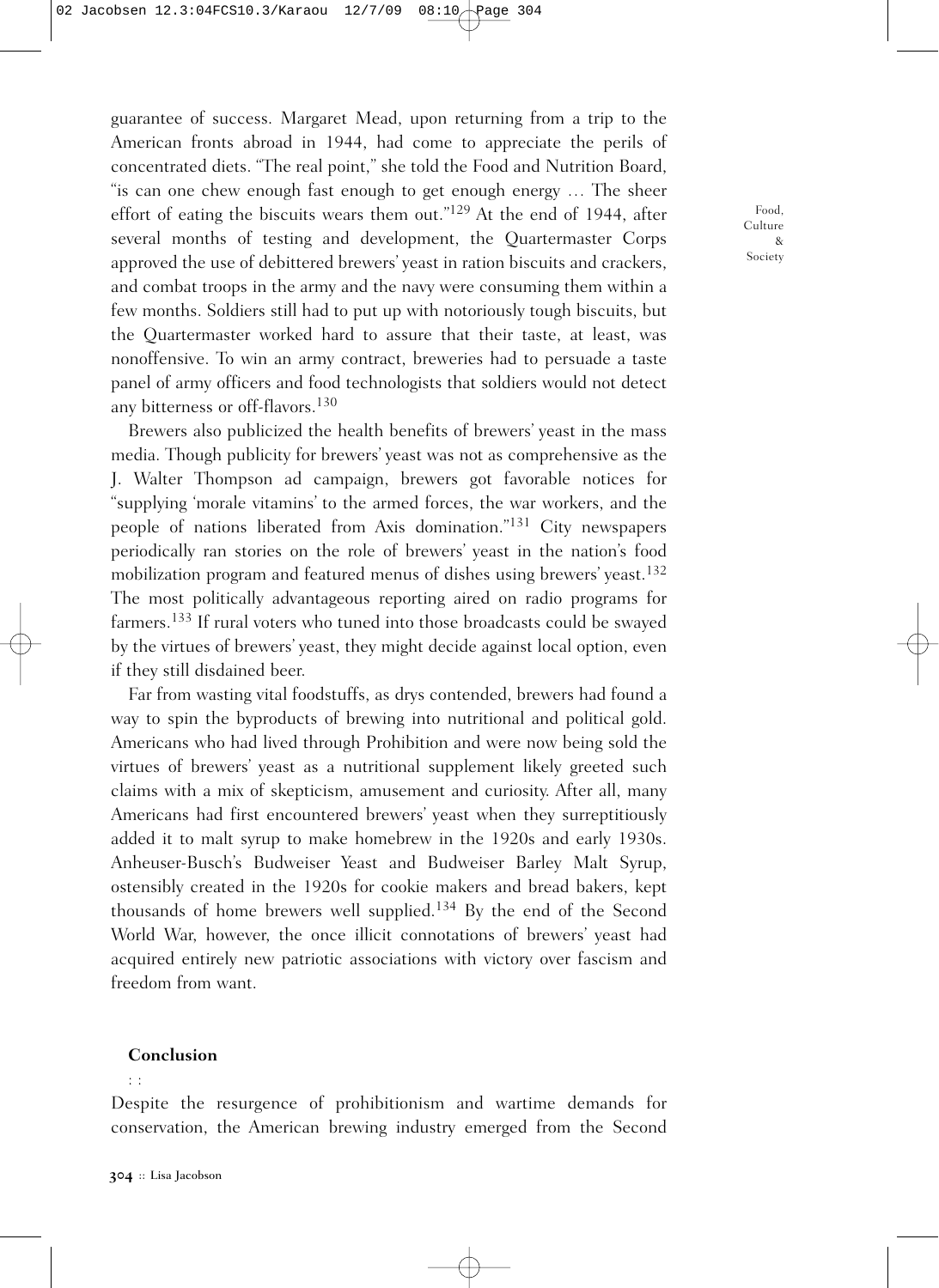World War a stronger industry with solid prospects for postwar growth. The Second World War may not have been the economic bonanza for beer that it was for food companies such as Coca-Cola, Hershey and Wrigley, but "compared with many other industries," *Business Week* observed, "the brewers floated through the war tumults on a bed of hops and roses."135 Beer consumption increased dramatically over the war, with sales rising from 56.8 million barrels in 1941 to 80 million barrels in 1945, well above the pre-Prohibition high of 66 million barrels a year.<sup>136</sup> Indeed, despite boosting its wartime production, brewers could not keep pace with demand. Rising disposable incomes, higher liquor prices (a product of fixed inventories), and the rationing of distilled liquor by state monopolies, *Business Week* reported in August 1943, had "transformed some whisky thirst into beer thirst."137 Beer consumption by servicemen and women defense workers also contributed to the rising demand. "With hard liquor tabooed," *Business Week* wrote, "beer was often the only liquid solace available to the fighting man between battles."138 Brewers, not surprisingly, counted returning veterans among their staunchest supporters, both as beer consumers and readily mobilized opponents of postwar prohibitionism.

The brewing industry's changing fortunes cannot simply be explained by the government's need to protect tax revenues and minimize the social costs of black markets—although these were certainly major concerns. This explanation overlooks brewers' agency in protecting their access to rationed goods and their status as an essential wartime industry. While we cannot know for sure just how much the brewers' public relations campaign influenced federal policies, government policies were certainly consistent with that campaign. As food crusaders and morale boosters, brewers were in synch both with military needs and the recommendations of social scientists entrusted with national food policy. Brewers rendered the industry less vulnerable to shifting political winds not only by strengthening generational allegiances to beer, but also by forging new relationships with the military, social scientists and other government bureaucracies.

Just as striking as the reinvigoration of brewers' ties to the state during the Second World War was the transformation of beer's cultural identity from a still morally suspect commodity to a symbol of the American way of life. The Second World War did much more than simply reaffirm the liberalization of attitudes toward drinking that had ushered in Repeal. The repoliticization of beer was part and parcel of the broader wartime politicization of food consumption and production. Brewers jettisoned the discourse of virtue and vice and created new associations of beer drinking with American liberty, the struggle for freedom from want, and the nation's pluralistic values. Perhaps the best testament to brewers' success in reinventing the meanings of beer can be seen in the revised priorities of postwar prohibitionists, who now put a national ban on alcohol advertising at the top of their agenda.<sup>139</sup> Even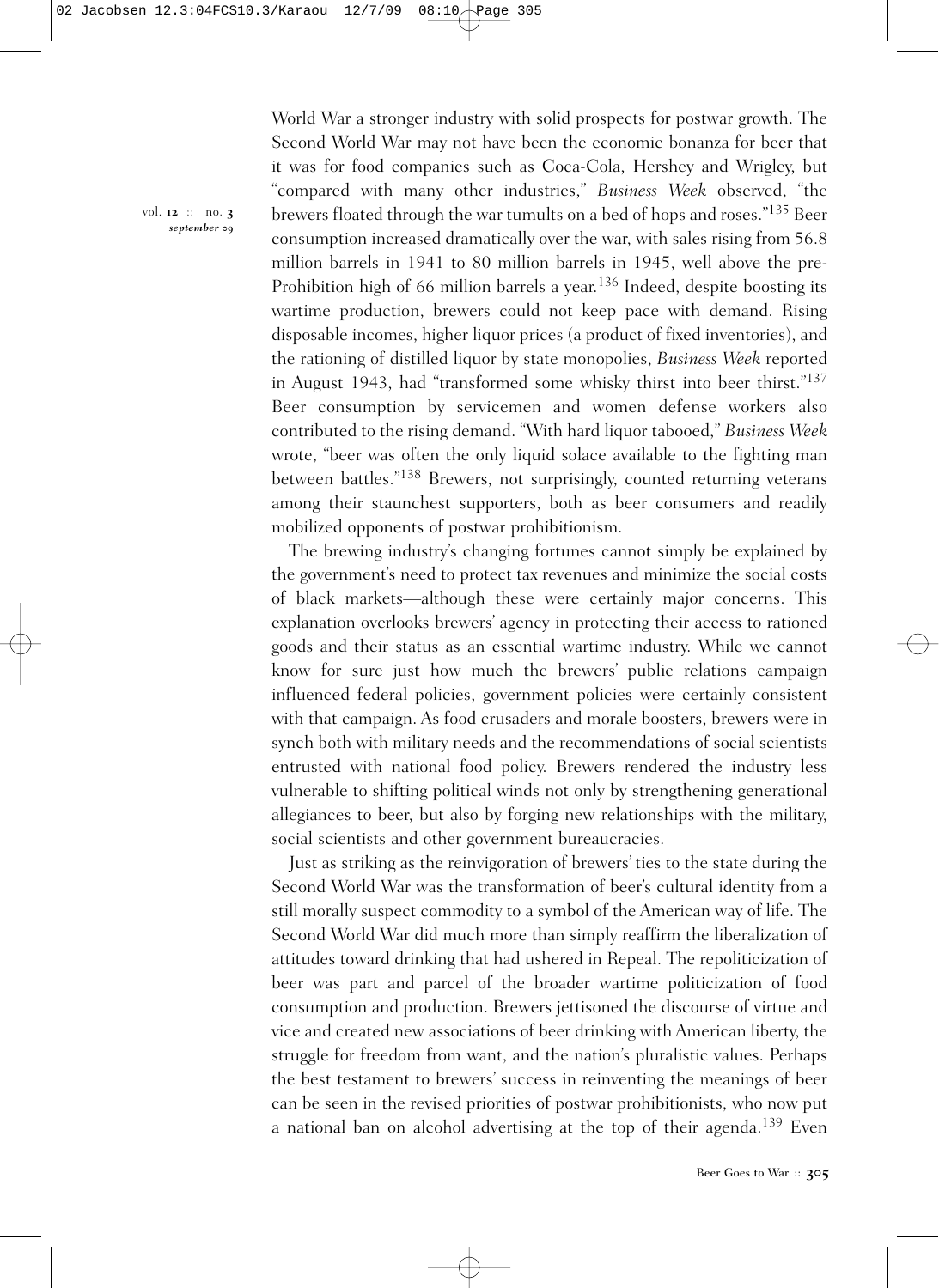more than Repeal itself, the Second World War represented a transformative moment in which alcohol consumption acquired new legitimacy as an emblem of American national identity.

### **Acknowledgments**

The author would like to thank John Majewski, Erika Rappaport, Ken Mouré and the two anonymous referees for their insightful comments and critical readings of this paper.

#### **Notes**

: :

: :

- **1** Cynthia Lee Henthorn, *From Submarines to Suburbs: Selling a Better America, 1939–1959* (Athens, OH: "Ohio University Press, 2006).
- **2** "Morale is a Lot of *Little* Things," advertising proof sheet, September 11, 1944, USBF, Box 1, Domestic Advertising Collection, J. Walter Thompson Company Archives, Duke University, Durham, NC (hereafter abbreviated as DAC).
- **3** L. J. Pratt, "Slight Progress by Drys Presents Danger," *American Brewer* 75:3 (1942), p. 19.
- **4** Brewers had access to tin for the crowns on beer bottles and for beer that was shipped in cans to troops overseas. Glass bottles were used for domestic beer.
- **5** Cassandra Tate, *Cigarette Wars: The Triumph of "The Little Slaver"* (New York: Oxford University Press, 1999).
- **6** John Dower, *War without Mercy: Race and Power in the Pacific War* (New York: Pantheon, 1987).
- **7** Herman W. Ronnenberg, "The American Brewing Industry Since 1920," in R. G. Wilson and T. R. Gourvish (eds), *The Dynamics of the International Brewing Industry Since 1800* (New York and London: Routledge, 1998), pp. 201–202. For a discussion of how the Anti-Saloon League played on rising anti-German sentiment to smear brewers in the Second World War, see James H. Timberlake, *Prohibition and the Progressive Movement*, *1900–1920* (Cambridge, MA: Harvard University Press, 1963), p. 179. The notion that after Repeal the federal government did not become involved in alcohol questions because of its "regard for healthy liquor revenues and fear of reviving the wet-dry wars" is advanced by Mark Edward Lender, "The Historian and Repeal," in David Kyvig (ed.), *Law, Alcohol, and Order: Perspectives on National Prohibition* (Westport, CT: Greenwood Press, 1985), p. 187.
- **8** David T. Courtwright, *Forces of Habit: Drugs and the Making of the Modern World* (Cambridge, MA: Harvard University Press, 2001), p. 156.
- **9** Jay Rubin, "The Wet War: American Liquor Control, 1941–1945," in Jack S. Blocker (ed.), *Alcohol, Reform, and Society: The Liquor Issue in Social Context* (Westport, CT: Greenwood Press, 1979), p. 251.
- **10** "From the Editor's Work Bench," *American Brewer* 75:3 (1942), p. 11.
- **11** "Rising Dry Tide," *Newsweek* 25 (May 17, 1945), p. 64.
- **12** Amy Bentley, *Eating for Victory: Food Rationing and the Politics of Domesticity* (Chicago, IL: University of Illinois Press, 1998); Frank Trentmann and Glemming Just (eds) *Food and Conflict in Europe in the Age of the Two World Wars* (New York: Palgrave Macmillian, 2006). See special issue of *Food, Culture and Society* 10:2 (2007), especially Helen Zoe Veit, "'We Were a Soft People': Asceticism, Self-discipline and American Food Conservation in the First World War," pp. 167–90 and Ken Mouré and Paula Schwartz, "On vit mal: Food Shortages and Popular Culture in Occupied France, 1940–1944," pp. 261–96.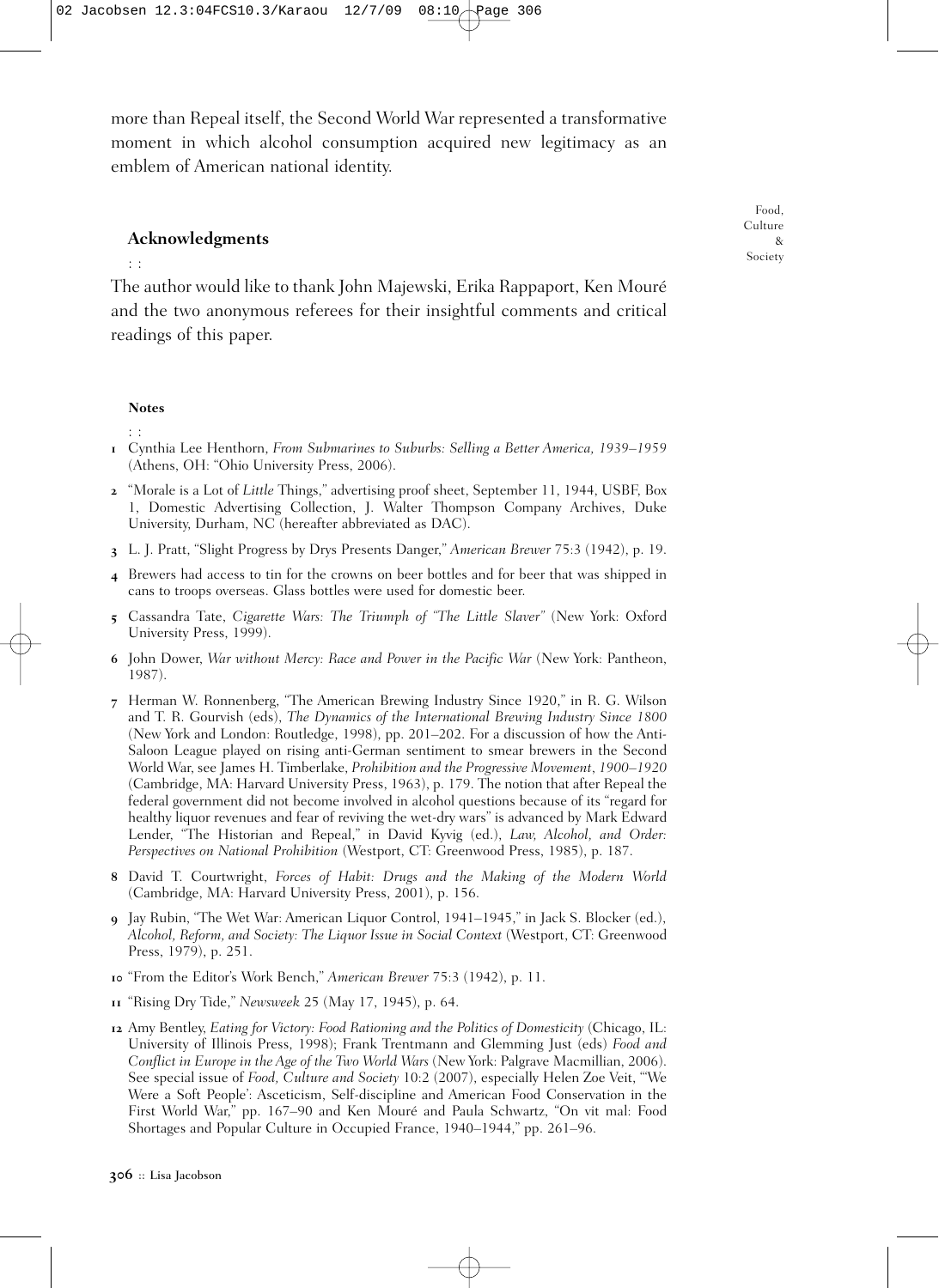**13** Veit, "'We Were a Soft People'," pp. 167–90.

- **14** "Drys' Drive Against Liquor for Armed Forces Seen as Second Wartime Wedge for Prohibition," *Newsweek* 19 (May 11, 1942), p. 60.
- **15** State legislatures in Colorado, Iowa, Maine, and Minnesota had petitioned Congress to pass the Sheppard Bill in 1941; see "Dry Scare Raised" *Business Week* (June 7, 1941), p. 42.
- **16** Letter from Hannah Ericcson, to Senator Lee O'Daniel, petitions attached. Records of the US Senate, 78th Congress, Committee on Military Affairs, SEN78A-J14, Petitions, Box 253, LOC.
- **17** Letter to Hon. Benjamin Jarret, April 26, 1941, petitions attached. Records of the US House of Representatives, 78th Congress, Bills and Resolutions in House, HR77A-H10.3- H12.1, Various Subjects, Box 351, LOC.
- **18** Letter from Mrs. Charles G. Lindner, Secretary of the Women's Missionary Society of the Highland United Presbyterian Church of New Castle, Pennsylvania, to Congressman Graham, February 21, 1942. Records of the US House of Representatives 78th Congress, Bills and Resolutions in the House, HR77A-H10.30H12.1, Various Subjects, Box 352, LOC.
- **19** "Petition to Congress: ALCOHOL—Hitler's Best Friend, America's Worst Enemy," 1943. Records of the US Senate, 78th Congress, SEN78A-J14, Petitions 2, Committee on Military Affairs, Box 255, LOC.
- **20** Petition supporting Sheppard Bill, address to Rep. J. Parnell Thomas. Records of the US House of Representatives, 78th Congress, Bills and Resolutions in House, HR77A-H10.3- H2.1, Various Subjects, Box 351, LOC.
- **21** Don Kladstrup and Petie Kladstrup, *Wine and War: The French, the Nazis, and the Battle for France's Greatest Treasure* (New York: Broadway Books, 2002), p. 86.
- **22** Jos. Dubin, "The Ghost Returns," *Modern Brewery Age* 27:1 (1942), p. 10.
- **23** "Flood of Wet Petitions to Deluge Congress," *Modern Brewery Age* 30:2 (1943), p. 32.
- **24** Letter from Neil Deighan, chairman of the National Council of State Liquor Delalers' Associations in Camden, NJ, May 21, 1941. Records of the US House of Representatives, 78th Congress, Bills and Resolutions in the House, HR77A-H10.3-H12.1, Various Subjects, Box 352, LOC.
- **25** "Drys Defeated in First Encounter to Enact Wartime Prohibition," *Modern Brewery Age* 28:5 (1942), pp. 15–18.
- **26** Tate, *Cigarette Wars*, p. 72.
- **27** "Drys Defeated in First Encounter to Enact Wartime Prohibition," pp. 15–18.
- **28** "Drys Drive Against Liquor for Armed Forces Seen as Second Wartime Wedge for Prohibition," *Newsweek* 19 (May 11, 1942), p. 60.
- **29** Dubin, "The Ghost Returns," p. 10.
- **30** Pamela Pennock, *Advertising Sin and Sickness: The Politics of Alcohol and Tobacco Marketing, 1950–1990* (DeKalb, IL: Northern Illinois University Press, 2007), p. 22.
- **31** "Beer's Bottlenecks," *Business Week* (May 24, 1942), pp. 19–20.
- **32** "Embattled Beer," *Business Week* (November 24, 1945), p. 44.
- **33** "Beer's Bottlenecks," p. 19; "Demand for Beer Rising as Breweries Anticipate 10% Drop in Sales," *Business Week* (August 13, 1943), p. 74; "3.2 Beer Again?" *Business Week* (August 2, 1943), p. 28.
- **34** "Brewers' Malt Cut," *Business Week* (March 6, 1943), p. 30.
- **35** K. Austin Kerr, *Organized for Prohibition: A New History of the Anti-Saloon League* (New Haven, CT: Yale University Press, 1985), p. 32; K. Austin Kerr, "The American Brewing Industry, 1865-1920," in R. G. Wilson and T. R. Gourvish (eds), *The Dynamics of the International Brewing Industry Since 1800* (New York and London: Routledge, 1998), p. 189.

vol. **12** :: no. **3** *september* **09**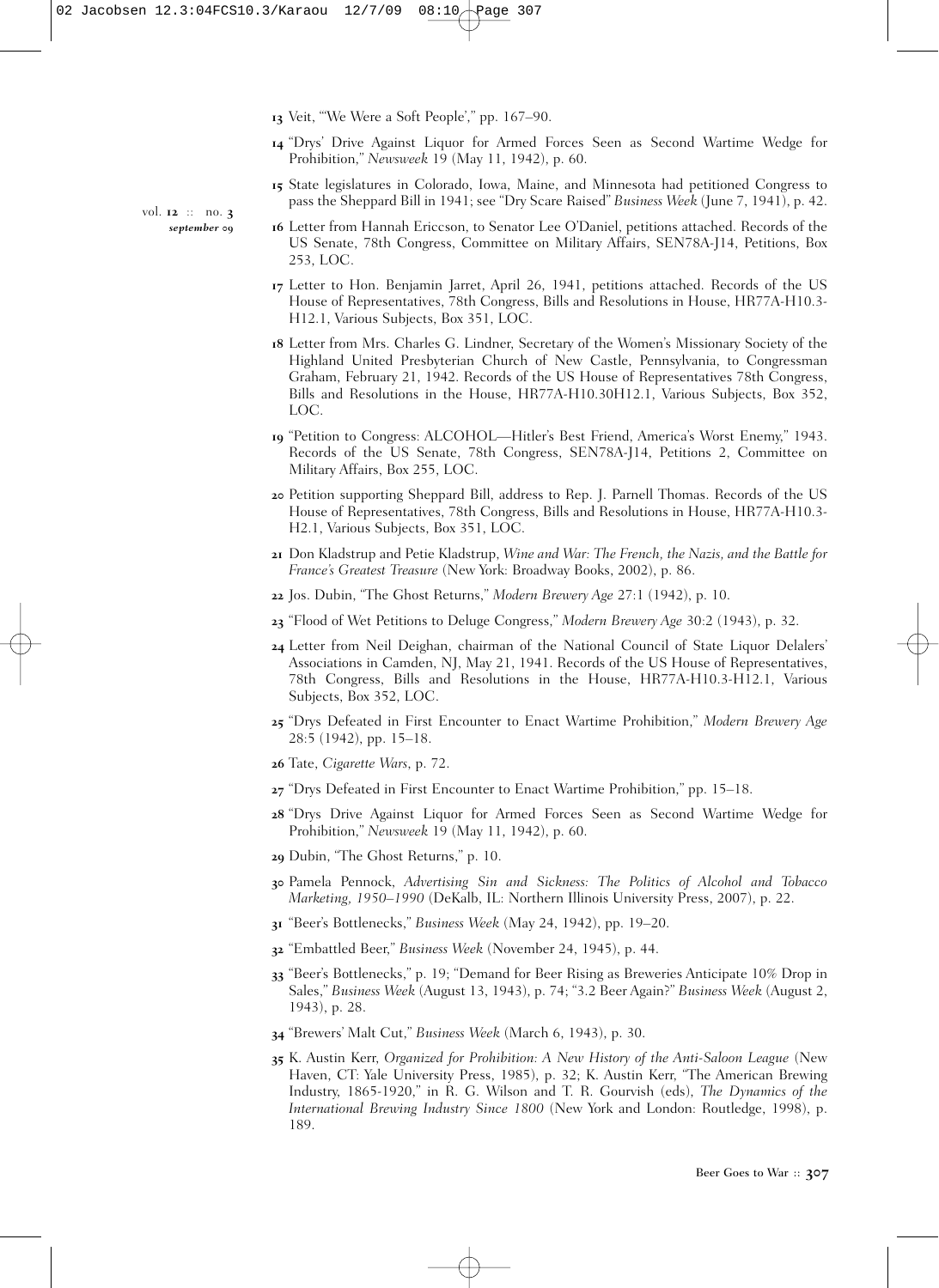- **36** Kerr, *Organized for Prohibition*, pp. 27–8, 34, 177, 183–4; Kerr, "The American Brewing Industry," pp. 186–90.
- **37** Jack Van Norden, "Prohibition Is Returning," *American Mercury* 56 (March 1943), pp. 273–80.
- **38** The artists included Douglass Crockwell, Mead Shaeffer, Lucille Corcos, Stevan Dahnos, Fletcher Martin, Marianne Appel and Julien Binford.
- **39** Joe Marsh, "Light Words are 'Grave' Words," No. 88 of a series, placed in newspapers the week of May 22, 1944 (Brewing Industry Foundation, 1944), United States Brewers Foundation (USBF), Box 1, DAC.
- **40** Joe Marsh, "From Where I Sit," No. 67 of a series, placed in *South Dakota State Forum* September 10, 1943 (Brewing Industry Foundation, 1943), USBF, Box 1, DAC.
- **41** Joe Marsh, "From Where I Sit," No. 49 of a series, placed in newspapers during the weeks of September 28, 1942 and October 5, 1942 (Brewing Industry Foundation, 1943), USBF, Box 1, DAC.
- **42** Joe Marsh, "From Where I Sit," No. 46 of a series (Brewing Industry Foundation, 1942), USBF, Box 1, DAC.
- **43** Mark Weiner, "Consumer Culture and Participatory Democracy: The Story of Coca-Cola During World War II," *Food and Foodways* 6:2 (1996), p. 117.
- **44** Joe Marsh, "From Where I Sit," No. 42 of a series (Brewing Industry Foundation, 1943), USBF, Box 1, DAC.
- **45** "Dry Scare Raised," *Business Week* (June 7, 1941), p. 42.
- **46** Joe Marsh, "From Where I Sit," No. 46 of a series (Brewing Industry Foundation, 1942), USBF, Box 1, DAC.
- **47** Bentley, *Eating for Victory*, p. 37.
- **48** Joe Marsh, "From Where I Sit," No. 115 of a series (Brewing Industry Foundation, 1945), USBF, Box 2, DAC.
- **49** "Morale is a Lot of *Little* Things," advertising proof sheet, June 1942, USBF, Box 1, DAC.
- **50** "Morale is a Lot of *Little* Things," advertising proof sheets, June 1942, August 1942, May 1943, December 1943, USBF, Box 1, DAC.
- **51** Quoted in Frank W. Fox, *Madison Avenue Goes to War* (Provo, UT: Brigham Young University Press, 1975), p. 37.
- **52** John Morton Blum, *V Was for Victory: Politics and American Culture During World War II* (New York: Harcourt Brace Jovanovich, 1976), p. 100.
- **53** Rhonda Metraux, "Popular Beliefs about the Relationship between Specific Foods and Morale," (December 12, 1942), pp. 1–11, Reports: General folder, 1942, Committee on Food Habits Papers, National Research Council (hereafter abbreviated as CFH Papers).
- **54** "The Relationship between Food Habits and Problems of Wartime Emergency Feeding" (Washington, DC: Committee on Food Habits), May 1942, p. 4. Reports, General File, 1942, CFH Papers; see also Bentley, *Eating for Victory*, pp. 64–5.
- **55** *Report on the Morale Building Value of Specific Foods in the American Diet*, p. 9, Reports, General File, 1942, CFH Papers.
- **56** Bentley, *Eating for Victory*.
- **57** *Report on the Morale Building Value of Specific Foods*, pp. 9–10, 13.
- **58** Robert Westbrook, "Fighting for the American Family: Private Interests and Political Obligation in World War II," in Richard Wightman Fox and T. J. Jackson Lears (eds), *The Power of Culture: Critical Essays in American History* (Chicago, IL: University of Chicago Press, 1993), pp. 195–221.
- **59** "Morale is a Lot of *Little* Things," advertising proof sheets, June 1942, August 1942, May 1943, December 1943, USBF, Box 1, DAC.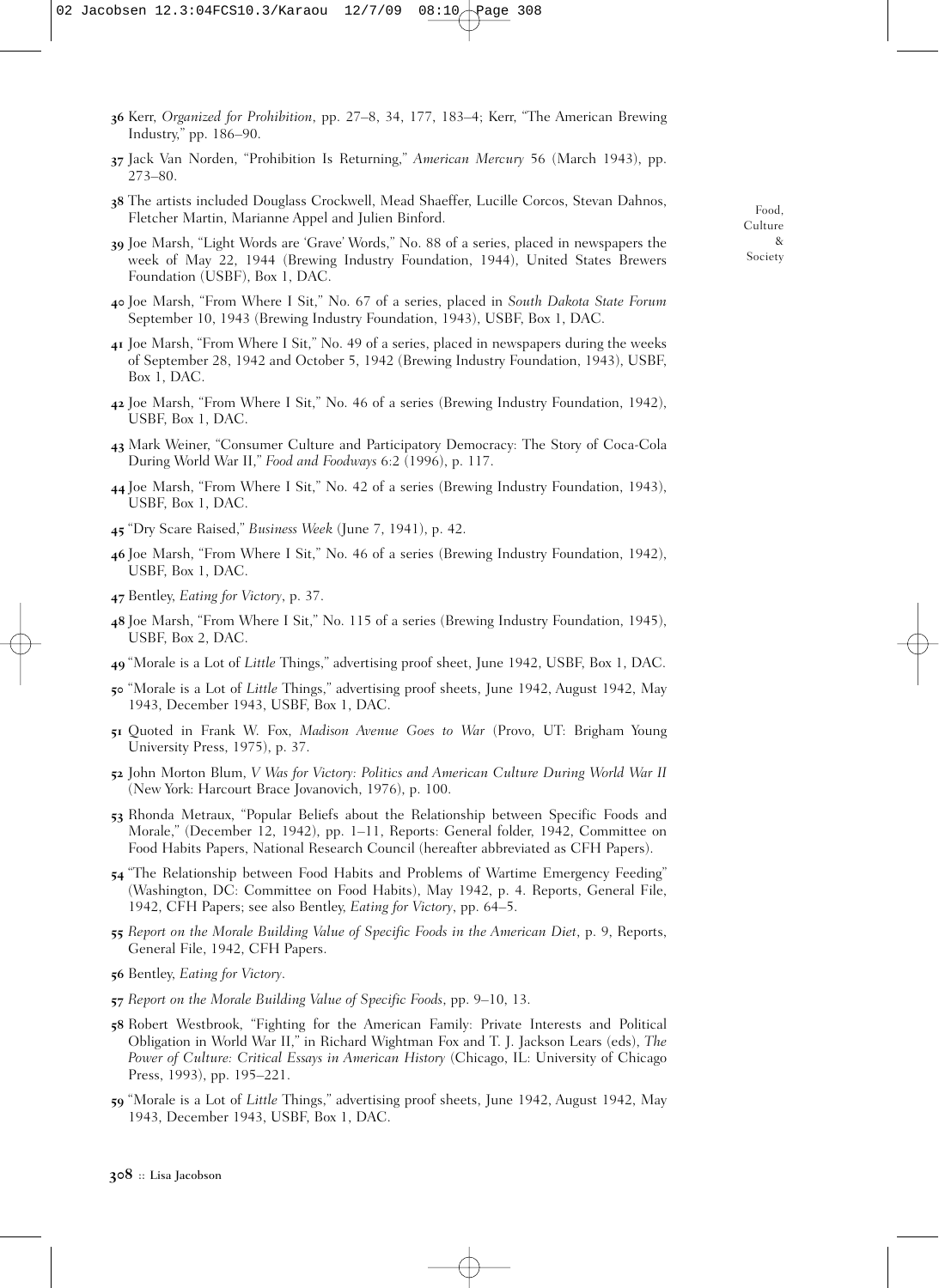- **60** Margaret Mead, "Making the Food Communiqué Make Sense to the Average Housewife," (August 7, 1942), pp. 1–4, Reports: General folder, 1942, CFH Papers.
- **61** Quoted in Bentley, *Eating for Victory*, p. 4.
- **62** Joe Marsh, "From Where I Sit," No. 79 of a series (Brewing Industry Foundation, 1944), USBF, Box 1, DAC.
- **63** Confidential Memo from Margaret Mead, Executive Secretary, to the Executive Members of the Committee on Food Habits, October 10, 1942, p. 2. Projects folder, 1941–44, CFH Papers.
- **64** "Morale is a Lot of *Little* Things," advertising proof sheet, October 20, 1944, USBF, Box 1, DAC.
- **65** "Morale is a Lot of *Little* Things," advertising proof sheets, June 1944, September 11, 1944, October 20, 1944, USBF, Box 1, DAC.
- **66** Weiner, "Consumer Culture and Participatory Democracy," p. 113.
- **67** Joe Marsh, "From Where I Sit," No. 79 of a series (Brewing Industry Foundation: 1944), USBF, Box 1, DAC.
- **68** Joe Marsh, "From Where I Sit," No. 76 of a series (Brewing Industry Foundation: 1944), USBF, Box 1, DAC.
- **69** Joe Marsh, "From Where I Sit: One Less Tramp in Our Town," No. 98 of a series (Brewing Industry Foundation: 1944), USBF, Box 1, DAC.
- **70** Quoted in Rubin, "The Wet War," p. 243.
- **71** Rubin, "The Wet War," pp. 248–9.
- **72** Quoted in Rubin, "The Wet War," p. 248.
- **73** Weiner, "Consumer Culture and Participatory Democracy," p. 124.
- **74** Joe Marsh, "From Where I Sit," No. 48 of a series (Brewing Industry Foundation: 1942), USBF, Box 1, DAC; Joe Marsh, "From Where I Sit," No. 70 of a series, October 1, 1943, *South Dakota State Forum* (Brewing Industry Foundation, 1943), USBF Box 1, DAC.
- **75** Joe Marsh, "From Where I Sit: Jeb Wilkins Loses the Wanderlust," September 1945 (United States Brewers Foundation, 1945), USBF, Box 2, DAC.
- **76** Joe Marsh, "From Where I Sit: Thad Phibbs' Formula for Fun," No. 93 of a series, week of September 4, 1944 (Brewing Industry Foundation, 1944), USBF, Box 1, DAC.
- **77** Advertisement, "Uncle from the West," *American Legion* (March 1946); advertisement, "Grandmother Hangs the Mistletoe," (1946), USBF, Box 2, DAC.
- **78** Advertisement, "Roof Raising," *Time* (April 15, 1945); advertisement, "Western Barbeque," *United States News* (February 16, 1945); advertisement, "Boston 'Pops' Concert," *Time* (May 14, 1945), USBF, Box 2, DAC.
- **79** William Graebner, *The Age of Doubt: American Thought and Culture in the 1940s* (Boston: Twayne Publishers, 1991), pp. 60–61.
- **80** Bentley, *Eating for Victory*, pp. 62–3.
- **81** For an interesting analysis of how alcohol beverage marketing in the 1930s and 1940s sought to normalize and domesticate drinking, see Lori Rotskoff, *Love on the Rocks: Men, Women, and Alcohol in Post-World War II America* (Chapel Hill, NC: University of North Carolina Press, 2002), pp. 41–51.
- **82** Margaret Marsh coined the term "masculine domesticity" in *Suburban Lives* (New Brunswick, NJ: Rutgers University Press, 1990).
- **83** Advertisement, "Western Barbeque."
- **84** Joe Marsh, "From Where I Sit: Definition of a Great Man," *Successful Farming* (February 1945) (USBF: 1945), USBF, Box 1, DAC; Joe Marsh, "From Where I Sit: What Makes 'A Real American Town?'" No. 85 of a series, week of May 8, 1944 (Brewing Industry Foundation, 1944), USBF, Box 1, DAC.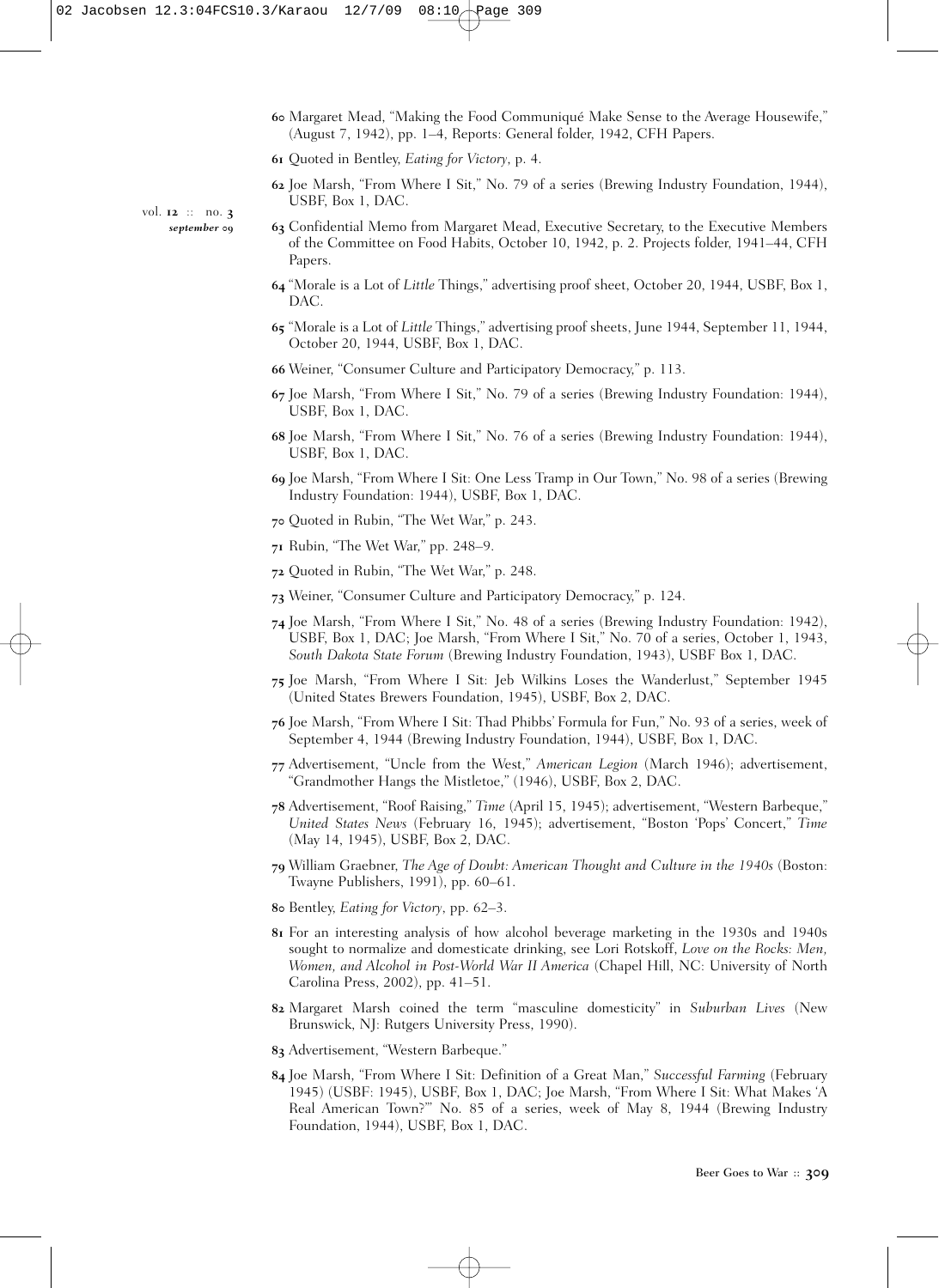- **85** Advertisement, *Life*, March 9, 1942, USBF, Box 1, DAC.
- **86** Joe Marsh, "From Where I Sit: Recipe for a Perfect Marriage," No. 92 of a series (Brewing Industry Foundation: 1944), UCSB, Box 1, DAC.
- **87** Bentley, *Eating for Victory*, Chapter 2.
- **88** Joe Marsh, "From Where I Sit: Herb's Got a Great Little Wife," *Successful Farming,* October 1945 (United States Brewers Foundation: 1945), USBF, Box 1, DAC.
- **89** Joe Marsh, "From Where I Sit: Keeping American Homes Intact," No. 95 of a series, week of September 18, 1944 (Brewing Industry Foundation, 1944), USBF, Box 1, DAC.
- **90** Lawrence Samuel, *Pledging Allegiance: American Identity and the Bond Drive of World War II* (Washington, DC: Smithsonian Institution, 1997).
- **91** "The Relationship between Food Habits and Problems of Wartime Emergency Feeding," pp. 1–4.
- **92** Joe Marsh, "From Where I Sit: Trouble Often Starts at Home," No. 96 of a series, week of September 25, 1944 (Brewing Industry Foundation: 1944), USBF, Box 1, DAC.
- **93** Joe Marsh, "From Where I Sit," No. 75 of a series, week of February 13, 1944 (Brewing Industry Foundation, 1944), USBF, Box 1, DAC.
- **94** Joe Marsh, "From Where I Sit: What Made Our Invasion a Success?" No. 89 of a series, week of August 7, 1944 (Brewing Industry Foundation, 1944), USBF, Box 1, DAC.
- **95** Bentley, *Eating for Victory*.
- **96** "Resolution for War Time Prohibition," adopted February 13, 1942. Records of the US House of Representatives, 78th Congress, Bills and Resolutions in House, HR77A-H10.3- H12.1, Various Subjects, Box 352, LOC.
- **97** Letter to Congress, signed by nearly 100 citizens, undated. Records of the US House of Representatives, 78th Congress, Bills and Resolutions in House, HR77A-H10.3-H12.1, Various Subjects, Box 354. Brewers used 2,209,200 pounds of rationed sugar each year, according to the War Food Administration. Though substantial, this volume was considerably less than dry estimates of 144,877,697 pounds of sugar used by brewers annually; "Nailing the Lies of the Drys," *American Brewer* 78:7 (1945), p. 17.
- **98** Quoted in Brian Glover, *Brewing for Victory: Brewers, Beer and Pubs in World War II* (Cambridge: The Lutterworth Press, 1988), p. 17.
- **99** R. V. Siebel, P. J. F. Weber and Elsie Singruen, "Brewing is an Essential Food Industry: Brewery Products for the Farmer," *Modern Brewery Age* 27:4 (1942), p. 16.
- **100** The brewing trade press occasionally touted the health benefits of beer as a "liquid food," but this argument was not featured in the major public relations campaigns during the Second World War. Siebel *et al*, "Brewing is an Essential Food Industry," p. 16.
- **101** R.V. Siebel, P. J. F. Wever and Elsie Singruen, "Brewers' Yeast Can Help Win the War," *Modern Brewery Age* 27:3 (1942), p. 12.
- **102** "And the Greatest of These is Yeast," *American Brewer* 75:2 (1942), pp. 38–9.
- **103** Glover, *Brewing for Victory*, p. 9.
- **104**Jessamyn Neuhaus, *Manly Meals and Mom's Home Cooking: Cookbooks and Gender in Modern America* (Baltimore, MD: The Johns Hopkins University Press, 2003), pp. 111–12.
- **105** Harvey Levenstein, *Paradox of Plenty: A Social History of Eating in Modern America*, revised edition (Berkeley and Los Angeles, CA: University of California Press, 2003), p. 65.
- **106** "Committee on Nutrition in Industry: Report Presented to Board," March 5, 1943, Committee on Nutrition of Industrial Workers folder, 1942–45, Food and Nutrition Board Papers, National Research Council (hereafter abbreviated as FNB Papers).
- **107**Quoted in Levenstein, *Paradox of Plenty*, p. 22.
- **108**Russell M. Wilder, "Vitamin Fortification of Foods as Viewed by the Physician," paper presented at the Institute of Food Technologists, Pittsburgh, PA, June 16, 1941, pp. 7–11,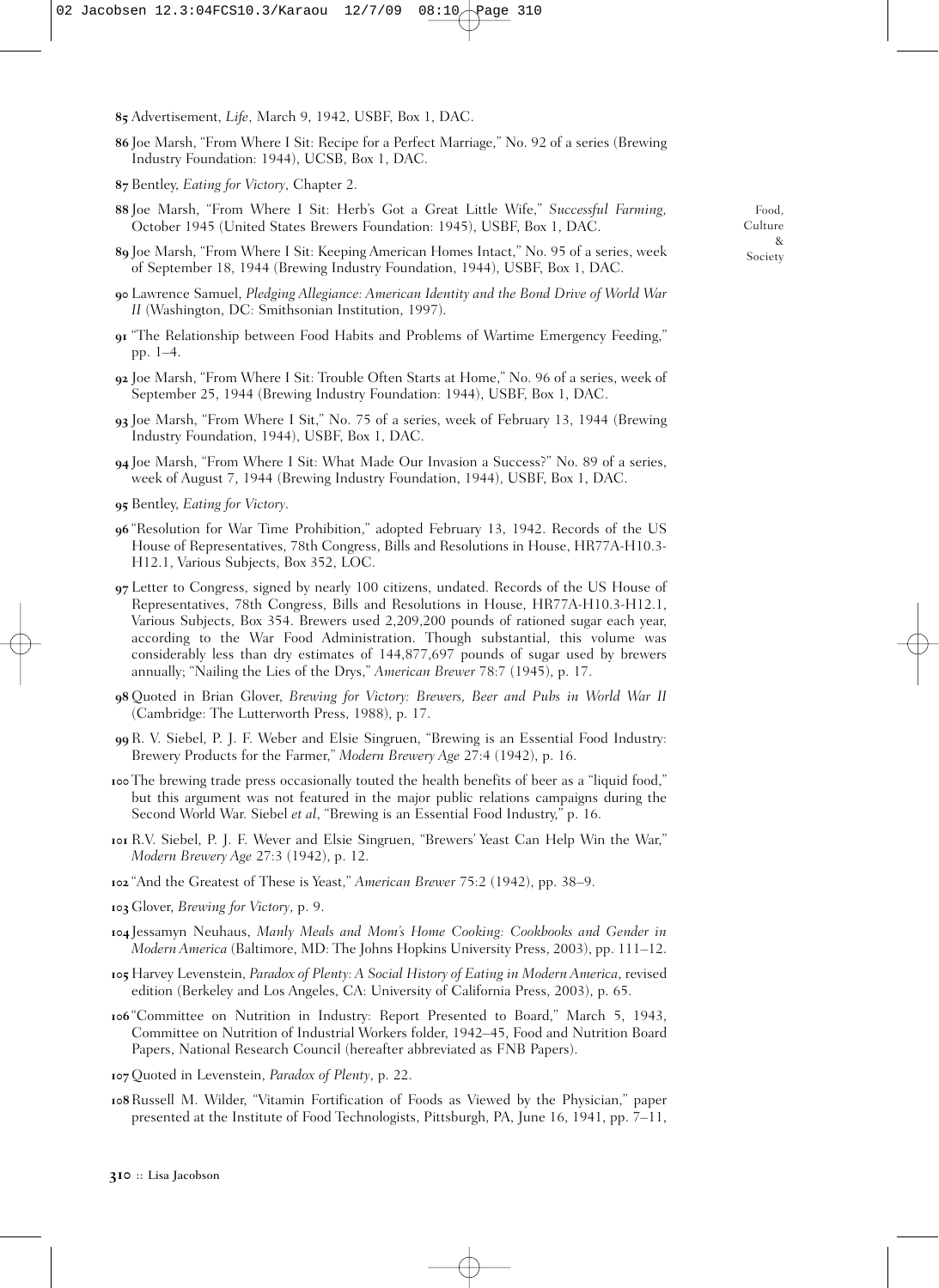Chairman Wilder folder, FNB Papers.

**109** "Foods under Wartime Emergency Conditions," p. 1, Committee on Wartime Diet folder, 1942–45, FNB Papers; "Major Activities and Accomplishments of the Food and Nutrition Board during the months December 1942 – January 1943," p. b, Activities Reports folder, 1942–64, FNB Papers.

vol. **12** :: no. **3** *september* **09**

- **110** Siebel *et al*, "Brewers' Yeast Can Help Win the War," p. 12.
- **111** R. V. Siebel, P. J. F. Weber, and Elsie Singruen, "Brewers' Yeast in Industrial Nutrition," *Modern Brewery Age* 28:3 (1942), p. 26.
- **112** Siebel *et al.*, "Brewers' Yeast in Industrial Nutrition," p. 27. For more on how views of women's manual dexterity influenced attitudes toward women workers, see D'Ann Campbell, "Women in Combat: The World War II Experience in the United States, Great Britain, Germany, and the Soviet Union," *Journal of Military History* 57:2 (1993), pp. 303–4.
- **113** Siebel *et al.*, "Brewers' Yeast in Industrial Nutrition," p. 28.
- **114** Wilder, "Vitamin Fortification of Foods," 8.
- **115** Letter from Glenville Giddings, M.D. and John Haldi, Ph.D. to Paul McNutt, Director, Office of Defense Health and Welfare Services, August 1, 1942, Committee on the Nutrition of Industrial Workers folder, 1942–45, FNB Papers.
- **116** R. V. Siebel, P. J. F. Weber, and Elsie Singruen, "Brewing is an Essential Food Industry: Better Food Through Better Feeding with Brewers'Yeast," *Modern Brewery Age* 27:5 (1942), p. 15.
- **117** James Vernon, *Hunger: A Modern History* (Cambridge, MA: Harvard University Press, 2007).
- **118** Vita-Min-Go Game, 1942, see: http://www.sos.state.or.us/archives/exhibits/ww2/services/ nutrition/htm (accessed March 12, 2009).
- **119** *Report on the Morale Building Value of Specific Foods in the American Diet*, p. 2.
- **120** Neuhaus, *Manly Meals and Mom's Home Cooking*, pp. 110–12, 142–4.
- **121** R. V. Siebel, P. J. F. Weber and Elsie Singruen, "Brewers' Yeast: A Victory Food" *Modern Brewery Age* 28:2 (1942), pp. 18–19.
- **122** Siebel *et al*., "Brewers' Yeast in Industrial Nutrition," pp. 28, 69.
- **123** Jane Holt, "Brewers' Yeast to Fortify Food," *New York Times Magazine* (December 5, 1943), p. 30; Jane Holt, "Brewers' Yeast," *New York Times Magazine* (February 25, 1945), p. 26.
- **124** "Brewers' Yeast Comes to the Rescue in Food Rationing" *Modern Brewery Age* 28:6 (1942), pp. 22–3.
- **125** R. V. Siebel, P. J. F. Weber and Elsie Singruen, "Brewers' Yeast Supplements Wartime Diets," *Modern Brewery Age* 29:5 (1943), p. 25.
- **126** Siebel *et al.*, "Brewers' Yeast in Industrial Nutrition" 72; Siebel *et al.*, "Brewers' Yeast Supplements Wartime Diets," p. 25.
- **127** "Army Opens New Food Research 'Lab,'" *Modern Brewery Age* 31:2 (1944), p. 36.
- **128** S. G. Dunlop, "Dried Yeast in Army Rations," *Modern Brewery Age* 33:3 (1945), p. 24; "More Brewers' Yeast Goes to War," *Modern Brewery Age* 33:5 (1945), p. 109.
- **129** "Minutes of Executive Session," Committee on Food Habits, April 15–16, 1944, CFH Papers.
- **130** "Brewers' Yeast OK'd for Army Rations," *Modern Brewery Age* 32:6 (1944), p. 51–2; Dunlop, "Dried Yeast in Army Rations," p. 108. To minimize demand for scarce equipment, *Modern Brewery Age* encouraged brewers to centralize production of yeast by dedicating one or two central plants in each region to drying yeast. See: "Brewers Pledge More Yeast for Nation's Food Program," *Modern Brewery Age* 30:4 (1943), p. 13. Two of the four companies that eventually won military contracts—St. Louis Brewers Yeast Corporation and Yeast Products Company—were consortia of regional brewers located in the midwest and the New